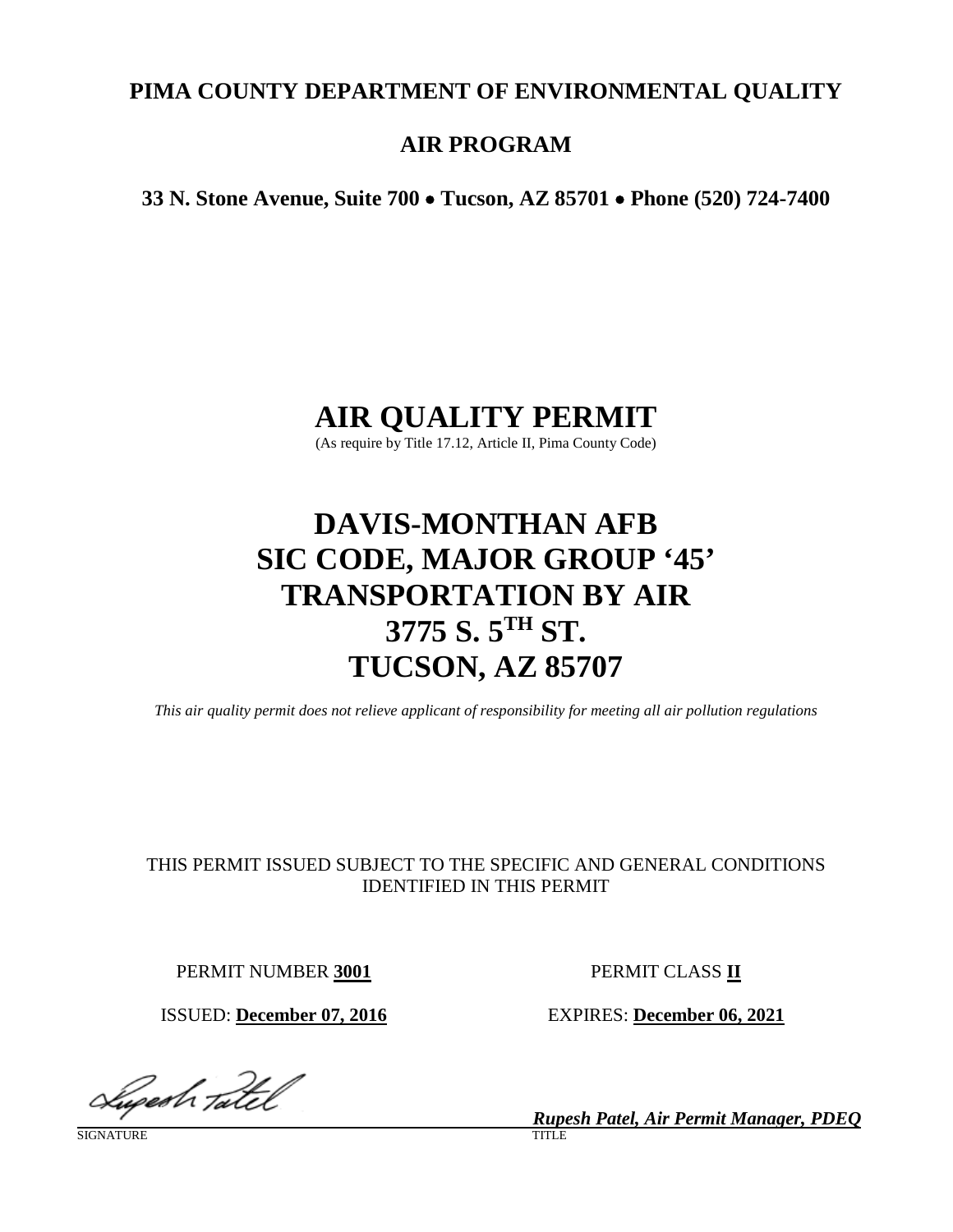### **TABLE OF CONTENTS**

| <b>Section 1 - General Applicability</b>                                                                                                                                                                                       |  |
|--------------------------------------------------------------------------------------------------------------------------------------------------------------------------------------------------------------------------------|--|
|                                                                                                                                                                                                                                |  |
|                                                                                                                                                                                                                                |  |
|                                                                                                                                                                                                                                |  |
|                                                                                                                                                                                                                                |  |
|                                                                                                                                                                                                                                |  |
| <b>Section 2 – Permit-Wide Operations</b>                                                                                                                                                                                      |  |
| Emission Limitations and Standards Material Communications and Standards Material Communications and Standards                                                                                                                 |  |
|                                                                                                                                                                                                                                |  |
|                                                                                                                                                                                                                                |  |
|                                                                                                                                                                                                                                |  |
|                                                                                                                                                                                                                                |  |
|                                                                                                                                                                                                                                |  |
| <b>Section 3 - Transportation Operations</b>                                                                                                                                                                                   |  |
| Emission Limitations and Standards Mathematical Communications and Standards Mathematical Communications and Standards Mathematical Communications and Standards Mathematical Communications and Standards Mathematical Commun |  |
| Compliance Determination 2000 13                                                                                                                                                                                               |  |
| Testing Requirements 16                                                                                                                                                                                                        |  |
| <b>Section 4 - Fuel Storage, Loading, and Dispensing Facilities</b>                                                                                                                                                            |  |
| Emission Limitations and Standards [18] [18] The Mass and Standards [18] IS                                                                                                                                                    |  |
| Compliance Determination 20                                                                                                                                                                                                    |  |
|                                                                                                                                                                                                                                |  |
|                                                                                                                                                                                                                                |  |
|                                                                                                                                                                                                                                |  |
| <b>Section 6 – Specific Applicability Provisions</b>                                                                                                                                                                           |  |
| Permitted Facility Sources 25                                                                                                                                                                                                  |  |
| Permit-Wide Operations 25                                                                                                                                                                                                      |  |
|                                                                                                                                                                                                                                |  |
|                                                                                                                                                                                                                                |  |
|                                                                                                                                                                                                                                |  |
| Local (New and Existing) Stationary Source Performance Standards [11,120] 26                                                                                                                                                   |  |
|                                                                                                                                                                                                                                |  |
| <b>General Conditions</b>                                                                                                                                                                                                      |  |
| Attachment 1: Applicable Regulations (28) 28 and 28 and 28 and 28 and 28 and 28 and 28 and 28 and 28 and 28 and 28 and 28 and 28 and 28 and 28 and 28 and 28 and 28 and 28 and 28 and 28 and 28 and 2012 and 2012 and 2012 and |  |
| Attachment 2: Equipment List 1994 and the contract of the contract of the contract of the contract of the contract $30$                                                                                                        |  |
| Attachment 3: List of Insignificant Activities <b>Mature 2018</b> 35                                                                                                                                                           |  |
| Attachment 4: Emissions Discharge Opacity Limiting Standards <b>Example 2018</b> 36                                                                                                                                            |  |
| Attachment 5: Sample Portable Source Location Log <b>Example 2018</b> 37                                                                                                                                                       |  |
| Attachment 6: Calculation of VOC Emission Rate From Enclosed Surface Coating Operation 38                                                                                                                                      |  |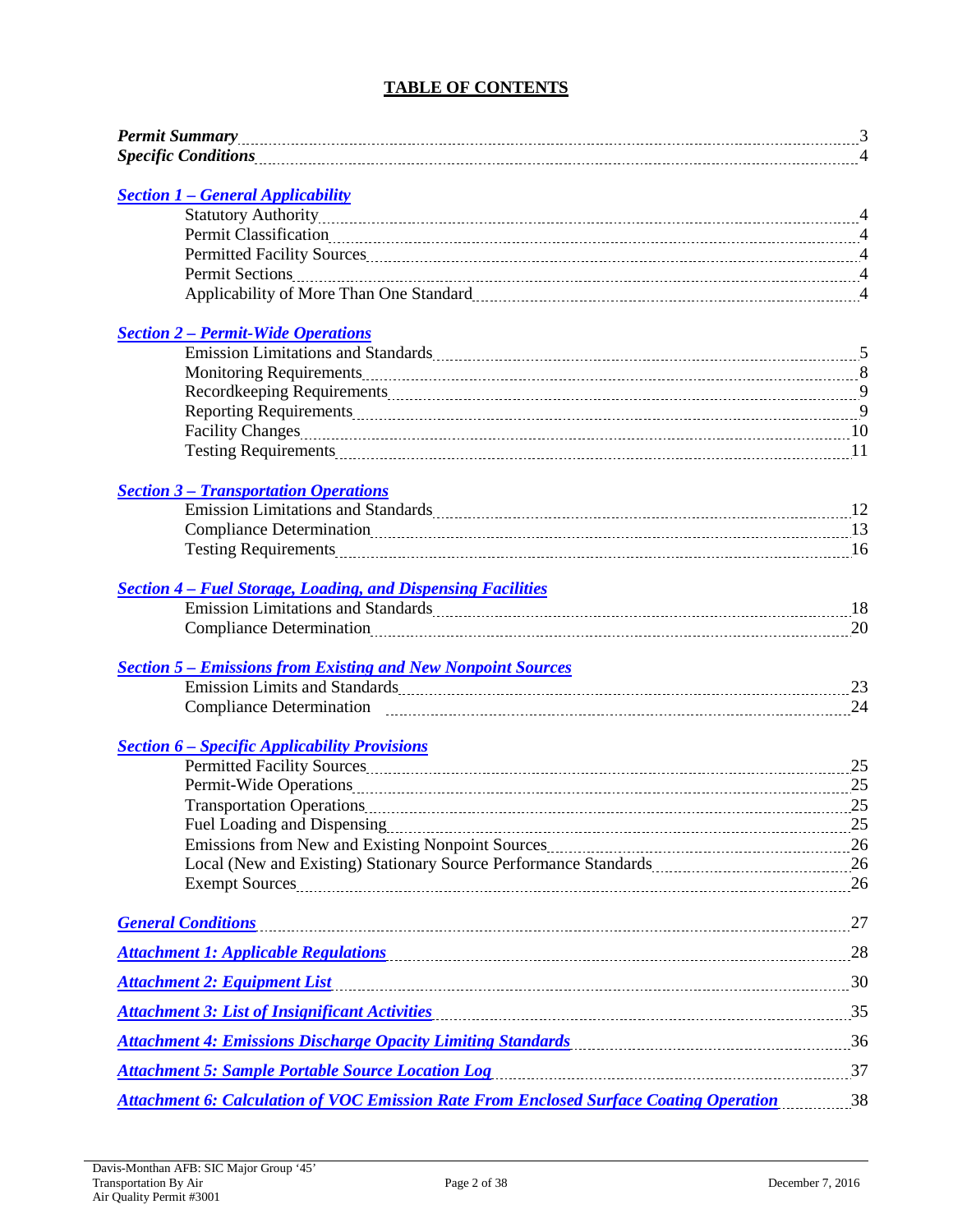### **PERMIT SUMMARY**

#### *Location Information*

This air permit is issued to an existing source operated by Davis-Monthan Air Force Base (DMAFB), the Permittee. The administrative offices are located at  $3775 S$ .  $5<sup>th</sup>$  Street, Tucson, AZ. The facility is located on parcels identified by Pima County Assessor's Parcel #'s: 132-01-001A, 132-02-010, 132-03-010, 132-24-008E, 132-26-010, 132-27- 010, 136-27-(010-030), 140-01-(10-20, 1090, & 1100), 141-02-(040-070).

#### *Source Description*

All pollutant-emitting activities (operations) at DMAFB fall under the following functionally distinct primary SIC Code groupings which are covered under the following distinct Class II/III air permits:

Permit # 3000: DMAFB, Major Group – 42 – Special Warehousing and Storage Permit # 3001: DMAFB, Major Group – 45 – Transportation by Air Permit # 3002: DMAFB, Major Group – 49 – Electric, Gas, and Sanitary Services Permit # 3004: DMAFB, Major Group – 65 – Real Estate Permit # 3005: DMAFB, Major Group – 80 – Health Services Permit # 3006: DMAFB, Major Group – 97 – National Security and International Affairs

The activities and operations covered by this permit are those stationary sources at Davis-Monthan AFB located at 355th Fighter Wing (355th FW) "facility" and it's supporting units, which fall under the following industrial classification:

• SIC Code: Major Group 45 – Transportation By Air (NAICS 488190)

The activities and operations at the facility includes: aircraft engine testing, abrasive blasting operations, surface coating operations, solvent degreasing/cleaning operations, fuel storage and dispensing facilities, and emissions from existing and new nonpoint sources (fugitive dust).

#### *Air Permit Information*

This is the first renewal of the existing 5 year air quality permit. This permit incorporates voluntarily proposed emission limitations and throughput limits to keep HAP(s) and VOC emissions below major source thresholds.

The following table summarizes the potential to emit of the source with limitations. These emission values are a taken from the information contained in the renewal application and from standard emission factors in AP-42 Sections 1.4, 3.3, and 3.4. The emission values are for information purposes only and are not intended to be enforceable limits.

| Controlled Permit-Wide Potential Emissions of Pollutants <sup>1</sup> (tons/yr) |           |           |            |                      |       |                 |            |     |              |               |
|---------------------------------------------------------------------------------|-----------|-----------|------------|----------------------|-------|-----------------|------------|-----|--------------|---------------|
| <b>NSPS</b><br><b>Conventional or Criteria Air Pollutant</b><br><b>HAPs</b>     |           |           |            |                      |       |                 |            |     |              |               |
| $PM_{2.5}$                                                                      | $PM_{10}$ | <b>PM</b> | <b>NOx</b> | <b>VOC</b>           | CO    | SO <sub>2</sub> | Lead       | N/A | <b>Total</b> | <b>Single</b> |
| 1.31                                                                            | 2.69      | 2.69      | 2.15       | < 67.03 <sup>1</sup> | 31.89 | 0.77            | Negligible |     | < 13.0       | < 6.45        |

<sup>1</sup> Based on voluntarily proposed emission limitations and permitted throughput limits.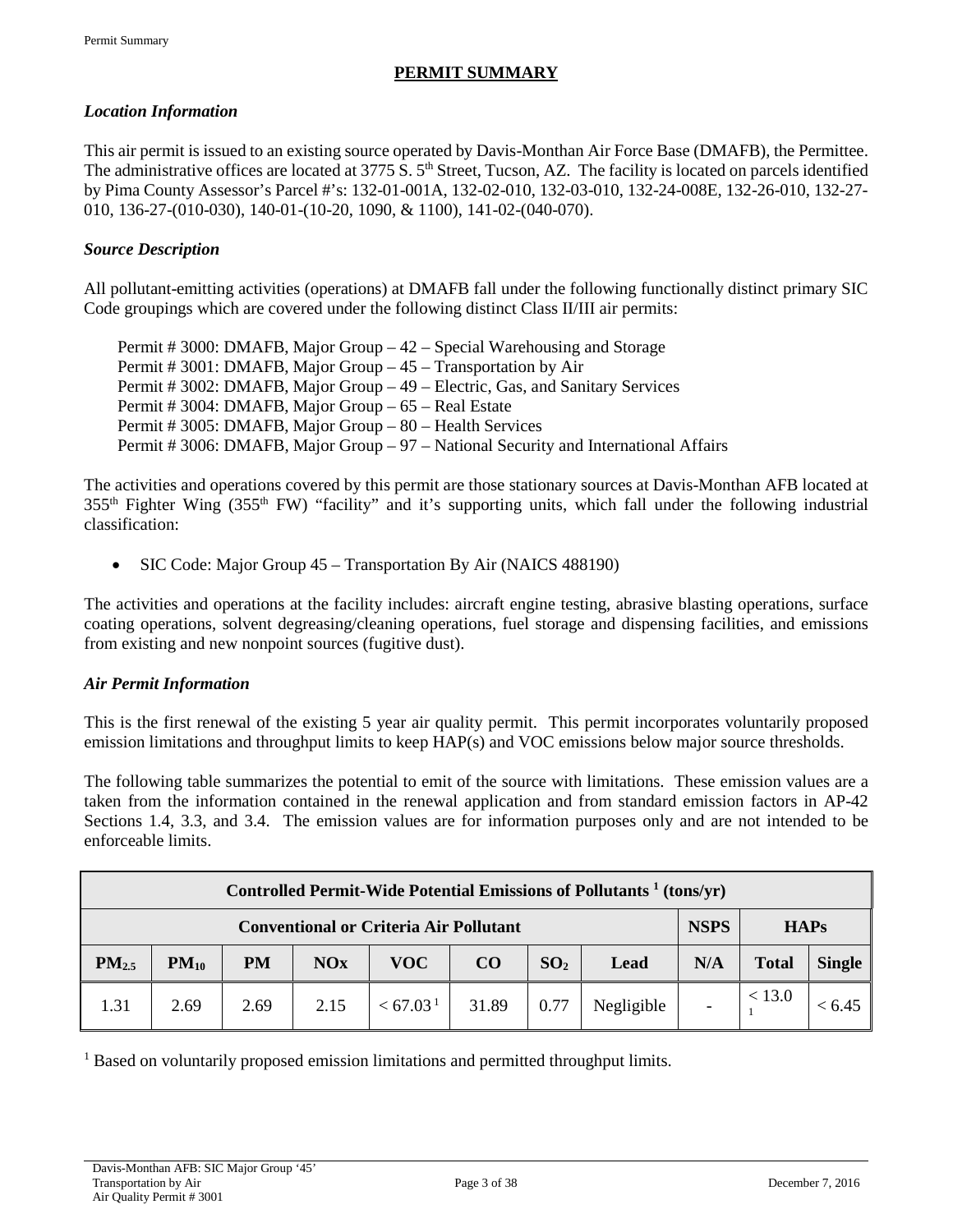#### **SPECIFIC CONDITIONS**

[References are to Title 17 of the Pima County Code [PCC] unless otherwise noted]

#### *SECTION 1: GENERAL APPLICABILITY*

#### <span id="page-3-0"></span>1. *Statutory Authority*

Emissions from this facility, specifically the emissions from the equipment described in Attachment 2 of this permit, fall under primary SIC Code, Major Grouping '45', and are subject to enforceable limitations as provided in the Specific Conditions contained in this permit. This air permit is issued pursuant to (ARS) §49- 480 and constitutes an "Installation Permit" for the purpose of the applicable State Implementation Plan and authorizes the construction and operation of the equipment enumerated in the "Equipment List" in Attachment 2. This authorization is based on the regulations in effect on the date of issuance of this permit, and a finding that the allowable emissions from this permit, and other permits for installations and activities that fall under functionally distinct primary SIC code groupings, more fully described in the applications submitted by the Permittee for permits under SIC Codes, Major Groups, 42, 45, 49, 65, 80, and 97, do not constitute a "major source" within the meaning of PCC 17.04.340.A.128. Notwithstanding the above findings, the issuance of this air quality permit shall not relieve the Permittee from compliance with all local, county, state and federal laws, statutes, and codes.[PCC 17.12.010.B & D, PCC 17.12.165 and ARS §49-480]

#### 2. *Permit Classification*

Class II; Synthetic Minor Source; Stationary: The permitted facility sources constitute a stationary synthetic minor source of VOC and HAP based on voluntary limitations and operating restrictions contained in this permit and when considering emissions from sources aggregated under the same primary SIC Code grouping (Major Group 45 – Transportation by Air).

#### 3. *Permitted Facility Sources*

The Specific Conditions contained in this permit apply to the equipment listed in Attachment 2 of this permit and the following source categories, affected facilities, equipment, emission sources, installations, activities and operations at the facility. Section 6 of this permit contains conditions relating the specific applicability to the permitted facility sources.

- a. Aircraft engine testing operations f. Fuel storage and dispensing facilities
- 
- c. Surface coating operations
- d. Solvent degreasing/cleaning operations
- e. Miscellaneous chemical/materials use

#### 4. *Permit Sections*

The Specific Conditions have been organized into the following permit sections:

- Section 1 (This Section)
- Section 2 Facility-Wide Operations
- Section 3 Transportation Operations
- Section 4 Fuel Storage and Dispensing Facilities
- Section 5 Emissions from Existing and New Nonpoint Sources
- Section 6 Specific Applicability Provisions
- 5. *Applicability of more than one standard*

If more than one emission limit or emission standard in this permit is applicable to the same source, the more stringent standard or emission limit shall apply. [PCC 17.16.010.B]

**[Locally Enforceable Condition]**

- 
- b. Abrasive blasting operations g. Emissions from existing and new nonpoint sources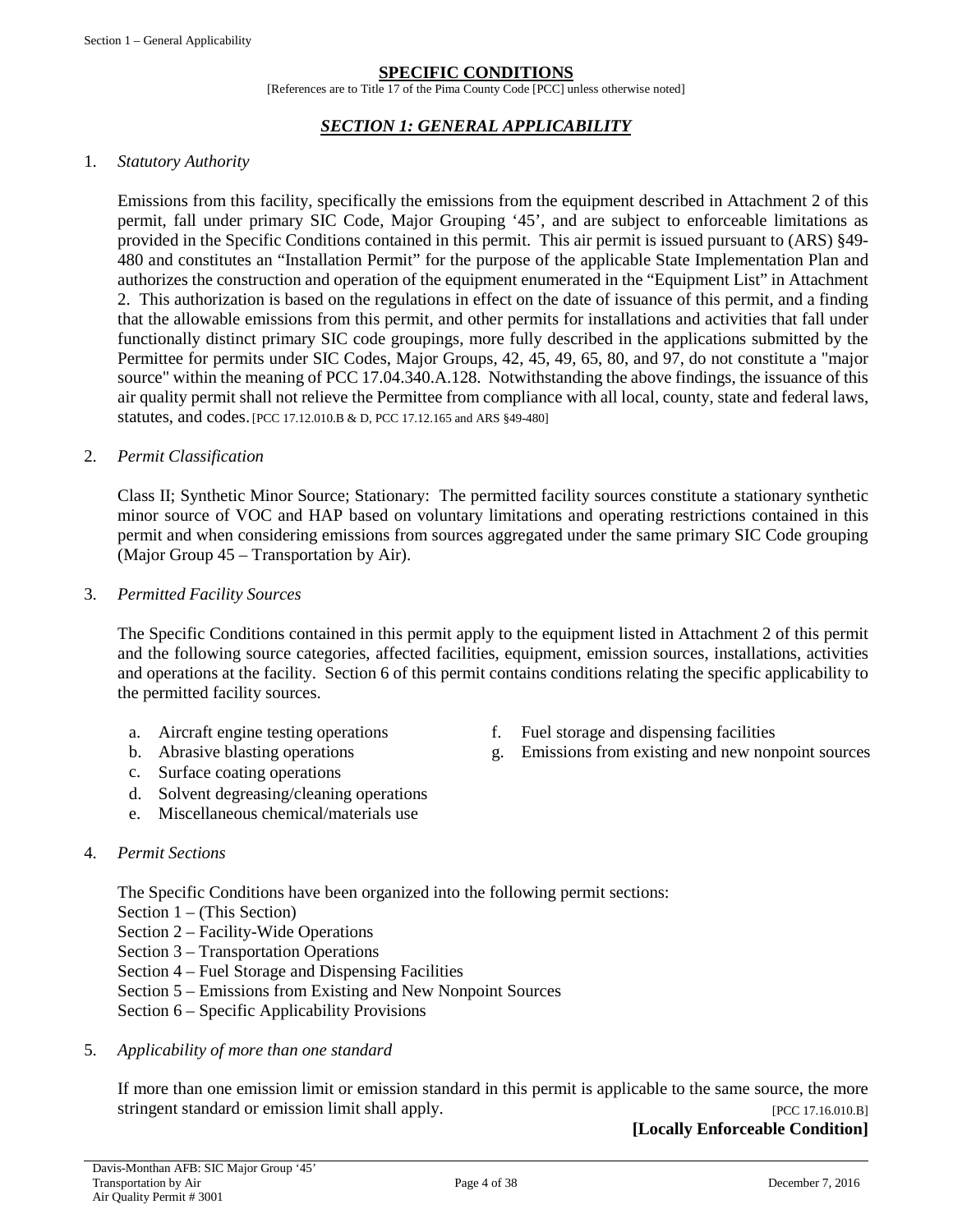#### *SECTION 2: PERMIT-WIDE OPERATIONS*

<span id="page-4-0"></span>In accordance with condition 52.a, the provisions in this Section apply to permit-wide operations and all sources of air contaminants. All provisions in this Section are locally enforceable unless otherwise noted.

[PCC 17.16.010.B]

#### **Emission Limitations and Standards** [PCC 17.12.185.A.2]

6. *Voluntary Emission Limitations* [PCC 17.12.190.B & PCC 17.12.350.A.3.a]

The Permittee shall comply with the operating limitations in Sections 3 through 7 of this permit and the following voluntary emission limitations in order to avoid federal or other applicable requirements:

#### **[Federally Enforceable and Material Permit Conditions]**

- a. The Permittee shall not allow the emission rate of combined Hazardous Air Pollutants (HAPs) from sources and operations covered under this permit to exceed 13 tons per year as measured on a 12 month rolling total basis.
- b. The Permittee shall not allow the base-wide emission rate of combined Hazardous Air Pollutants (HAPs) to exceed 22.5 tons per year as measured on a 12 month rolling total basis.
- c. The Permittee shall not allow the base-wide emission rate of any single Hazardous Air Pollutant (HAP) to exceed 9 tons per year as measured on a 12 month rolling total basis.
- 7. *General Control Standards*
	- a. The Permittee shall not cause or permit the planning, construction, installation, erection, modification, use or operation of an emission source which will cause or contribute to a violation of a performance standard in Title 17 of the Pima County Code. [PCC 17.12.020 & PCC 17.16.020.A]
	- b. The Permittee is prohibited from firing high sulfur oil in any stationary or portable source without submitting a revision, as provided in condition 24, demonstrating to the satisfaction of the Control Officer, both that sufficient quantities of low sulfur oil are not available for use by the Permittee, and that the Permittee has adequate facilities and contingency plans to ensure that the sulfur dioxide ambient air quality standards will not be violated. For purposes of this paragraph "high sulfur oil" means oil containing 0.90 percent or more by weight of sulfur. Notwithstanding the prohibition to use high sulfur oil, the Specific Conditions contained in this permit may prescribe lower fuel sulfur content limits for specific stationary or portable sources. [PCC 17.12.185.A.2]

#### **[Material Permit Condition]**

c. Where a stack, vent or other outlet is at such a level that fumes, gas mist, odor, smoke, vapor or any combination thereof constituting air pollution are discharged to adjoining property, the Control Officer may require the installation of abatement equipment or the alteration of such stack, vent or other outlet by the owner or operator thereof to a degree that will adequately reduce or eliminate the discharge of air pollution to adjoining property. [PCC 17.16.020.B]

#### 8. *Materials Handling Standards*

a. The Permittee shall not transport or store VOC's without taking necessary and feasible measures to control evaporation, leakage, or other discharge into the atmosphere. [PCC 17.16.400.A]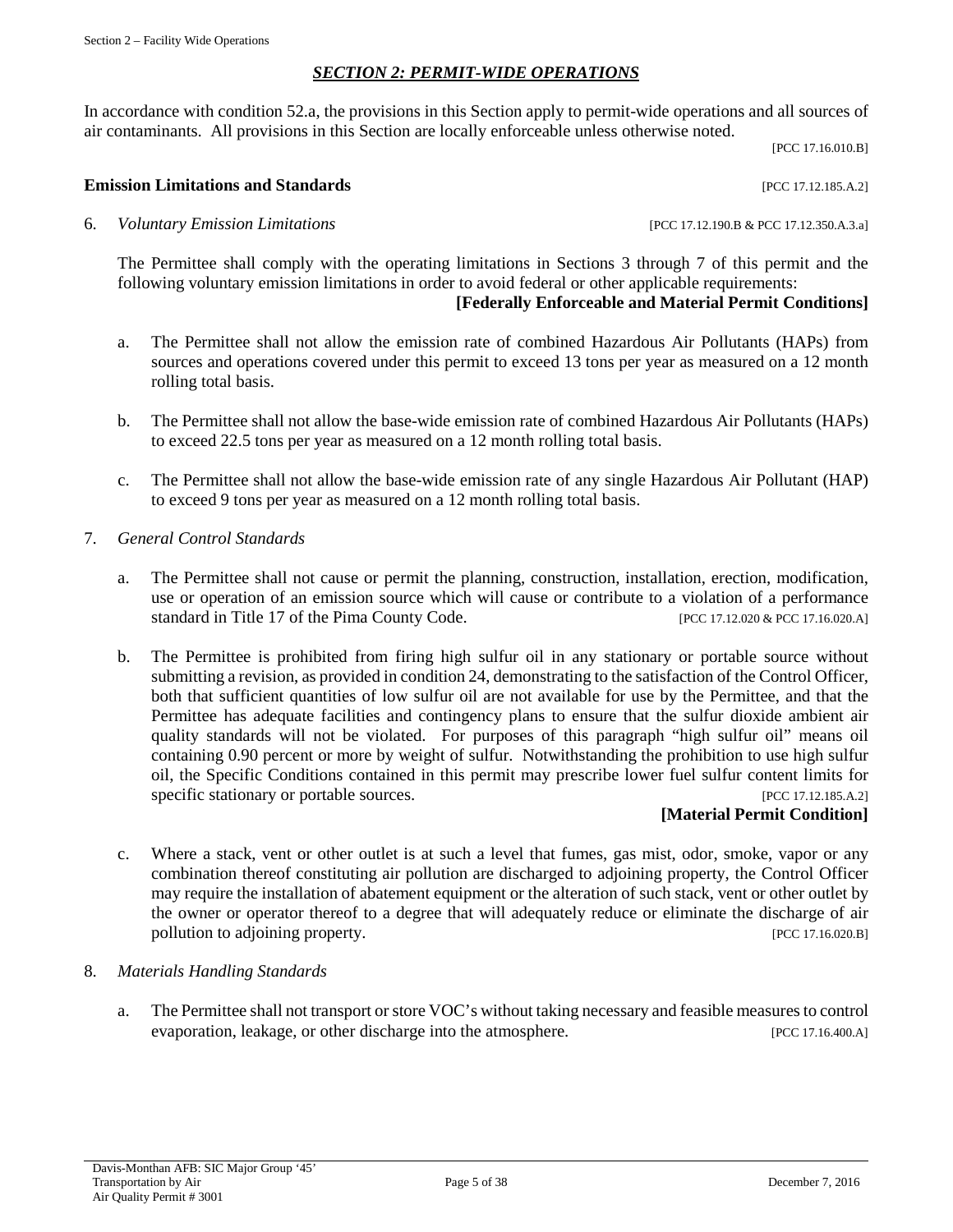b. Materials including solvents or other volatile compounds, paints, acids, alkalies, pesticides, fertilizers and manure shall be processed, stored, used and transported in such a manner and by such means that they will not evaporate, leak, escape or be otherwise discharged into the ambient air so as to cause or contribute to air pollution. Where means are available to reduce effectively the contribution to air pollution from evaporation, leakage or discharge, the installation and use of such control methods, devices, or equipment shall be mandatory. [PCC 17.16.430.F]

#### *9. Odor Limiting Standard*

The Permittee shall not emit gaseous or odorous materials from equipment, operations or premises under his control in such quantities or concentrations as to cause air pollution. Emissions from malodorous matter shall not cross a property line without minimizing the emissions by applying modern practices. Malodorous matter shall include but not be limited to solvents, paints, acids, alkalies, pesticides, fertilizer and manure.

[PCC 17.16.430.F & PCC 17.16.030]

#### 10. *Opacity Limit* [PCC 17.16.040, PCC 17.16.050.B, & PCC 17.16.130.B.1]

Except as otherwise specified in the Specific Conditions of this permit and the Table in Attachment 4, the opacity of all plumes and effluents from all point, non-point, or fugitive emission sources shall not exceed 20% as determined by EPA Reference Method 9, Appendix A, 40 CFR Part 60.

#### **[Federally Enforceable When Opacity Is Above 40%]**

- a. Opacities (optical densities), as measured in accordance with Method 9, of an effluent shall be measured by a certified visible emissions evaluator with his natural eyes, approximately following the procedures which were used during his certification, or by an approved and precisely calibrated in-stack monitoring **instrument.** [PCC 17.16.040.A.1]
- b. A violation of an opacity standard shall be determined by measuring and recording a set of consecutive, instantaneous opacities, and calculating the arithmetic average of the measurements within the set unless otherwise noted in this permit. The measurements shall be made at approximately fifteen-second intervals for a period of at least six minutes, and the number of required measurements shall be as specified in Attachment 4. Sets need not be consecutive in time, and in no case shall two sets overlap. If the average opacity of the set of instantaneous measurements exceeds the maximum allowed by any rule, this shall constitute a violation. [PCC 17.16.040.A.2]
- c. The use of air or other gaseous diluents solely for the purpose of achieving compliance with an opacity standard is prohibited. [PCC 17.16.040.A.3]
- d. When the presence of uncombined water is the only reason for failure of a source to otherwise meet the requirements as specified in conditions 10 and 11, conditions 10 and 11 shall not apply.

[PCC 17.16.040.B]

#### 11. *Visibility Limiting Standard* [PCC 17.16.050]

- a. The Permittee shall not cause, suffer, allow or permit operations or activities likely to result in excessive amounts of airborne dust without taking reasonable precautions to prevent excessive amounts of particulate matter from becoming airborne in accordance with Section 5 of this permit.
- b. The Permittee shall not cause, suffer, allow, or permit diffusion of visible emissions, including fugitive dust, beyond the property boundary line within which the emissions become airborne, without taking reasonably reasonable precautions to prevent excessive amounts of particulate matter from becoming airborne. Sources may be required to cease temporarily the activity or operation which is causing or contributing to the emissions until reasonably necessary and feasible precautions are taken.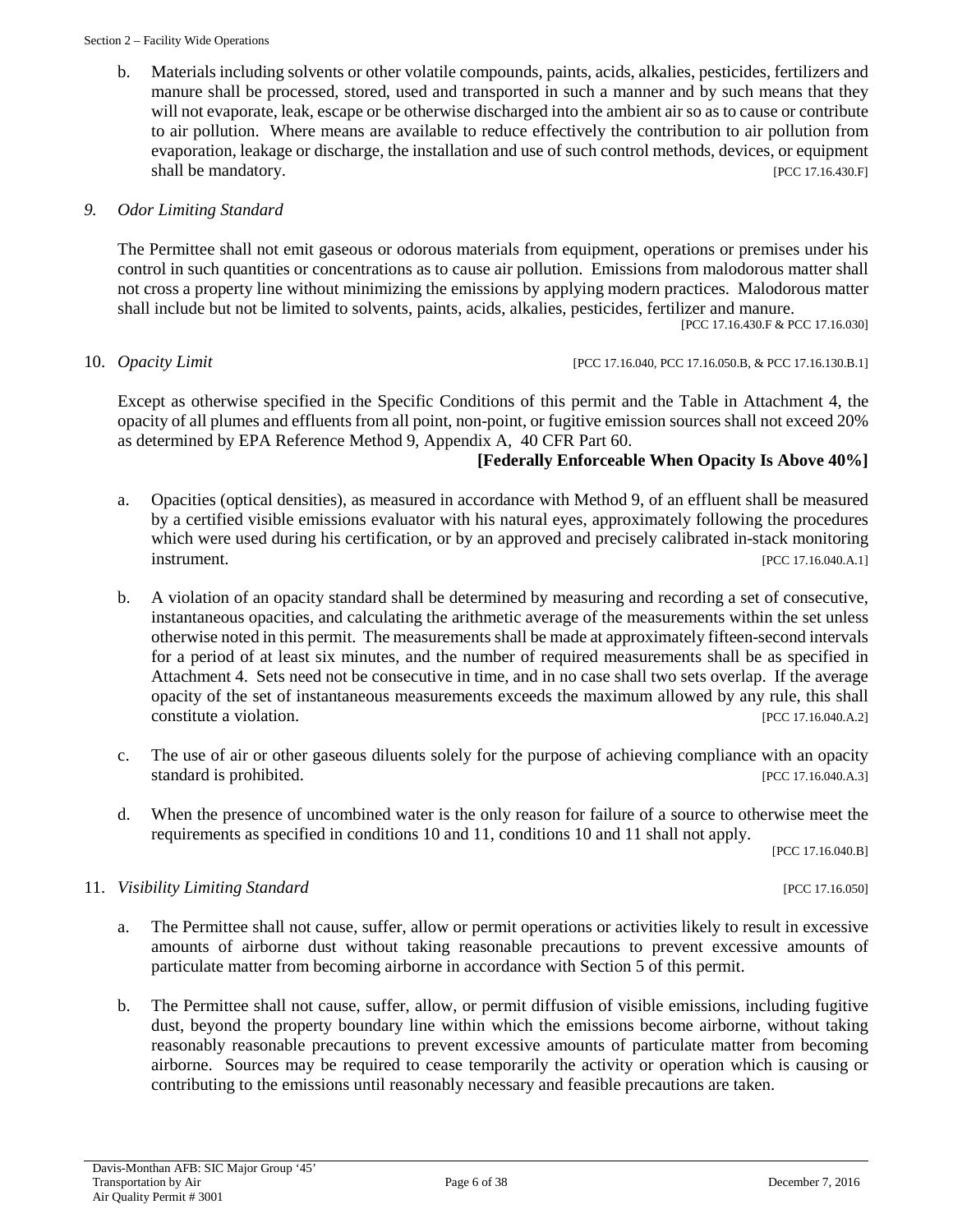- i. Condition 11.b shall not apply when wind speeds exceed twenty-five (25) miles per hour (using the Beaufort Scale of Wind-Speed Equivalents, or as recorded by the National Weather Service). This exception does not apply if control measures have not been taken or were not commensurate with the size or scope of the emission source.
- ii. Condition 11.b shall not apply to the generation of airborne particulate matter from undisturbed land.

### 12. *Disposition of Portable Sources*

For the purpose of this subsection, "*portable source*" means any building, structure, facility, or installation that emits or may emit any air pollutant and is capable of being operated at more than one location. *"Major source threshold"* means the lowest applicable emission rate for a pollutant that would cause the source to be major at the particular time and location under PCC 17.04.340.128. [PCC 17.04.340.A. (127, 128, 129, 174)]

a. Portable sources, including transportable non-road engines, that do not require a permit pursuant to Title 17 of the PCC, that have a potential to emit (PTE) in excess of the levels deemed by the Control Officer to be insignificant activities due to their size or production rate, may be required to demonstrate when the portable equipment was moved or relocated from a storage area to a location on the property to establish that the source is not subject to regulation as a stationary source. For the purpose of this condition, portable sources that can be moved by hand or have a combined potential to emit, without controls, less than 10% of the major source threshold shall be deemed to be insignificant activities.

[PCC 17.04.340.A. (114.j & 129), PCC 17.12.140.B.3.a, & PCC 17.12.240.C.2]

b*.* The Permittee shall not allow the combined potential to emit (PTE) of the sources covered by this permit and co-located portable sources subject to condition 12.b.i, as stated below, to exceed the major source threshold, without first applying for a permit revision as provided in condition 24.

[PCC 17.12.260.B.7]

- i. The Permittee shall consider the emission rate of co-located portable sources that require a permit, pursuant to Title 17 of the PCC, in the emission limitations established by this permit, if the portable source is located onsite for more than 6-months and meets either of the following conditions: [PCC 17.04.340.A (41), PCC 17.12.100, PCC 17.12.300.C & E]
	- (a) The portable source is considered a pollutant emitting activity belonging to the same industrial grouping as sources covered by this permit, is located on one or more contiguous or adjacent properties, and is under the control of the same person, or under the common control of the same person. For the purpose of this provision, pollutant-emitting activities shall be considered as part of the same industrial grouping if they belong to the same major group which has the same two-digit code, as described in the Standard Industrial Classification (SIC) Manual, 1972, as amended by the 1987 supplement; or
	- (b) The portable source is located on one or more contiguous or adjacent properties owned and operated by the Permittee, and while classified under a different major group which has a different two digit SIC code, may be considered an aggregated support facility belonging to the same industrial grouping and under common control through a support/dependency relationship, wherein the portable source supports, or is supported by the Permittee with more than 50% of the raw materials or product.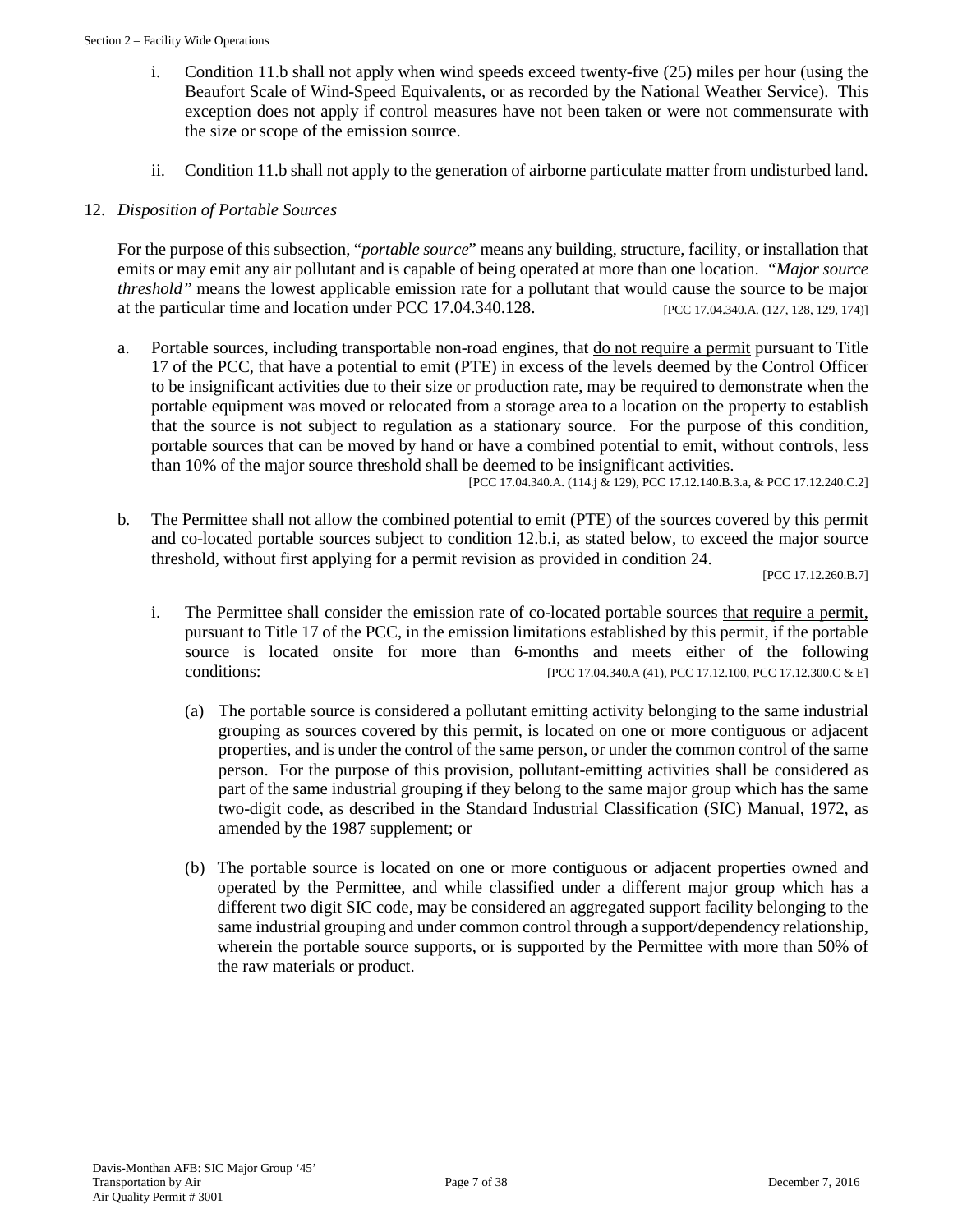#### 13. *Asbestos Requirements for Demolition and Renovation Activities*

The Permittee shall not allow or commence demolition or renovation of any NESHAP facility, as defined in 40 CFR Part 61, Subpart M, National Emission Standards for Hazardous Air Pollutants – Asbestos, without first obtaining an activity permit from the Control Officer. Should this stationary source, pursuant to 40 CFR Part 61, Subpart M, become subject to asbestos regulations when conducting any renovation or demolition at this premises, then the Permittee or operator shall submit proper notification as described in 40 CFR Part 61, Subpart M and shall comply with all other applicable requirements of Subpart M. The Permittee shall keep a record of all relevant paperwork on file. [PCC 17.12.475 & 40 CFR 61, Subpart M]

#### **Monitoring Requirements** *PCC 17.12.185.A.3*

#### 14. *Visible Emissions (VE)*

If at any time, or while conducting an opacity check required by the Specific Conditions in this permit, the Permittee sees any plume or effluent from a facility source, that on an instantaneous basis, appears to exceed the opacity limit, or if visible emissions including fugitive dust, diffuse beyond the property boundary line, the Permittee shall investigate the source of the emissions and if required take corrective action. If the plume persists, or the activity or operation which is causing or contributing to the emissions cannot be corrected or halted, the Permittee shall make a visual determination of the opacity in accordance with condition 10 when practicable. If the VE determination exceeds the applicable opacity limit, or if visible emissions, including fugitive dust, diffuse beyond the property boundary line, the Permittee shall report this as an excess emission in accordance condition 21. [PCC 17.16.040, PCC 17.16.50.B & D]

#### 15. *Disposition of Portable Sources*

- a. The Permittee shall keep complete records of the materials used as fuel in any portable sources that are not fueled by natural gas or propane. [PCC 17.16.010.C]
- b. The Permittee shall keep complete records, as needed, to demonstrate that portable sources that do not require a permit, as provided in condition 12.a, are not subject to regulation as a stationary source. The Permittee may use the sample portable source relocation log in Attachment 5 of this permit to demonstrate the portable source's status.
- c. The Permittee shall keep complete records, as needed, demonstrating that the combined emissions rate of co-located portable sources that require a permit as provided in condition 12.b and sources covered by this permit do not exceed the major source threshold or the voluntary HAP emission limitations in condition 6.

#### 16. *Permit-Wide Standards*

Except as provided in conditions 14, 15, 20, and 26 of this Section or otherwise contained in the Specific Conditions of this permit, additional monitoring for compliance with the permit-wide standards in conditions 6 through 13 shall not be necessary. The Control Officer may ask the Permittee to conduct additional monitoring if the Control Officer has reasonable cause to believe a violation of the permit-wide standards has been committed.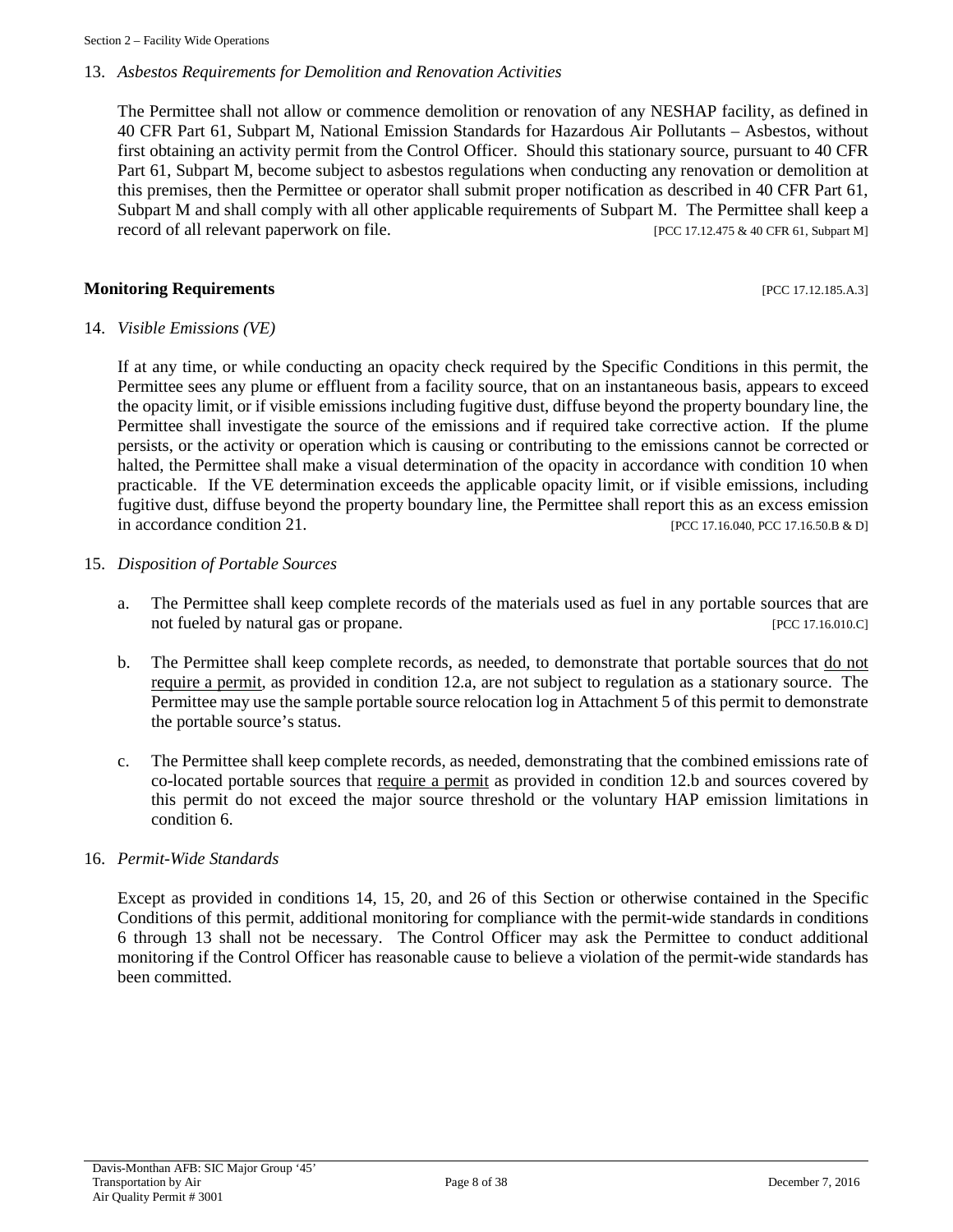### **Recordkeeping Requirements** [PCC 17.12.185.A.4]

### 17. *Monitoring Records* [PCC 17.12.184.A.4.a]

The Permittee shall maintain records of required monitoring information. Records shall include at a minimum:

- a. The date, time, and the place defined in the permit requiring the measurement, sampling, inspection, or observation;
- b. The name of the person conducting the measurement, sampling, inspection or observation;
- c. The particular piece of equipment, process, or area being measured, sampled, inspected or observed including a description of the operating conditions and monitoring techniques or methods used as applicable; and,
- d. The results of the measurement, sampling, inspection or observation, including any discrepancy or excess emissions. If there are any monitoring discrepancies or excess emissions, the record shall include the corrective action taken.

#### 18. *Record Retention* [PCC 17.12.185.4.b]

The Permittee shall retain records of all required monitoring and support information for at least 5 years from the date of the monitoring sample, measurement, report, or application. Support information includes all calibration and maintenance records, and copies of all reports required by the permit.

19. *Recordkeeping for Compliance Determination* [A.R.S.§49-485, PCC 17.12.080, & PCC 17.24.020.A]

The Permittee shall retain a copy of the permit onsite including all required monitoring records and support information for review by the Control Officer. In addition, all equipment identified in the permit equipment list shall be marked with a unique, clearly visible, and accessible ID to identify the piece of equipment. The Permittee shall be considered in compliance by demonstrating that sufficient information on the equipment and facility operations is periodically collected, recorded, and maintained to assure that the compliance status of any Specific Condition of this permit can be readily ascertained at any time.

#### **Reporting Requirements** [PCC 17.12.185.A.5]

#### 20. *Special Annual Reporting* [PCC 17.24.050]

The Permittee shall submit an annual report to the Control Officer due on April 30<sup>th</sup> of each year, covering the period April 1st of the previous year through March 31st of the current year, documenting compliance with the voluntary HAP limitations in condition 6 and submitting any applicable NESHAP malfunction reports as provided in condition 44.h.iii. The report shall contain the following with respect to the voluntary HAP limitations:

a. For each month, the Permittee shall calculate and report the 12-consecutive month rolling total amount of the combined mass of HAPs emitted by sources and operations covered under this permit (SIC Code, Major Group 45) within 45 calendar days after the end of the month. The mass of combined HAPs emitted shall be calculated and summed using the monthly monitoring records as applicable in conditions 15.c, 33, 34, 35, 38.b, and 42 in this permit and the appropriate emission factors and methods in the approved potential to emit documents provided in the permit application.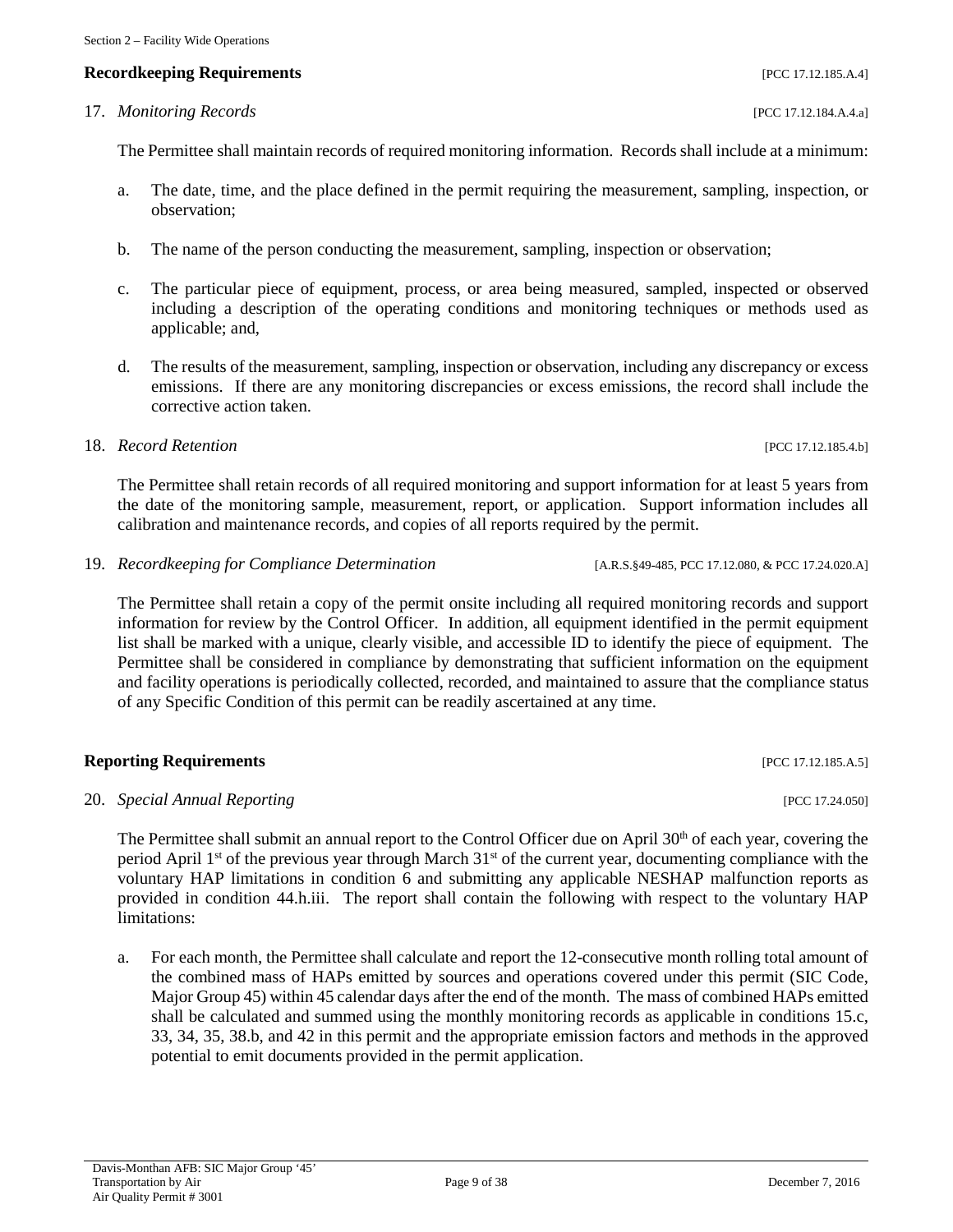- b. For each month, the Permittee shall report the 12-consecutive month rolling totals of the mass of combined HAPs emitted from emission sources and operations covered under all permits issued to the Permittee within 45 calendar days after the end of the month. The report shall also include emissions from any portable sources that require a permit and are planned to be located at a single site in excess of 12 months as provided in conditions 12.b and 15.c.
- c. For each month, the Permittee shall report the 12-consecutive month rolling totals of the mass of the 10 highest single HAP species emitted from emission sources and operations for all permits issued to the Permittee within 45 calendar days after the end of the month. The report shall also include emissions from any portable sources that require a permit and are planned to be located at a single site in excess of 12 months as provided in conditions 12.b and 15.c.

#### 21. *Excess Emissions Reporting:* [PCC 17.12.040]

The Permittee shall report to the Control Officer any emissions in excess of the limits established by this permit in accordance with condition 2 of the General Conditions (pg. 27).

22. *Emissions Inventory Reporting* [PCC 17.12.320]

When requested by the Control Officer, the Permittee shall complete and submit an annual emissions inventory questionnaire. The questionnaire is due by March 31 or ninety days after the Control Officer makes the request and inventory form available, whichever occurs later, and shall include emission information for the previous calendar year. The questionnaire shall be on a form provided by or approved by the Control Officer and shall include the information required by PCC 17.12.320.

23. *Certification of Truth Accuracy and Completeness* [PCC 17.12.165.H]

All reports required by this permit shall contain certification by a responsible official of truth, accuracy and completeness. The certification shall state that based on information and belief formed after reasonable inquiry, the statements and information in the document are true, accurate, and complete.

#### **Facility Changes**

24. *Permit Revision Application* [PCC 17.12.235, PCC 17.12.240.C.3, PCC 17.12.255, PCC 17.12.260]

Before installing additional emission sources, modifying existing emission sources, switching fuels, or changing the method of operation at the facility such that the changes increase actual emissions more than 10% of the major source threshold, the Permittee shall, if applicable, apply for the appropriate revision in accordance with PCC 17.12.235, PCC 17.12.255, or PCC 17.12.260.

#### 25. *Notification* [PCC 17.12.240.C]

For facility changes that do not require revision, the Permittee may make the changes if written notice is provided to the Control Officer in advance of the changes in accordance with PCC 17.12.240.C

#### 26. *Facility Change Log Facility Change Log PCC17.12.240.B*

The Permittee shall maintain a log of other facility changes that do not require revision or notice in accordance with PCC 17.12.240.B.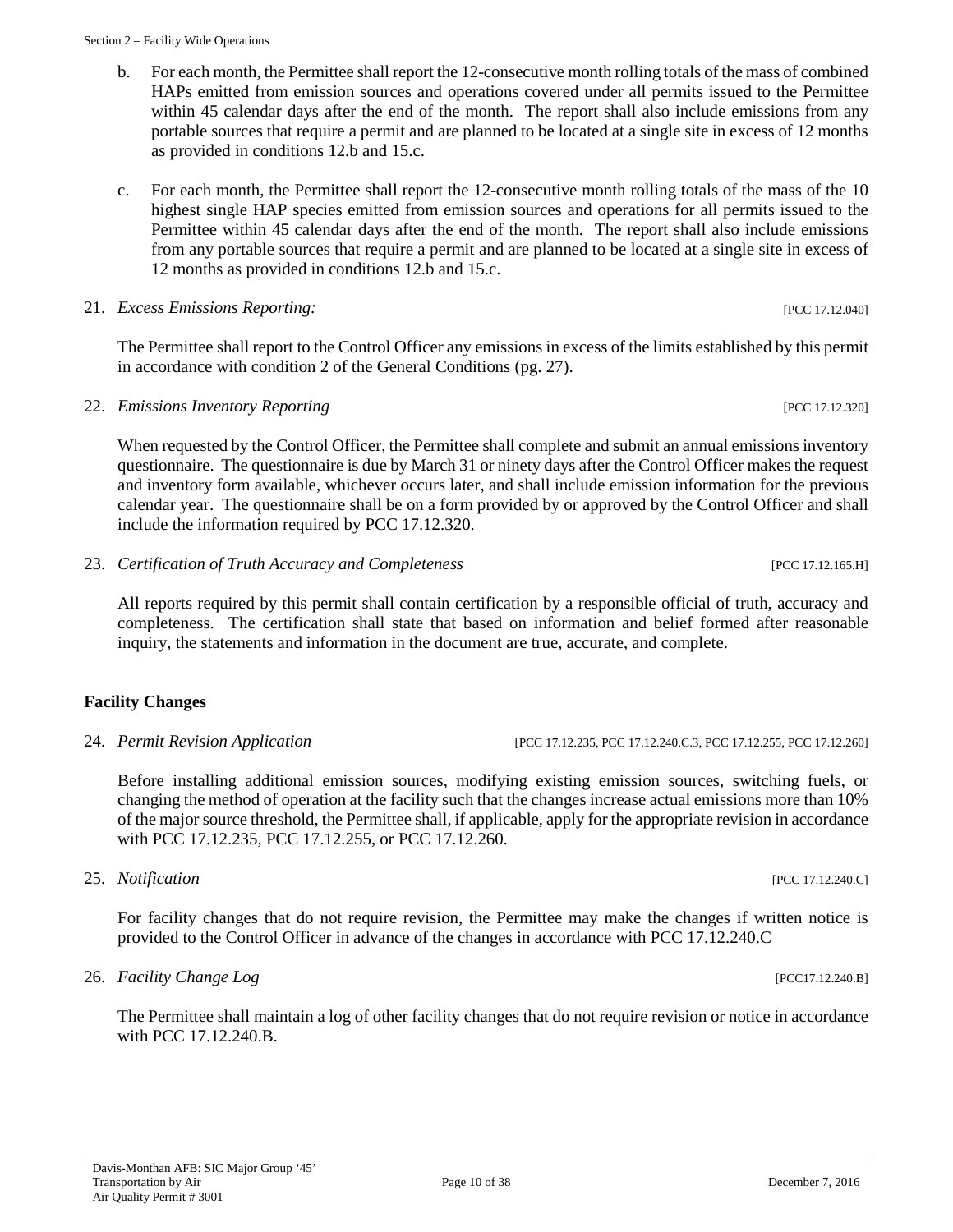27. *Test Methods for Demonstration of Compliance*

For purposes of demonstrating compliance with the Specific Conditions in this permit, the testing provisions in this subsection shall be used, provided that for the purpose of establishing whether or not the facility has violated or is in violation of any condition in this permit, nothing in this permit shall preclude the use, including the exclusive use, of any credible evidence or information relevant to whether a source would have been in compliance with applicable federal requirements if the appropriate performance or compliance procedures or methods had been performed. Unless otherwise noted, the following test methods and standards are from 40 CFR Part 60, Appendix A or incorporated by reference in 40 CFR §60.17.

a. *Opacity*

When required, EPA Test Method 9 shall be used to monitor compliance with the opacity standards identified in this Permit. [PCC 17.12.045.B]

b. *Alternative Test Plan*

When required, the Permittee may submit an alternate and equivalent test method(s) that is listed in 40 CFR Subpart 60, Appendix A, to the Control Officer in a test plan, for approval by the Control Officer.

c. *Fuel Limitations*

Documentation, such as invoices or statements from the fuel supplier, showing the fuels delivered and verifying the fuel sulfur content is below applicable standards shall be an acceptable means to demonstrate compliance with fuel limitations identified in this Permit. If otherwise required or when requested by the Control Officer, the sulfur content of fuels shall be determined using ASTM D129, D1266, D1552, D2622, D4294, D5453 or an equivalent for liquid fuels, and ASTM D1072, D3246, D4468, D6228, D6667, or an equivalent for gaseous fuels.

d. *Test Protocols and Guidelines*

Except as provided in the Specific Conditions in this permit, should the Permittee desire, or be required, to perform testing to demonstrate compliance with the standards contained in the Specific Conditions of this permit, the Permittee shall contact the Control Officer for test methods, protocols, and guidelines.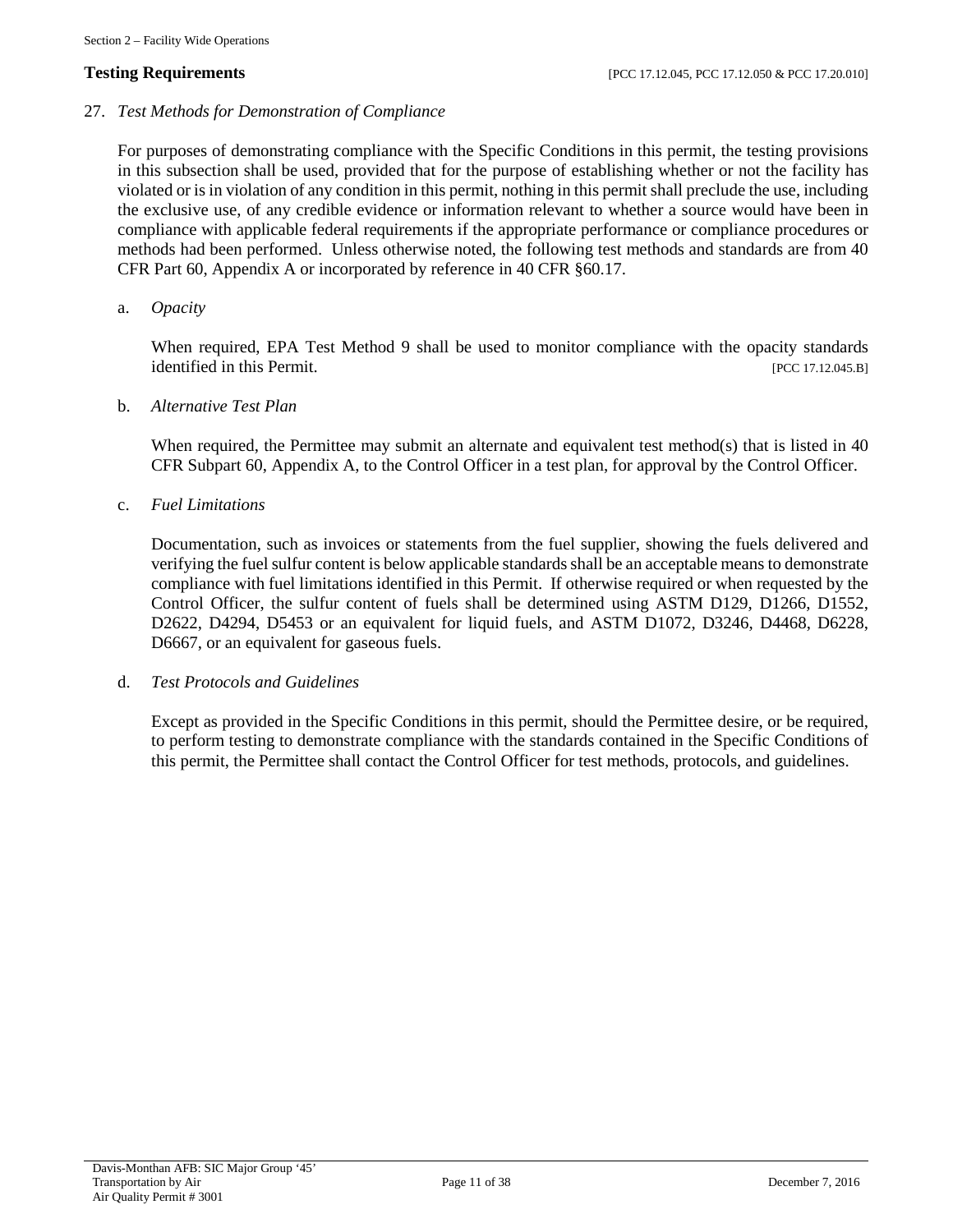#### *SECTION 3: TRANSPORTATION OPERATIONS*

<span id="page-11-0"></span>In accordance with condition 52.b, the provisions in this Section are applicable to the equipment and operations listed in Tables 1 through 5 of Attachment 2. All Provisions of this section are locally enforceable unless otherwise noted.

#### **Emission Limitations and Standards Emission Limitations and Standards Exercíse 2016 Exercíse 2016 EXERC 17.12.185.A.2]**

- 28. *Aircraft Engine Testing Operations (Test Cells)*
	- a. The Permittee shall conduct no more than 800 engine tests and shall not combust more than 46,500 gallons of fuel in jet test cell - JET224-01 in any 12-consecutive month period.
	- b. The Permittee shall conduct no more than 800 engine tests and shall not combust more than 46,500 gallons of fuel in jet test cell – JET224-02 in any 12-consecutive month period.
	- c. The Permittee shall conduct no more than 800 engine tests and shall not combust more than 62,250 gallons of fuel in jet test cell – JET225-01 in any 12-consecutive month period.
	- d. The Permittee shall not combust any fuel other than JP-5, JP-8, or Jet A in the permitted jet engine test cells. [PCC 17.12.190.B & PCC 17.12.350.A.3.a]

#### **[Federally Enforceable & Material Permit Conditions]**

29. *Abrasive Blasting Operations* [PCC 17.16.100.D]

- a. The Permittee shall not use more than 26,280 lbs in any 12-consecutive month period of blasting media in the enclosed drive-in blasting booth.
- b. The Permittee (or contractor) shall not use more than 13,200 lbs in any 12-consecutive month period of blasting media in non-enclosed or field abrasive blasting operations.
- c. The Permittee shall not cause, suffer, allow or permit the use of any abrasive blasting agent other than sand, glass bead, plastic bead, coconut shells, or walnut shells without first following the applicable facility change provisions in conditions 24 through 26 of Section 2.

[PCC 17.12.190.B & PCC 17.12.350.A.3.a]

#### **[Federally Enforceable & Material Permit Conditions]**

- d. Emissions from a sandblasting or other abrasive blasting operation shall be effectively controlled by applying water to suppress visible emissions (wet blasting), enclosing the operation, or use of other equivalently effective controls. [PCC 17.16.100.D]
- 30. *Enclosed Surface Coating Operations (incudes Solvent Washing and/or Cleaning)* [PCC 17.16.400.C]

For the purpose of these provisions a VOC containing paint, surface coating, adhesive, or solvent shall be considered to contain VOC if it contains more than 2%, by weight VOC. The term "surface coatings" in this subsection shall include paints and adhesives. [PCC 17.04.340.A.219]

a. Permittee shall not emit more than 60 tons of VOC from the use of surface coatings in enclosed surface coating operations covered by this permit in any 12-month consecutive period without first submitting a permit revision in accordance with condition 25. [PCC 17.12.190.B & PCC 17.12.350.A.3.a]

**[Federally Enforceable & Material Permit Condition]**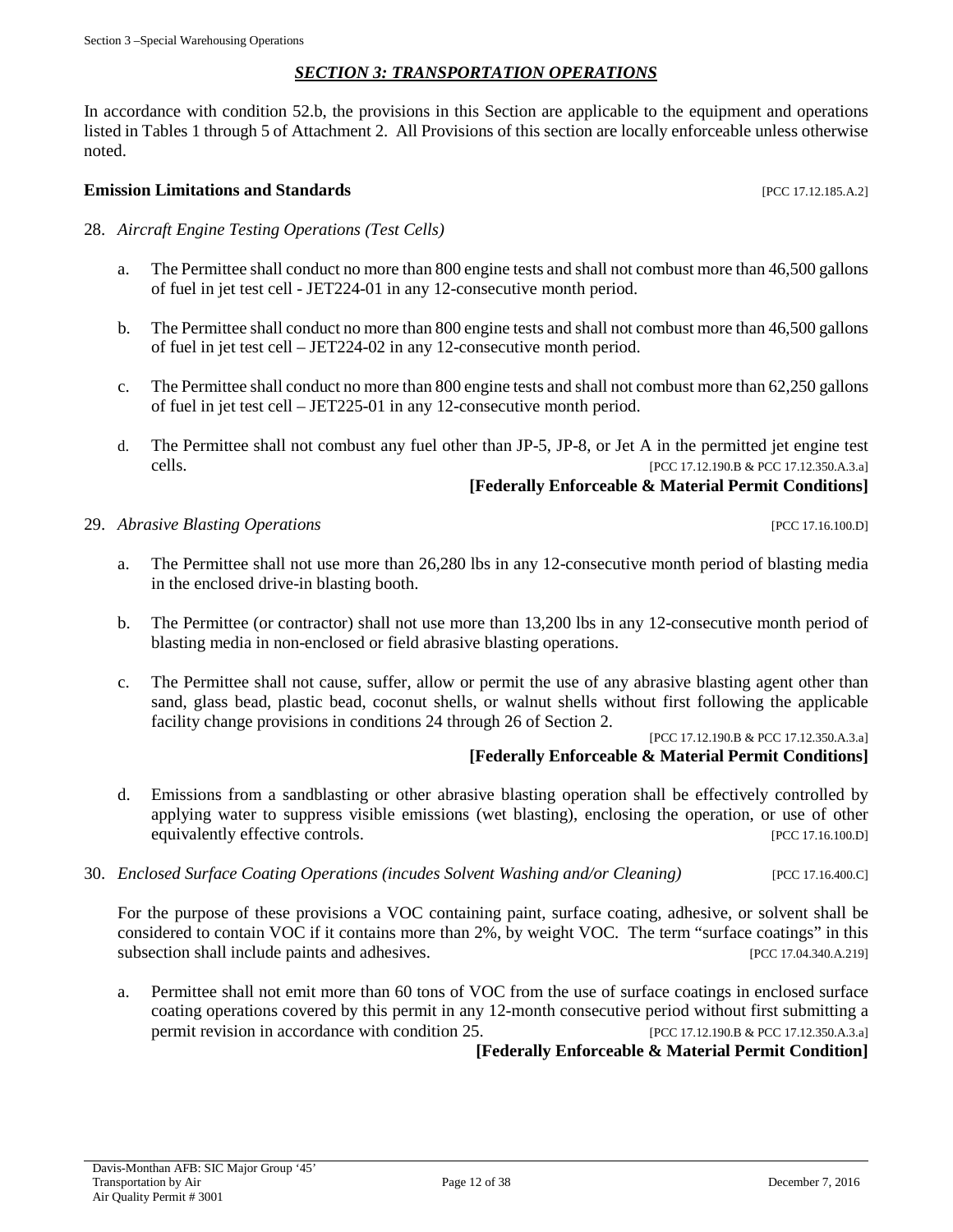- b. The Permittee shall not conduct any spray coating or spray paint operations without minimizing organic solvent emissions. Such operations, other than architectural coating and spot painting, shall be conducted in an enclosed area equipped with controls containing no less than ninety-six percent of the overspray. [PCC 17.16.400.C.1]
- c. When practicable, wash solvent shall be directed into containers that prevent evaporation into the atmosphere to minimize VOC emissions. [PCC 17.16.400.A, PCC 17.16.400.C.1 & 7]

#### 31. *Architectural Coating Operations*

For the purpose of these provisions, architectural coating means coating used commercially or industrially for residential, commercial, or industrial buildings and their appurtenances; structural steel; and other fabrications such as storage tanks, bridges, beams, and girders. [PCC 17.04.340.A.29]

- a. The Permittee (or contractor) shall not employ, evaporate or dry any architectural coating containing photochemically reactive solvents (PRS) for industrial or commercial purposes, or thin or dilute any architectural coating with a PRS. A PRS shall be any solvent with an aggregate of more than 20% of its total volume composed of the chemical compounds as classified below, or which exceeds any of the percentage composition limitations as stated below. Whenever any organic solvent or any constituent of an organic solvent may be classified from its chemical structure into more than one of the groups of organic compounds described below, it shall be considered to be a member of the group having the least allowable percent of the total volume of solvents: [PCC 17.16.400.C.2-4]
	- i. A combination of the following types of compounds having an olefinic or cyclo-olefinic type of unsaturation-hydrocarbons, alcohols, aldehydes, esters, ethers, or ketones: *5%.*
	- ii. A combination of aromatic compounds with eight or more carbon atoms to the molecule, except ethylbenzene: *8%*.
	- iii. A combination of ethylbenzene, ketones having branched hydrocarbon structures, trichloroethylene or toluene: *20%*.
- 32. *Solvent Degreasing Units*

For the purpose of these provisions solvent degreasing unit means any single container or machine with a capacity of two gallons or more used for solvent degreasing.

- a. Solvent Degreasing/Cleaning units shall be equipped with lids which shall be closed when not in use.
- b. The Permittee is prohibited from using halogenated solvents in solvent degreasing/cleaning units, in a total concentration that is greater than 5 percent by weight HAP, unless a permit revision is submitted as provided in conditions 24 through 26 of Section 2.

[PCC 17.12.190 & PCC 17.12.350.A.3.a, NESHAP Subpart T Applicability] **[Federally Enforceable & Material Permit Conditions]**

#### **Compliance Determination** [PCC 17.12.185.A.3, 4 & 5]

33. *Aircraft Engine Testing Operations (Test Cells)*

The Permittee shall keep and maintain an operation log for each jet engine test cell and calculate and document the following information within 30 days of the end of each month:

- a. Type of fuel combusted;
- b. Quantity of fuel combusted (in gallons) in the previous month; and the previous 12-consecutive month period; and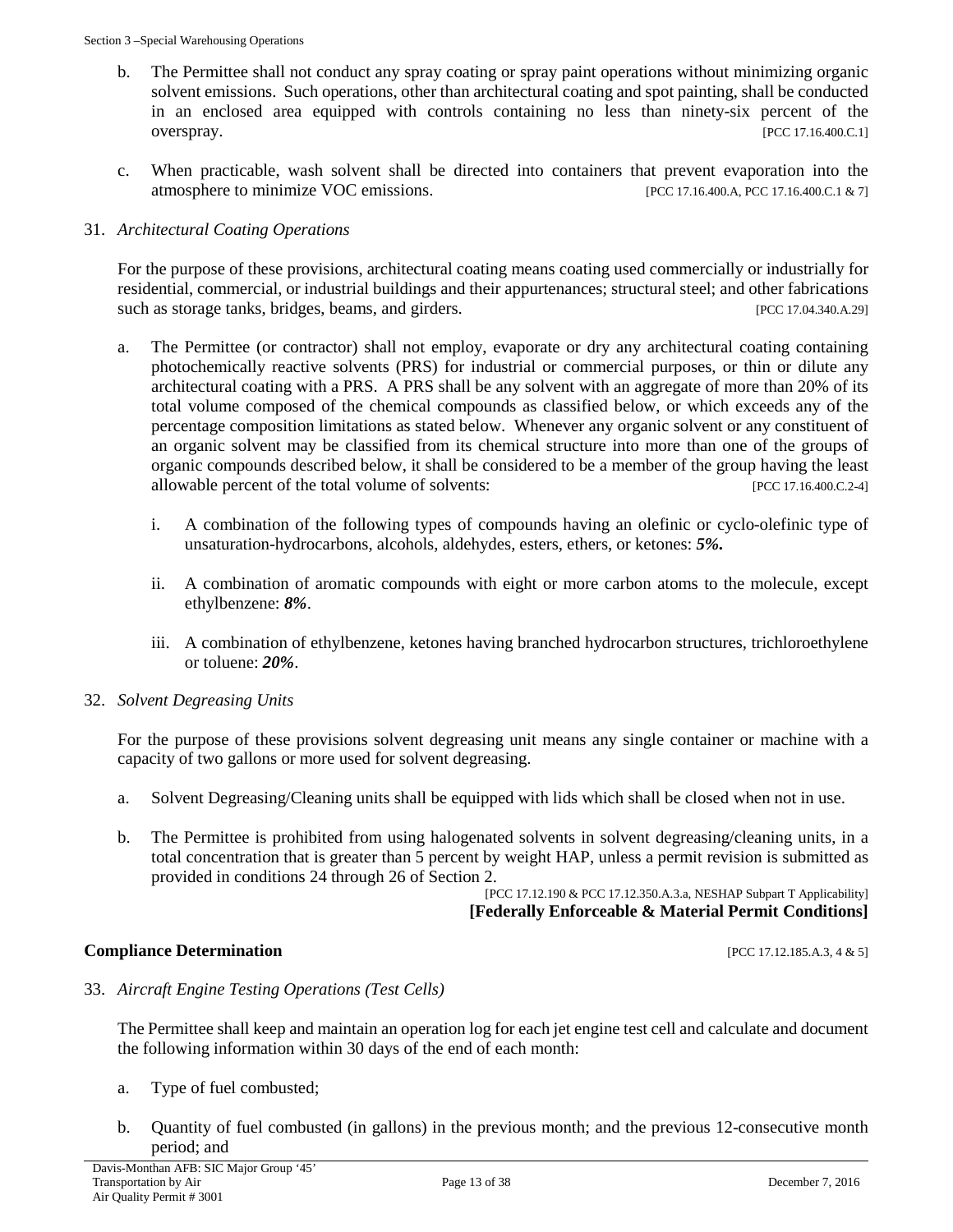c. The number of engines tested by engine type in the previous month and the previous 12-consecutive month period.

#### 34. *Abrasive Blasting Operations*

- a. The Permittee shall maintain a log of the quantity, in pounds, of blasting agent purchased for use in the enclosed drive-in blasting booth listed in Table 2 of Attachment 2.
- b. When conducting non-enclosed or field abrasive blasting operations, the Permittee (or contractor) shall maintain daily logs of the following information for each day of operation. If no operations occur, no recordkeeping shall be required:
	- i. The location of the activity and controls employed (if required); and
	- ii. The abrasive blasting agent used; and
	- iii. The quantity (in pounds) of blasting-agent consumed.
- c. The Permittee shall total amount, in pounds, of abrasive blasting agents used in the previous 12 consecutive month period for enclosed and non-enclosed abrasive blasting operations as provided in 34.a and 34.b above and document the information within 30 days of the end of the month in a monthly operation log.
- 35. *Enclosed Surface Coating Operations*
	- a. The Permittee shall maintain a 12-consecutive month total of the amount of surface coatings and solvents (diluents, wash and cleaning solvents) used, in gallons, for each enclosed surface coating operation listed in Attachment 2.
	- b. For each enclosed surface coating operation that uses more than 1667 gallons of surface coatings or 2500 gallons of surface coatings, and solvents (diluents, and wash/cleaning solvents) combined in any 12 consecutive month period, the Permittee shall maintain the following information:
		- i. An indexed list that identifies each specific coating, diluent, or wash/ cleaning solvent used, its VOC content (in lb/gal), and density (in lb/gal). Each component in the indexed list shall correspond to a separate file containing the following information:
			- (a) The indexed ID, the product name and identification number; and
			- (b) The applicable MSDS, technical data sheet, test result, or manufacturer's certification; and
			- (c) The VOC content (in weight percent) as required by condition 40.a, and density or specific gravity (in lbs/gal).
		- ii. A log for each enclosed surface coating operation of the following information recorded on a monthly log to demonstrate compliance with condition 30.a. For the purpose of this condition, used coating components, diluents, and wash or cleaning solvents shall be considered to be emitted. The Permittee may use data as entered and maintained in the Air Program Management System (APIMS) to inventory and calculate the monthly VOC emission rate and rolling 12-consecutive month VOC emission rate. The Permittee may also identify in the log, any non-VOC containing coatings and solvents to be excluded from the totals in accordance with PCC 17.04.340.A.250.
			- (a) The indexed identification of the specific surface coating, diluent, and wash and/or cleaning solvent used as listed in the index required by condition 35.a.i; and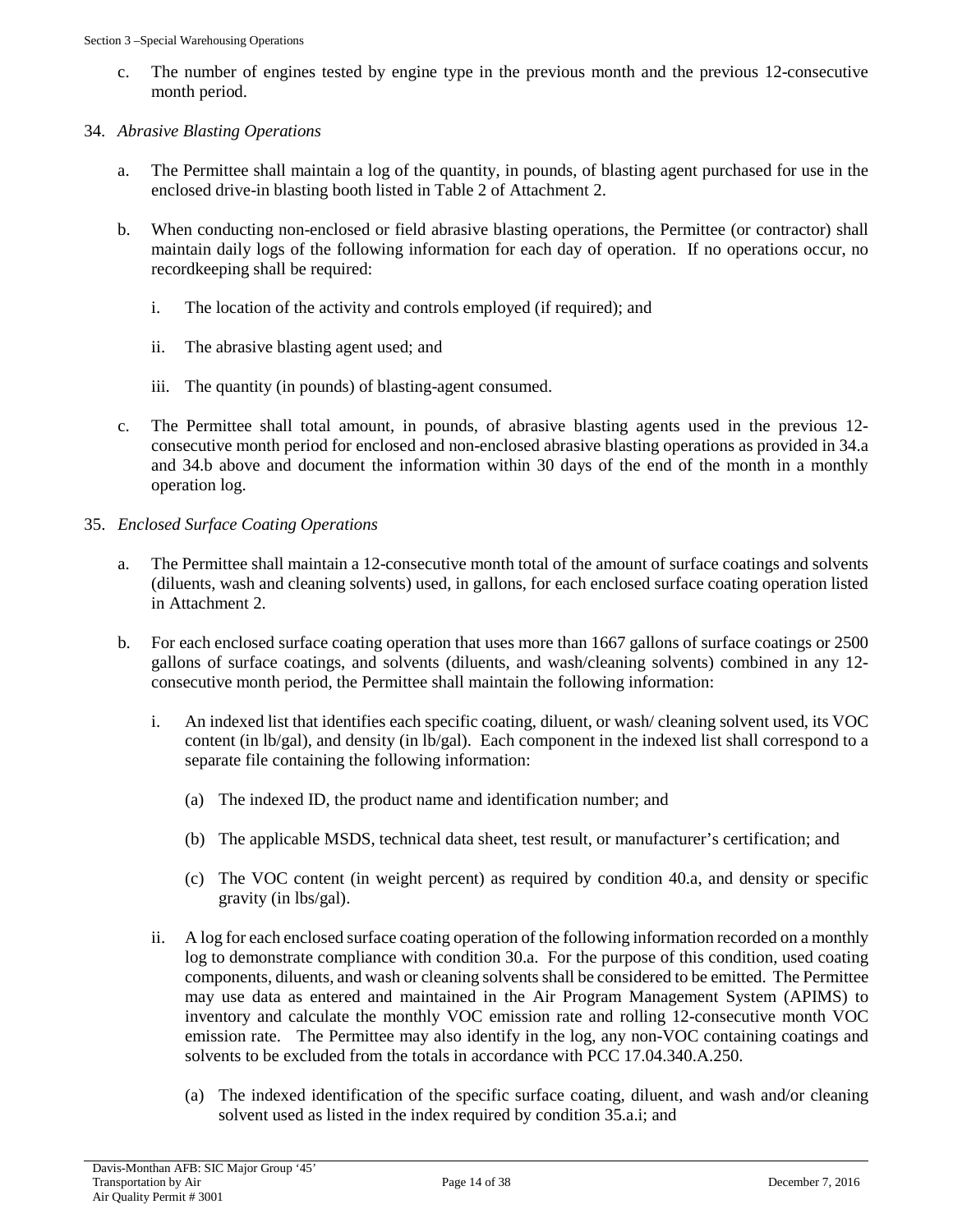- (b) The volume (less water and exempt solvents) of each coating component used (in gal);
- (c) The volume (less water and exempt solvents) of each diluent component used (in gal);
- (d) The volume (less water and exempt solvents) of each wash and cleaning solvent used (in gal);
- (e) The calculated monthly VOC emission rate, (in tons of VOC emitted/month); [see Appendix 6 for formulas to calculate and determine the VOC emission rate];
- (f) The 12-consecutive month VOC emission rate (in tons of VOC emitted/year);
- c. Enclosed surface coating operations that use less than 1667 gallons of surface coatings, or 2500 gallons of surface coatings, and solvents (diluents, and wash/cleaning solvents) combined, may use a default emission rate of 8.0 lbs of VOC emitted per total gallon of surface coatings and solvents used.
- d. The Permittee shall maintain documentation demonstrating that enclosed surface coating operations meet the overspray control requirements in condition 30.b by using filters that have a minimum arrestance rating of at least 96%, or an equivalent system which can be shown to meet the over-spray control requirement, and that the enclosure and controls are operated and maintained consistent with the manufacturer's guidelines and good engineering practice.

#### *36. Architectural Coatings*

The Permittee shall keep a monthly log of the total amount of architectural coatings used in gallons and calculate and record the 12-consecutive month total in gallons. The Permittee shall maintain MSDS sheets and manufacturers certifications, as necessary, to demonstrate compliance with the PRS limitations in condition 31.a.

37. *Solvent Degreasing/Cleaning Operations*

The Permittee shall maintain a list of solvents used in solvent degreasing/cleaning units and their MSDS sheets.

38. *Miscellaneous Chemical/Materials Use*

For the purpose of these conditions a HAP-containing chemical/material shall be any material that contains any individual HAP that is an Occupational Safety and Health Administration (OSHA)-defined carcinogen as specified in 29 CFR 1910.1200(d)(4) at a concentration greater than 0.1 percent by mass, or greater than 1.0 percent by mass for any other individual HAP compound. For the purpose of determining whether materials the Permittee uses contain HAP compounds, the Permittee may rely on formulation data provided by the manufacturer or supplier, such as the material safety data sheet (MSDS), as long as it represents each HAP compound in the material that is present at 0.1 percent by mass or more for OSHA-defined carcinogens as specified in 29 CFR 1910.1200(d)(4) and at 1.0 percent by mass or more for other HAP compounds. If the HAP content for a material is specified as a range of concentrations in the MSDS, the highest concentration specified in the range shall be used to determine the HAP content of that material. [ref. 40 CFR 63.11180]

a. In accordance with condition 6, the Permittee shall maintain an Air Program Information Management System (APIMS) to ensure tracking and reporting of the types and quantities of HAP-containing materials issued or used in operations covered by this permit (SIC Code, Major Group 45). The HAP containing materials shall include but not be limited to surface coatings and diluents, wash solvents, degreasing agents, de-icing agents, light lubricants, adhesives, sealants, aircraft and other-non-janitorial soaps and cleaners.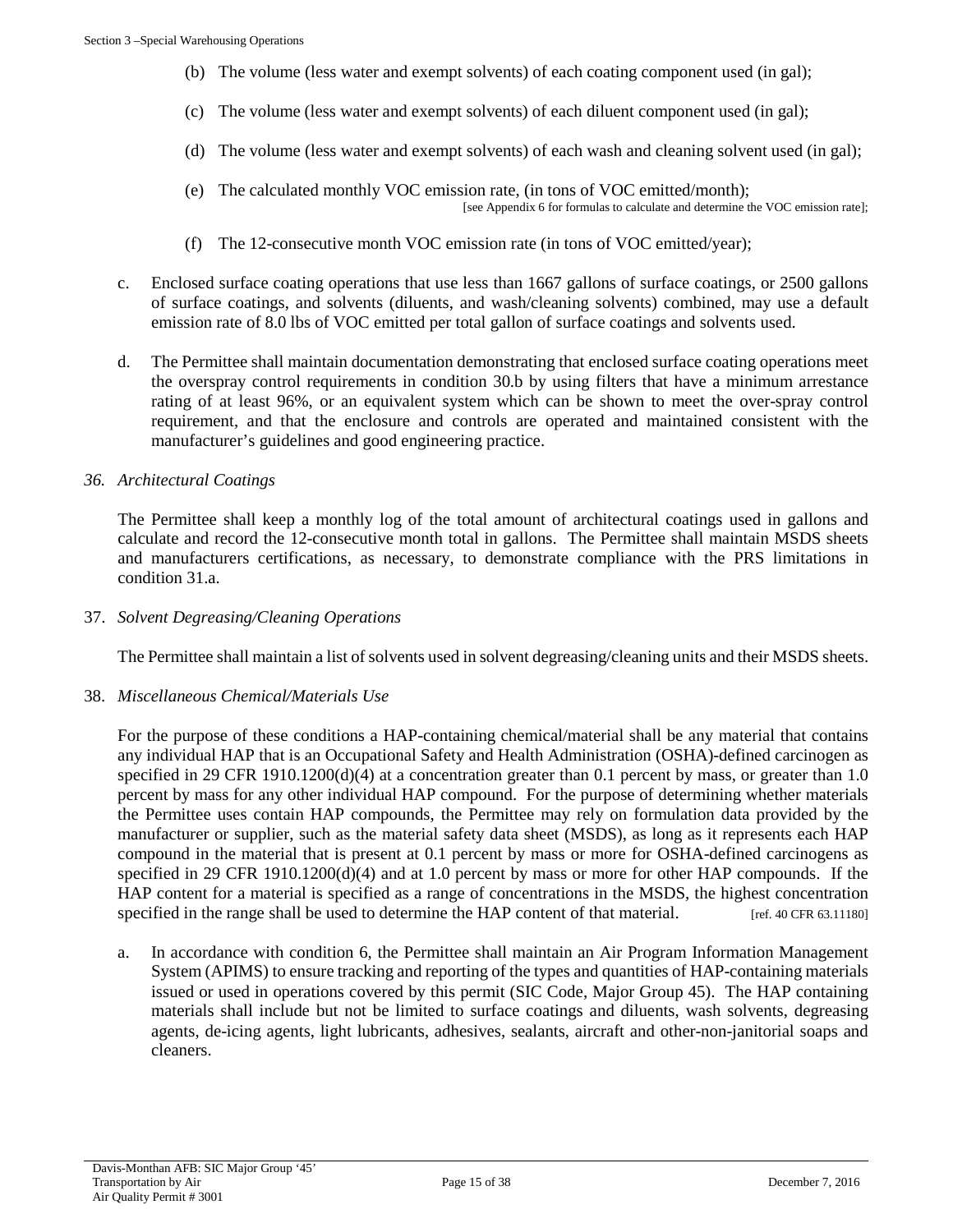- b. The Permittee shall use APIMS to prepare a monthly issues report (MIR) that inventories and totals the mass of HAP emitted from HAP-containing materials issued or used in operations covered by this permit. The following shall be assumed to be required in generating the MIR report:
	- i. The MIR shall contain the monthly use or issuance of each material including the unit basis used in determining the monthly summaries of the combined mass of HAPs emitted and the monthly summaries of individual HAP species emitted.
	- ii. The Permittee may choose to track HAP emissions on an "issues" basis or on an "as used" basis. The MIR shall clearly state if the log is an "as used" or an "issue" log, and identify the materials with the associated operation, whenever possible, as either surface coating operations, solvent degreasing/cleaning operations, or miscellaneous chemical/materials, as applicable. If the associated operation is otherwise unknown, the HAP emissions shall be associated with miscellaneous chemical/materials operation.
	- iii. In operations where the Permittee chooses to track HAP emissions on an "issues" basis rather than on an "as used" basis, an "issue" shall be deemed to have occurred when possession of a material which has been purchased for use at the facility is transferred to the requestor. The Permittee shall not be allowed to change the method of logging once established. That is, an "issue log" shall not be allowed to be changed to an "as used" type of log, or vice versa, once the log has been implemented for a particular operation.
	- iv. All products shall be assumed to be used during the calendar month they are issued or used for surface coating operations, solvent degreasing/cleaning operations, and miscellaneous chemical/materials issues.
	- v. All products issued or used shall be assumed to emit all of its volatile HAP when used.
	- vi. Spray applied architectural coatings issued or used shall be assumed to emit all of their non-volatile HAP.
	- vii. Every material or product that is used or issued shall be analyzed for its HAP content and recorded in a file that is readily available for expeditious review by the Control Officer. Each record shall be indexed to the materials listed in the MIR and contain the following information:
		- (a) The HAP content (in weight percent) for each individual HAP specie; and
		- (b) The total combined HAPs content (in weight percent); and
		- (c) The unit basis, weight or volume, and density or specific gravity (as applicable).

**Testing Requirements [PCC 17.12.045, PCC 17.12.050 & PCC 17.20.010]** 

- 39. In addition to the permit-wide testing provisions in condition 27, the Permittee shall use the following provisions to comply with the testing or analysis requirements in this Section:
	- a. *VOC Content*

The VOC content (percent by weight) of surface coatings in applicable enclosed surface coating operations shall be determined through one of the following methods:

i. Use of Material Safety Data Sheets (MSDS) or Technical Data Sheet supplied by the manufacturer. If the VOC content is expressed as a range the highest amount shall be used;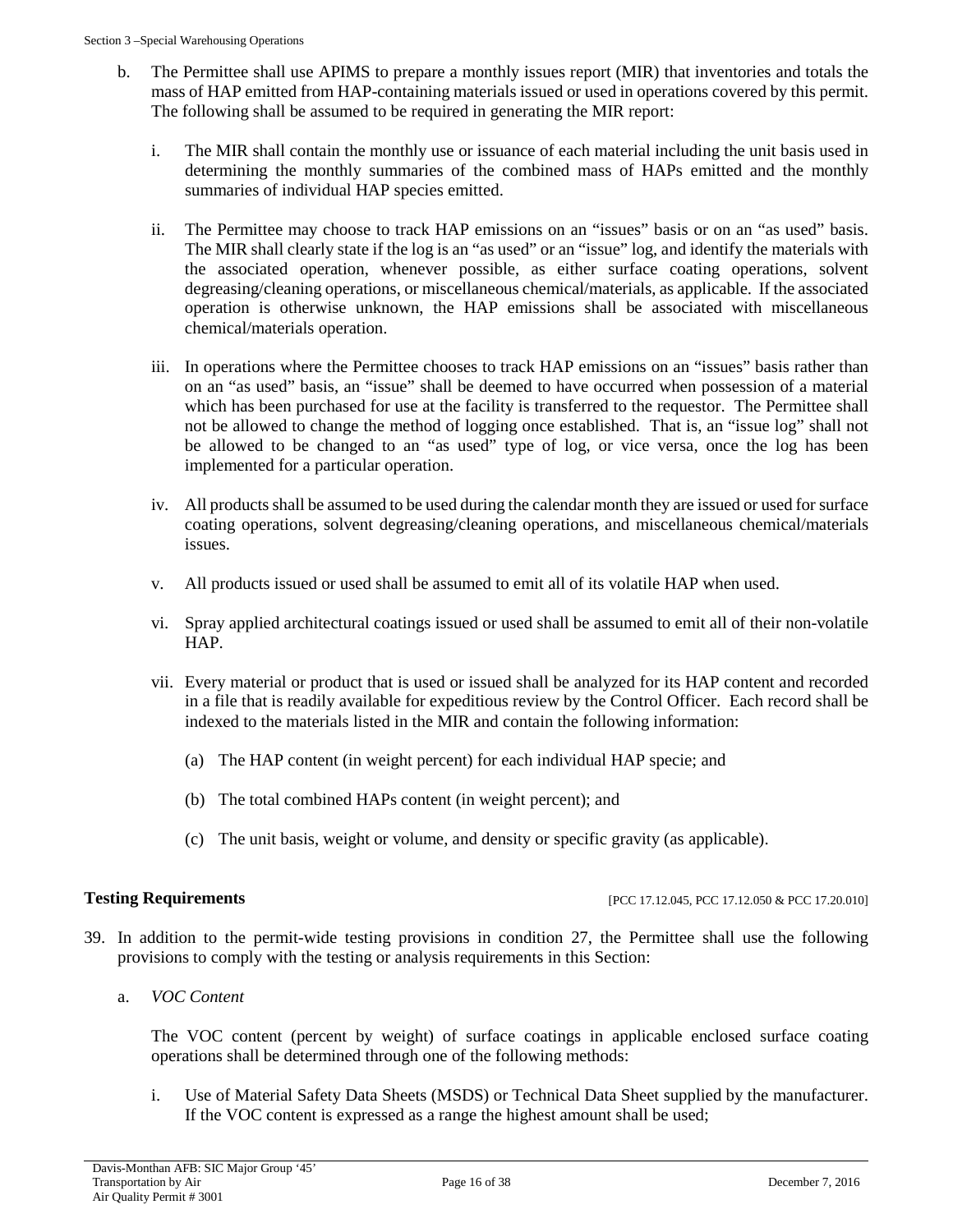- ii. A manufacturer's certification of the VOC content;
- iii. ASTM 2369 "Standard Test Method for Volatile Content of Coatings" or an equivalent;
- iv. The methods set forth in 40 CFR Part 60, Appendix A; and
- v. If otherwise unable to determine the VOC content for a coating or solvent that is not commonly used or otherwise unknown the Permittee shall use a "default" coating VOC content of 7 lbs. of VOC/gallon, with a density of 10 lb/gallon (or 70% by weight); and a "default" solvent VOC content of 10 lbs. of VOC/gallon, with a density of 10 lb/gallon (or 100% by weight).
- b. *HAP Content*

The HAP content (percent by weight) of all materials issued or used shall be determined through one of the following methods:

- i. Use of Material Safety Data Sheets (MSDS). If the HAP content for a material is specified as a range of concentrations in the MSDS, the highest concentration specified in the range shall be used to determine the HAP content of the material.
- ii. A manufacturer's certification of HAP content.
- iii. The methods set forth in 40 CFR Part 60, Appendix A.
- iv. A standard analytical methodology published by ASTM or EPA.
- v. If otherwise unknown or unable to determine the HAP content or coating density for surface coatings that are not commonly used, the Permittee may use a "default" surface coating HAP content of 7 lbs. of HAP/gallon or 70% HAP (by weight); and a solvent HAP content of 10 lbs. of HAP/gallon or 100% HAP (by weight) added to the highest single HAP specie emitted from emission sources and operations as required by condition 20.c.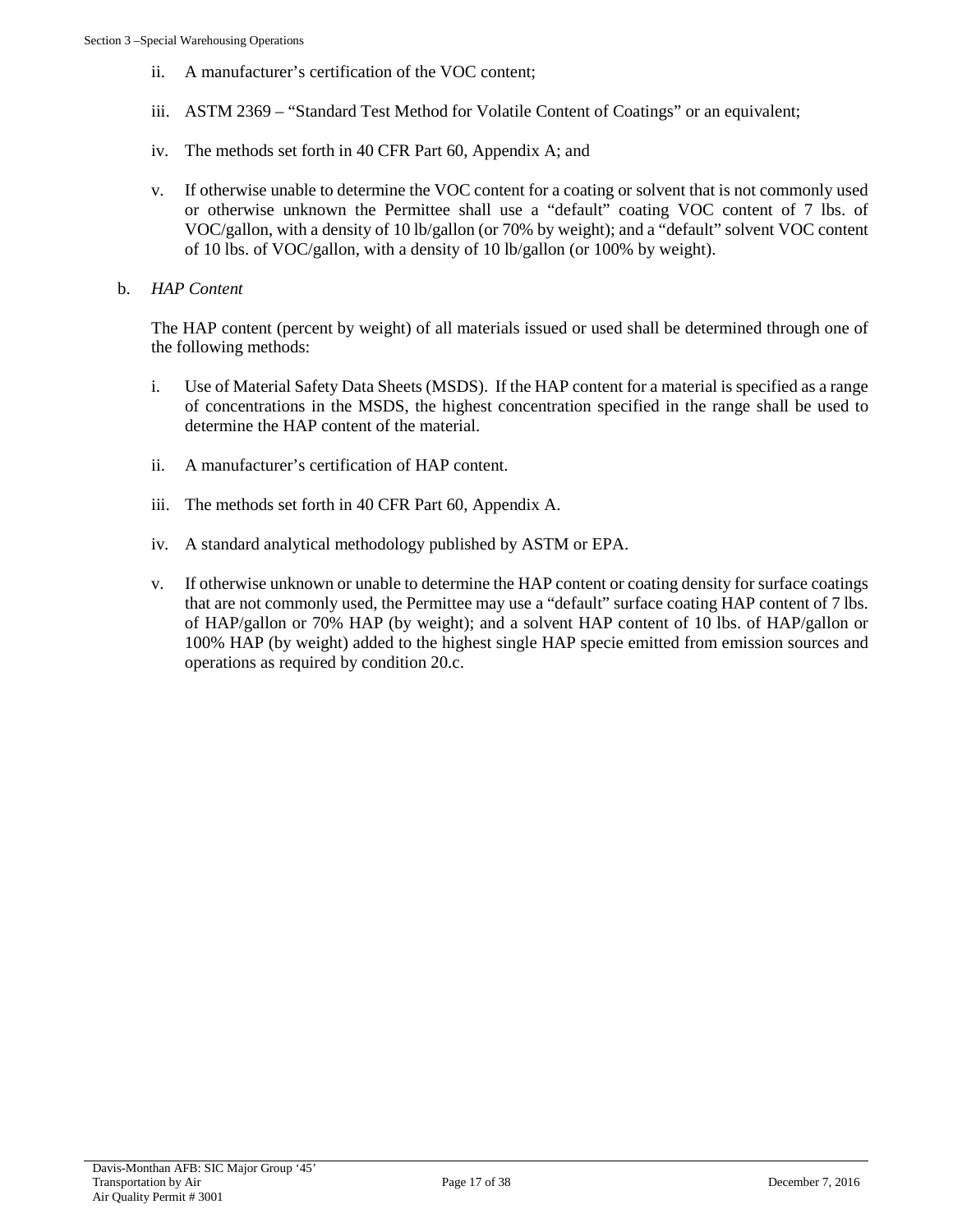#### *SECTION 4: FUEL STORAGE, LOADING, AND DISPENSING FACILITIES*

<span id="page-17-0"></span>In accordance with condition 52.c, the provisions in this Section apply to fuel storage tanks, fuel loading, and fuel dispensing facilities listed in Table 6 of Attachment 2. All provisions of this Section are Federally Enforceable unless otherwise noted.

#### **Emission Limitations and Standards Emission Limitations and Standards Exercíse 20**

- 40. *Operational Limitations*
	- a. The Permittee shall only store the following fuels in applicable storage tanks, fuel loading, and fuel dispensing equipment: [PCC 17.12.190.B]

**[Material Permit Conditions]**

- i. Motor vehicle gasoline; and
- ii. Gas turbine fuel numbers Jet-A, JP-5 and JP-8; and
- iii. Diesel/Bio-Diesel fuel oil numbers 2-D and 4-D.
- b. The Permittee shall not allow the combined throughput of all fuel products covered by this permit to exceed the following totals for each type of fuel in any 12-consecutive month period. [PCC 17.12.190.B] **[Material Permit Conditions]**
	- i. Gasoline fuel throughput shall not exceed 1,000,000 gallons; and
	- ii. Gas turbine fuel throughput shall not exceed 153,000,000 gallons combined.
	- iii. Diesel fuel throughput shall not exceed 2,000,000 gallons; and
- c. The Permittee shall not allow the combined amount of gas turbine fuel dispensed from FLDSP 4712-02 & 03 and FLDSP 4885-02 to exceed 3,000,000 gallons.
- d. The Permittee must minimize emissions of hydrocarbons from a stationary tank, reservoir, or other container which has a capacity of at least 250 gallons but less than or equal to 40,000 gallons used for storing petroleum liquids by applying and maintaining the following controls: [PCC 17.16.230.B]

#### **[Material Permit Condition]**

- i. Submerged fill pipe, or
- ii. Refrigeration-type vapor recovery system or an equivalently effective control system.
- e. The Permittee shall equip all pumps and compressors which handle volatile organic compounds with mechanical seals or the equivalent. [PCC 17.16.230.D]

#### **[Locally Enforceable Condition]**

f. The Permittee shall equip and operate a Stage I vapor collection system consisting of a vapor-tight return line from the storage  $tank(s)$  or its vent(s) to the gasoline transport vehicle, or a properly installed on-site vapor control system connected to a vapor collection system for all tanks associated with a gasoline dispensing site which has a monthly throughput greater than 10,000 gallons. The Permittee shall ensure that all system hardware and components conform to those systems and components certified by the State of California Air Resources Board (CARB) as of March 31, 2001 or after that date and has not been rejected by the Arizona Department of Environmental Quality, and through verification by inspection of the Control Officer, that the Stage I collection system or on-site vapor control system is in place and operating at each affected tank. [PCC 17.12.350 ref A.R.S. §41-2132.A and B]

**[Material Permit Condition]**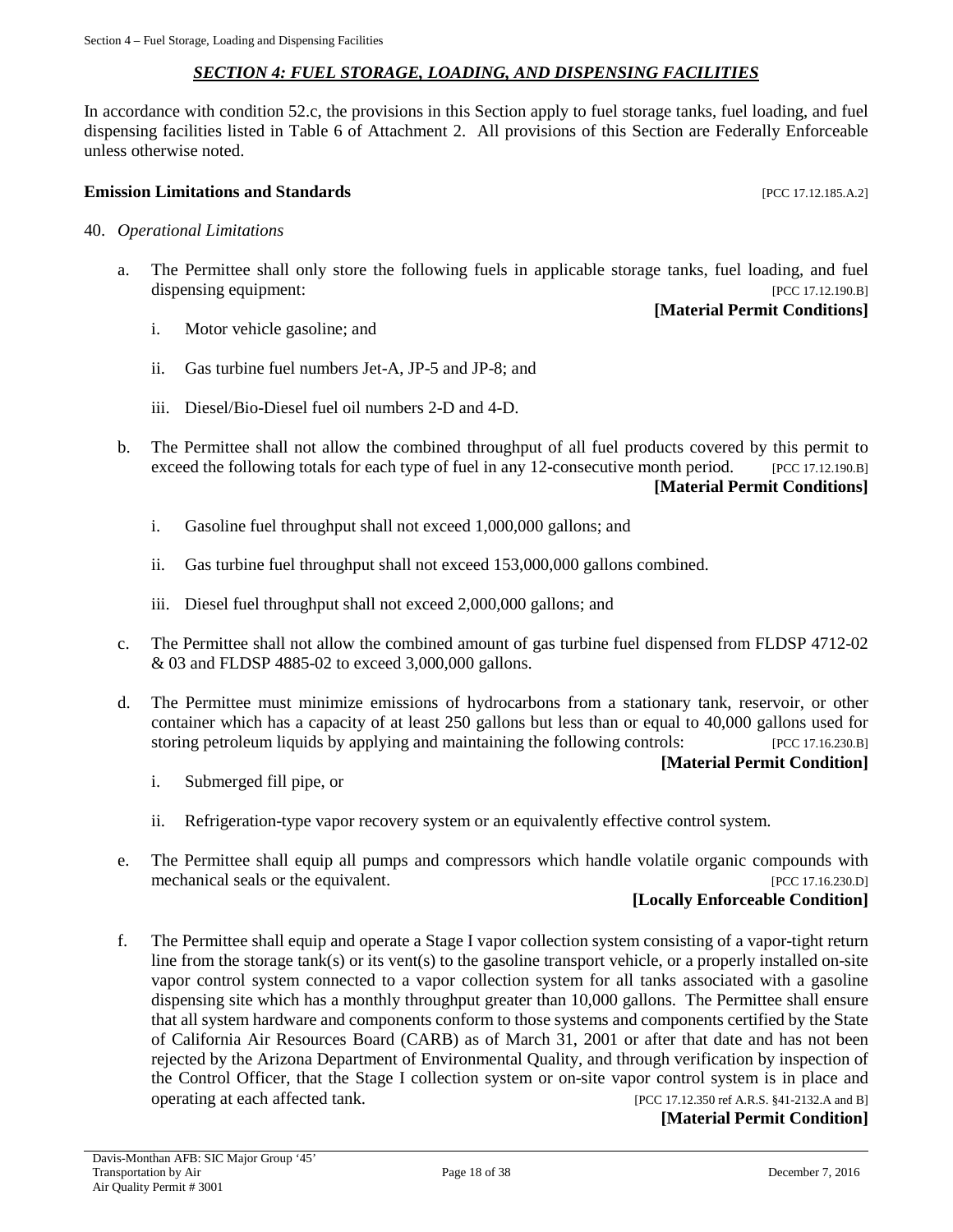Section 4 – Fuel Storage, Loading and Dispensing Facilities

#### *41. NESHAP Subpart BBBBBB for Bulk Gasoline Plants:*

In accordance with condition 52.c.ii, the provisions in this subsection apply to each bulk gasoline plant listed in Table 6 of Attachment 2. The General Provisions of 40 CFR Part 63, Subpart A apply to applicable emission sources at a bulk gasoline plant as indicated in Table 3 of 40 CFR Part 63, Subpart BBBBBB.

a. The Permittee shall not cause, allow or permit the combined **yearly** throughput of gasoline for FLD202- 02 & 03 to exceed 1,000,000 gallons. [PCC 17.12.190.B & 40 CFR 63.11100]

**[Material Permit Condition]**

#### b. *General Duty to Minimize Emissions*

The Permittee must comply with the following requirements: [40 CFR 63.11085]

- i. The Permittee must, at all times, including periods of startup, shutdown, and malfunction, operate and maintain any affected source, including associated air pollution control equipment and monitoring equipment, in a manner consistent with safety and good air pollution control practices for minimizing emissions. Determination of whether such operation and maintenance procedures are being used will be based on information available to the Control Officer, which may include, but is not limited to, monitoring results, review of operation and maintenance procedures, review of operation and maintenance records, and inspection of the source.
- ii. The Permittee must keep applicable records and reports as required in condition 44.h.
- c. *Requirements*
	- i. The Permittee shall not allow gasoline to be handled in a manner that would result in vapor releases to the atmosphere for extended periods of time. Measures to be taken include, but are not limited to, the following:  $[40 \text{ CFR } 63.11086(d)]$

#### **[Material Permit Conditions]**

- (a) Minimize gasoline spills;
- (b) Clean up spills as expeditiously as practicable;
- (c) Cover all open gasoline containers and all gasoline storage tank fill-pipes with a gasket seal when not in use.
- (d) Minimize gasoline sent to open waste collection systems that collect and transport gasoline to reclamation and recycling devices, such as oil/water separators.
- ii. Gasoline storage tanks with a capacity of less than 250 gallons are not required to comply with the control requirements in condition 41.c as stated above.  $[40 \text{ CFR } 63.11086(b)]$

#### **[Material Permit Condition]**

iii. The Permittee shall use submerged filling when loading gasoline into storage tanks with greater than 249 gallon capacity. For the purpose of this condition, submerged filling means the filling of gasoline cargo tanks or a stationary storage tank through a submerged fill pipe whose discharge is no more than the applicable distance as specified below from the bottom of the tank.

[40 CFR 63.11086(a) & (b)] **[Material Permit Conditions]**

(a) Submerged fill pipes installed on or before November 9, 2006, must be no more than 12 inches from the bottom of the tank.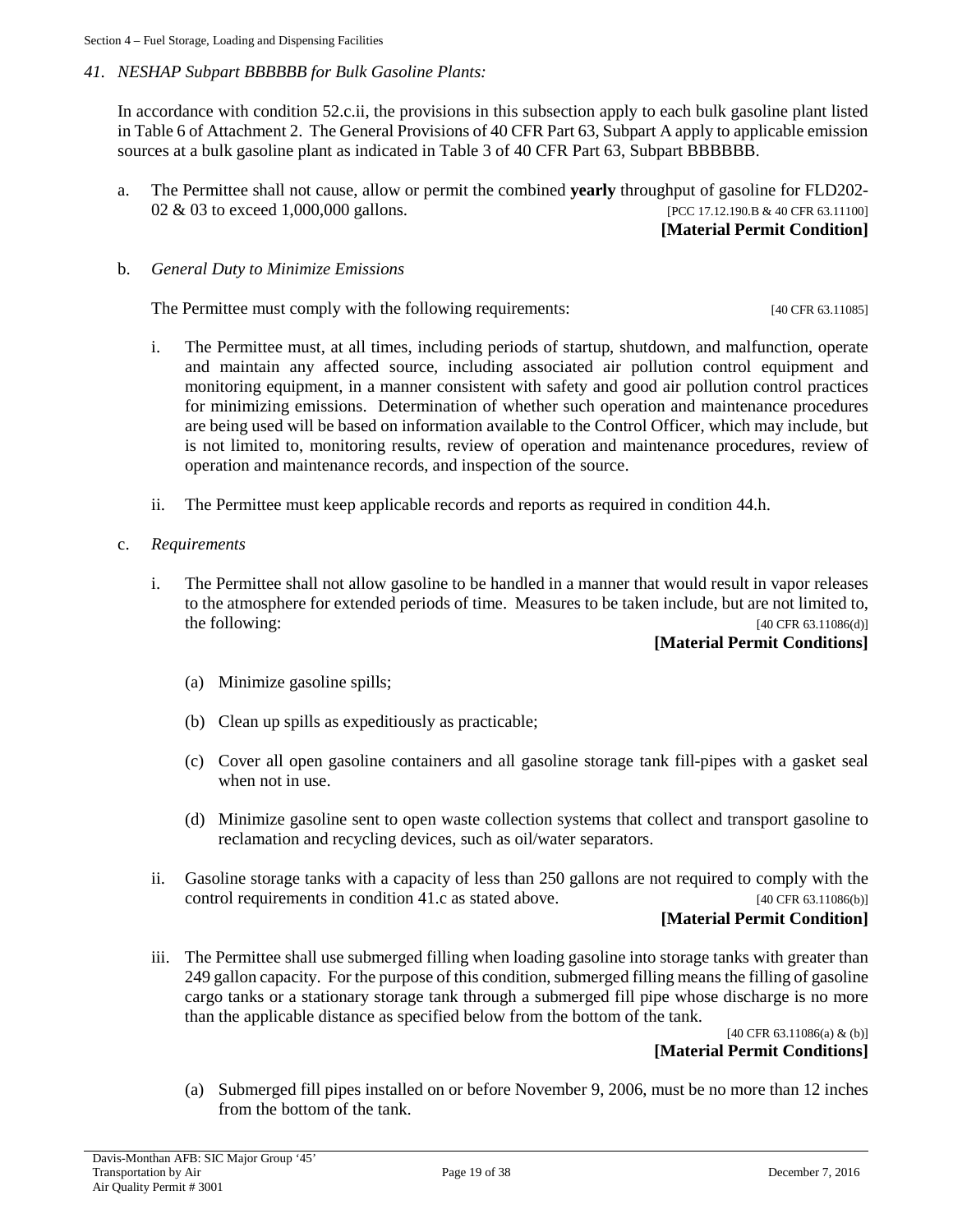- (b) Submerged fill pipes installed after November 9, 2006, must be no more than 6 inches from the bottom of the tank;
- (c). Submerged fill pipes not meeting these specifications are allowed if the Permittee can demonstrate that the liquid level in the tank is always above the entire opening of the fill pipe.

#### **Compliance Determination** [PCC 17.12.185.A.3, 4, & 5]

#### 42. *Operational Limitations*

- a. The Permittee shall keep and maintain an operation log for each fuel type listed in condition 40.a.i through iii loaded into storage tanks and at loading or dispensing facilities listed in Table 6 of Attachment 2. The Permittee shall record the following information for each fuel type within 30 days of the end of the previous month:
	- i. Tank, Loading, and/or Dispensing Facility ID;
	- ii. Monthly total, in gallons, loaded during the previous month.
	- iii. The 12-consecutive month total, in gallons, of each fuel type loaded.
- b. The Permittee shall keep and maintain an operation log for each fuel storage tank listed in Table 6 of Attachment 2. If no fuel was loaded into a particular tank during a given month, the log shall note that no fuel was received. The Permittee shall record the following information for each storage tank within 30 days of the end of the previous month:
	- i. Tank ID;
	- ii. The type of fuel stored;
	- iii. The monthly total of fuel loaded, in gallons, during the previous month.
	- iv. The 12-consecutive month totals of fuel loaded, in gallons.
- c. For each gasoline storage tank listed in Table 6 of Attachment 2, the Permittee shall maintain a file of the typical Reid vapor pressure of gasoline stored, and dates of storage. Dates on which the storage vessel is empty shall be shown.

#### 43. *Air Pollution Controls* **[Locally Enforceable Conditions]**

a. The Permittee shall annually inspect the gasoline storage tanks' submerged fill devices. The inspections shall be used to determine whether all of the submerged fill devices are in good working order, according to good modern practices and any available industry practices or recommendations.

> [PCC 17.12.185.A.3.c] [**Material Permit Condition]**

b. The Permittee shall annually inspect the vapor control recovery system(s), all pumps compressors, pipes, hoses, mechanical seals or other equipment in gasoline service. The inspections shall be used to determine whether equipment is in good working order, according to good modern practices and any available industry practices or recommendations. [PCC 17.12.185.A.3.c]

#### **[Material Permit Condition]**

c. The Permittee shall repair defective air pollution control equipment promptly and keep complete records of the maintenance and repairs performed.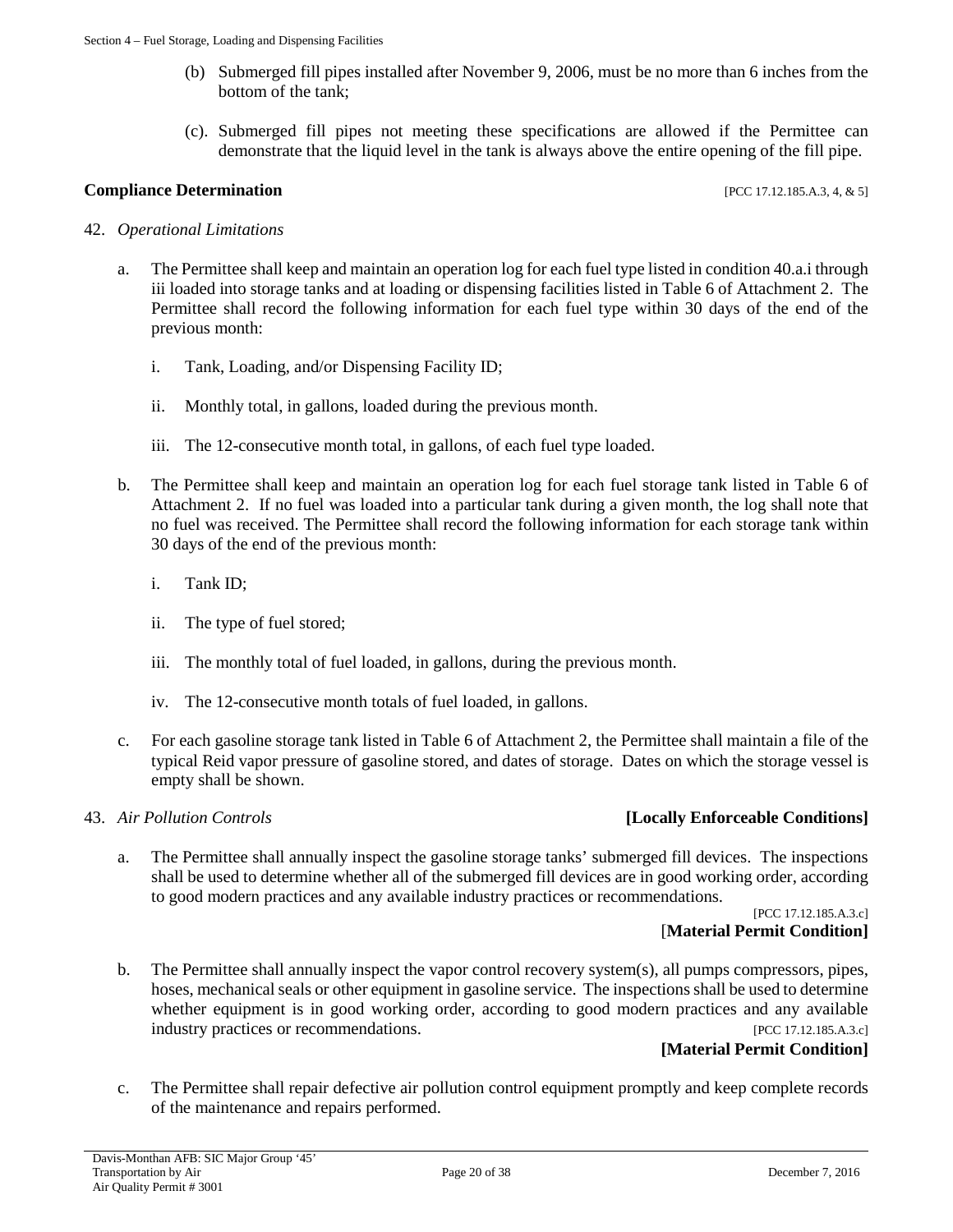- d. The records of the inspections required in conditions 43.a and 43.b, as stated above, shall contain at least the following information:
	- i. Associated Tank(s), Facility ID, and identification of the device or equipment;
	- ii. The date of the inspection;
	- iii. The results of the inspection; and
	- iv. Any corrective action taken.
- 44. *NESHAP for Gasoline Bulk Plants:*
	- a. Recordkeeping to document throughput must begin upon startup for a new or reconstructed source and should date back to January 10, 2008 for existing sources. These records shall be kept for a period of five (5) years.  $[40 \text{ CFR } 63.11081(i)]$
	- b. The Permittee shall perform a monthly leak inspection of all equipment in gasoline service. For this inspection, detection methods incorporating sight sound sight, sound, and smell are acceptable. For the purpose of this condition, *Equipment* means each valve, pump, pressure relief device, sampling connection system, open-ended valve or line, and flange or other connector in the gasoline liquid transfer and vapor collection systems. This definition also includes the entire vapor processing system except the exhaust port(s) or stack(s). [40 CFR 11089(a)]
	- c. A log book shall be used and shall be signed by the owner or operator at the completion of each inspection. A section of the log book shall contain a list, summary description, or diagram(s) showing the location of all equipment in gasoline service at the facility. [40 CFR 11089(b)]
	- d. Each detection of a liquid or vapor leak shall be recorded in the log book. When a leak is detected, an initial attempt at repair shall be made as soon as practicable, but no later than 5 calendar days after the leak is detected. Repair or replacement of leaking equipment shall be completed within 15 calendar days after detection of each leak, except as provided in condition 44.e. [40 CFR 11089(c)]
	- e. Delay of repair of leaking equipment will be allowed if the repair is not feasible within 15 days. The owner or operator shall provide in the report specified in condition 44.h.iii, the reason(s) why the repair was not feasible and the date each repair was completed. [40 CFR 11089(d)]
	- f. The Permittee shall prepare and maintain a record describing the types, identification numbers, and locations of all equipment in gasoline service. For facilities electing to implement an instrument program, the record shall contain a full description of the program. [40 CFR 11094(d)]
	- g. The Permittee shall record in the log for each leak that is detected the following information: [40 CFR 11094(e)]
		- i. The equipment type and identification number.
		- ii. The nature of the leak (i.e., vapor or liquid) and the method of detection (i.e., sight, sound, or smell).
		- iii. The date the leak was detected and the date of each attempt to repair the leak.
		- iv. Repair methods applied in each attempt to repair the leak.
		- v. "Repair delayed" and the reason for the delay if the leak is not repaired within 15 calendar days after discovery of the leak.
		- vi. The expected date of successful repair of the leak if the leak is not repaired within 15 days.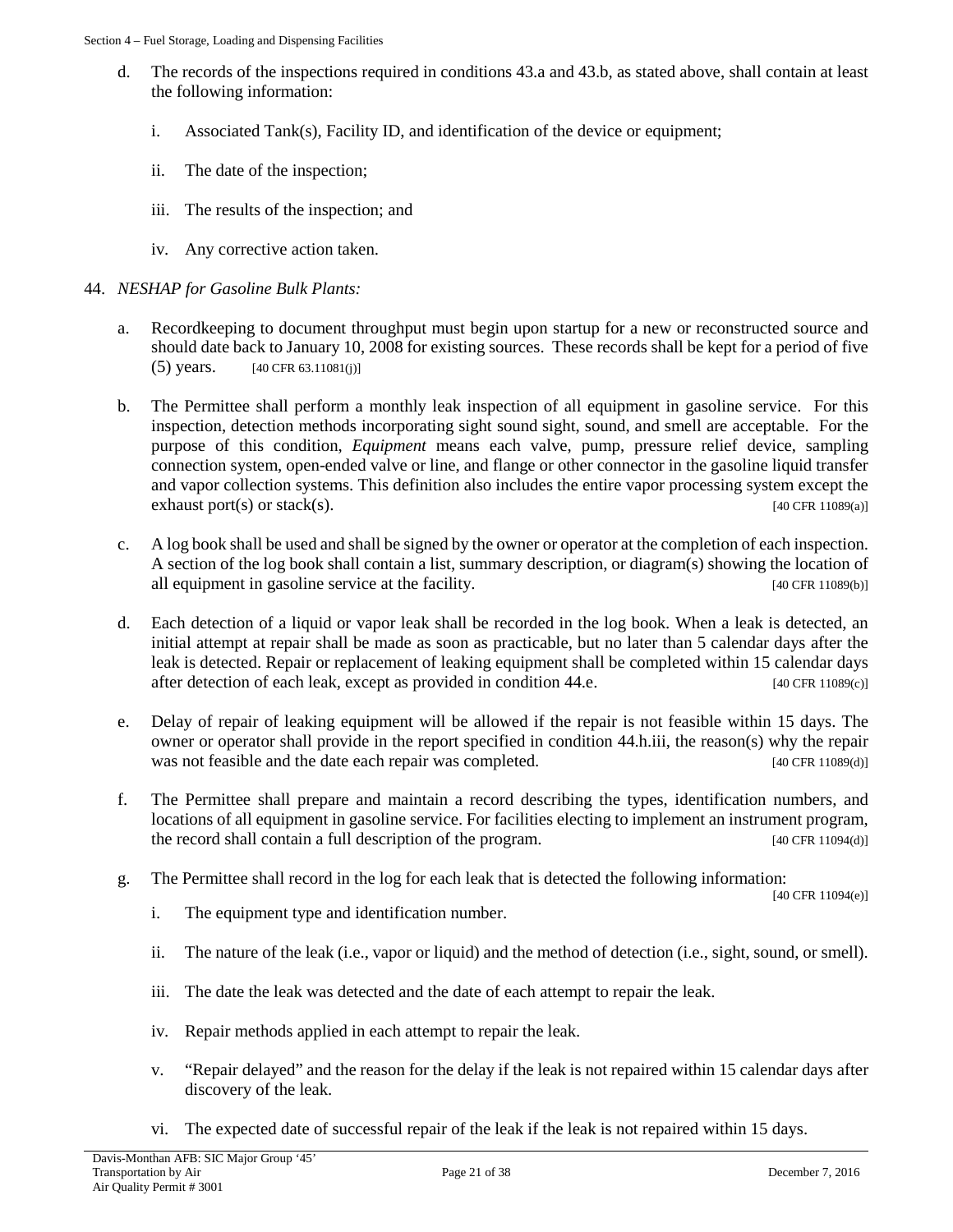- vii. The date of successful repair of the leak.
- h. The Permittee must keep the following records and reports of malfunctions:  $[40 \text{ CFR } 11085(b), 40 \text{ CFR } 63.11094(g), 40 \text{ CFR } 11126(b) \& 40 \text{ CFR } 63.11095(d)]$ 
	- i. Records of the occurrence and duration of each malfunction of operation (i.e. process equipment) or the air pollution control and monitoring equipment.
	- ii. Records of actions taken during periods of malfunction to minimize emission in accordance with condition 41.b.i, including corrective actions to restore malfunctioning process equipment to its normal or usual manner of operation.
	- iii. The Permittee shall prepare a report by March 15<sup>th</sup> of each year of the number, duration, and brief description of each type of malfunction which occurred during the previous calendar year and which caused or may have caused any applicable emission limitation to be exceeded. The report must also include a description of actions taken by an owner or operator during a malfunction of an affected source to minimize emissions in accordance with condition 41.b.i, including actions taken to correct a malfunction. No report is necessary for a calendar year in which no malfunctions occurred.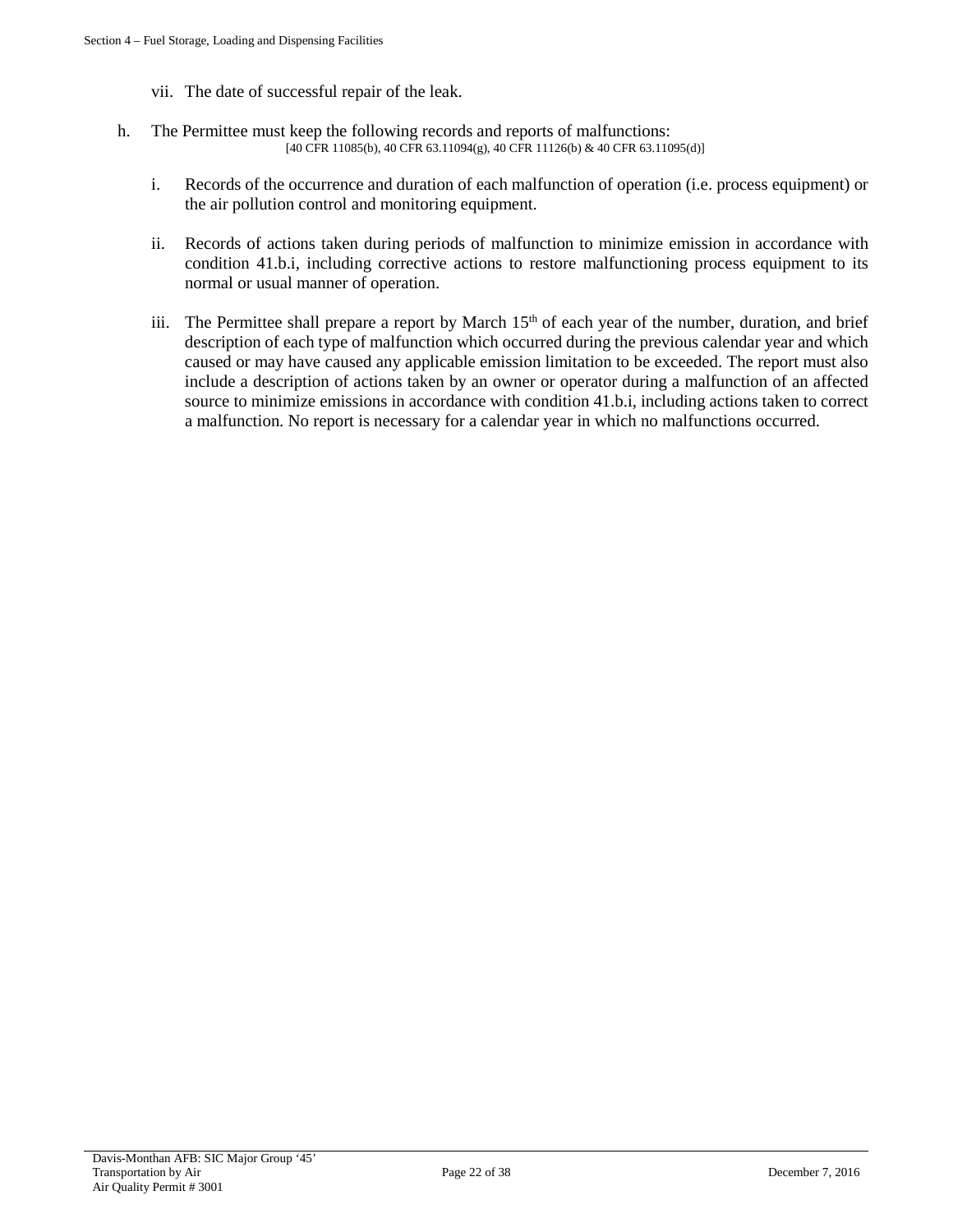#### *SECTION 5: EMISSIONS FROM EXISTING AND NEW NONPOINT SOURCES*

<span id="page-22-0"></span>In accordance with condition 52.d, the provisions in this Section apply to all nonpoint sources of particulate matter and fugitive dust.

#### **Emission Limitations and Standards** [PCC 17.12.185.A.2]

45. *Motor Vehicle Operations* [PCC 17.16.070]

The Permittee shall not cause, suffer, allow, or permit a vacant lot, or an urban or suburban open area, to be driven over or used by motor vehicles, trucks, cars, cycles, bikes, or buggies, or by animals such as horses, without taking reasonable precautions to limit excessive amounts of particulates from becoming airborne. Dust shall be kept to a minimum by using an approved dust suppressant, or adhesive soil stabilizer, or by paving, or by barring access to the property, or by other acceptable means.

- 46. *Vacant Lots and Open Spaces* [PCC 17.16.080]
	- a. The Permittee shall not use or leave a vacant lot, housing plot, building site, parking area, sales lot, playground, livestock feedlot, or other open area - other than those used solely for soil-cultivation or vegetative crop-producing and harvesting agricultural purposes in such a state, after construction, alteration, clearing, leveling, or excavation that naturally induced wind blowing over the area causes a violation of conditions 10 and 11 of this permit. Dust emissions must be permanently suppressed by landscaping, covering with gravel or vegetation, paving, or applying equivalently effective controls.
	- b. The Permittee shall not allow a vacant lot, parking area, sales lot, or other open urban area to be used by motor vehicles in such a manner that visible dust emissions induced by vehicular traffic on the area cause a violation of conditions 10 and 11 of this permit.

#### 47. *Roads and Streets* [PCC 17.16.090]

- a. The Permittee shall not cause, suffer, allow or permit the use, repair, construction or reconstruction of a roadway or alley without taking reasonable precautions to prevent excessive amounts of particulate matter from becoming airborne. Dust and other particulates shall be kept to a minimum by employing temporary paving, dust suppressants, wetting down, detouring or by other reasonable means.
- b. The Permittee shall not construct a new unpaved service road or unpaved haul road unless dust will be suppressed after construction by intermittently watering, limiting access, or applying chemical dust suppressants to the road, in such a way that visible dust emissions caused by vehicular traffic on the road do not violate conditions 10 and 11 of this permit.
- c. The Permittee shall not cause, suffer, allow or permit transportation of materials likely to give rise to airborne dust without taking reasonable precautions, such as wetting, applying dust suppressants, or covering the load, to prevent particulate matter from becoming airborne. Earth or other material that is deposited by trucking or earth moving equipment shall be removed from paved streets by the person responsible for such deposits.
- d. The surfacing of roadways with asbestos tailings is prohibited.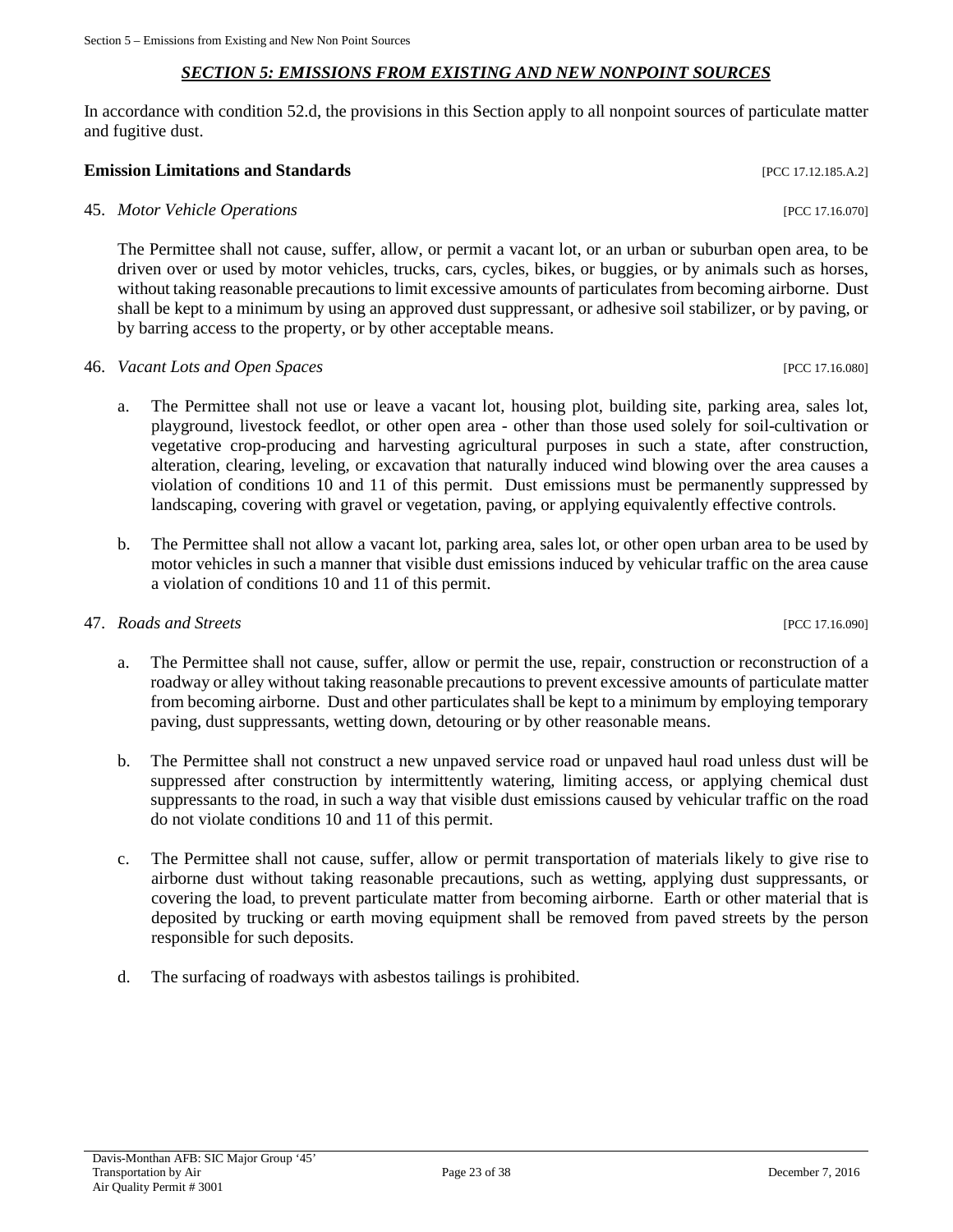#### 48. *Particulate Materials* [PCC 17.16.100]

- a. The Permittee shall not cause, suffer, allow or permit crushing, screening, handling, transporting or conveying of materials or other operations likely to result in significant amounts of airborne dust without taking reasonable precautions, such as the use of spray bars, wetting agents, dust suppressants, covering the load, and hoods to prevent excessive amounts of particulate matter from becoming airborne.
- b. Dust emissions from the transportation of materials shall be effectively controlled by covering stock loads in open-bodied trucks, limiting vehicular speeds, or other equivalently effective controls.

#### 49. *Storage Piles* [PCC 17.16.110]

- a. The Permittee shall not cause, suffer, allow, or permit organic or inorganic dust producing material to be stacked, piled or otherwise stored without taking reasonable precautions such as chemical stabilization, wetting, or covering to prevent excessive amounts of particulate matter from becoming airborne.
- b. Stacking and reclaiming machinery utilized at storage piles shall be operated at all times with a minimum fall of material and in such manner, or with the use of spray bars and wetting agents, as to minimize and control to ensure compliance with conditions 10 and 11 of this permit.

#### 50. *Roadway and Site Cleaning Machinery* [PCC 17.16.470]

- a. The Permittee shall not cause, allow or permit to be emitted into the atmosphere from any roadway and site cleaning machinery smoke or dust for any period greater than 10 consecutive seconds, the opacity of which exceeds forty percent. Visible emissions when starting cold equipment shall be exempt from this requirement for the first 10 minutes.
- b. In addition to complying with condition 50.a, as stated above, the Permittee shall not cause, allow or permit the cleaning of any site, roadway, or alley without taking reasonable precautions to prevent particulate matter from becoming airborne. Reasonable precautions may include applying dust suppressants. Earth or other material shall be removed from paved streets onto which earth or other material has been transported by trucking, earthmoving equipment, erosion by water, or by other means.

#### **Compliance Determination**

- 51. *Nonpoint Source Emissions*
	- a. In accordance with condition 14, Permittee shall document any investigation or corrective action taken to comply with the reasonable precautions and standards in this Section.
	- b. The Permittee shall maintain records of any discussions with PDEQ regarding the need for additional reasonably necessary and feasible precautions for dust control, and a list summarizing any agreed upon additional dust control requirements.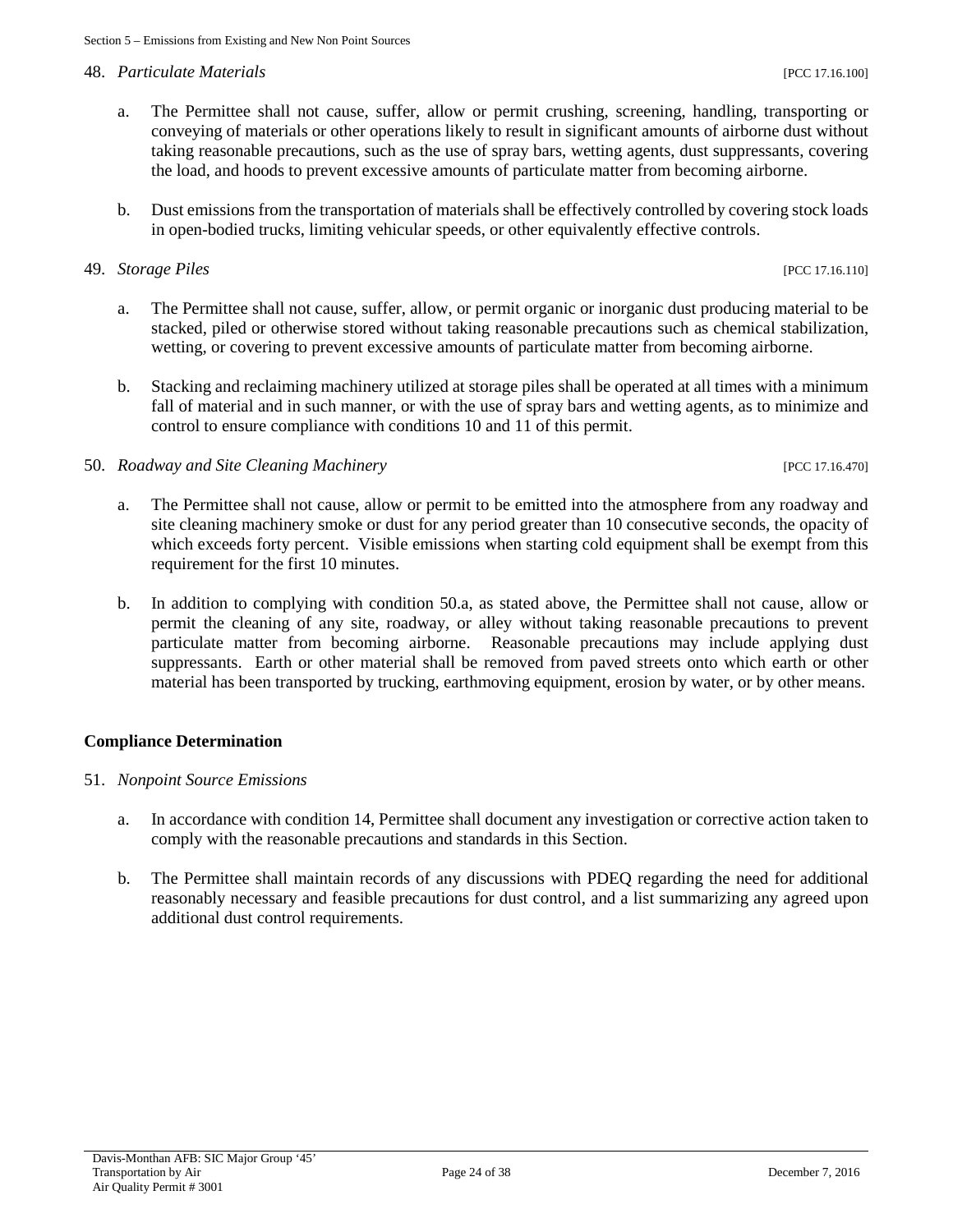#### *SECTION 6: SPECIFIC APPLICABILITY PROVISIONS*

#### <span id="page-24-0"></span>52. *Permitted Facility Sources*

The Specific Conditions in this permit apply to the following source categories, affected facilities, equipment, emission sources, installations, activities and operations at the facility.

a. Permit-Wide Operations

Except as provided in this section the provisions in Section 2 of this permit apply to permit-wide operations and to all sources of air contaminants at the facility, to include the following: Voluntary emission limitations, general control standards, materials handling standards, odor limiting standard, opacity limit, visibility limiting standard, portable sources, and asbestos requirements for renovation and demolition activities. In addition to the General Conditions contained in this permit, Section 2 contains specific monitoring, recordkeeping, reporting, facility change, and testing requirements that apply permitwide and to all emission sources and operations covered by this permit.

[PCC 17.12.190.B, PCC 17.16.010., PCC 17.16.020 thru 050, PCC 17.16.400.A & C, & PCC 17.16.430.F] **[Federally and Locally Enforceable Conditions]**

b. Transportation Operations

Section 3 of this permit applies to the following activities and operations at the facility: aircraft engine testing operations, abrasive blasting operations, surface coating operations, solvent degreasing/cleaning operations, and HAP containing chemical/materials issues. [PCC 17.16.400.C, and PCC 17.16.430.F] **[Federally and Locally Enforceable Conditions]**

i. Operating limitations [PCC 17.12.350.A.3.a] **[Material Permit Conditions]**

- (a) Equipment and operations identified in Table(s) 1, through 5 of Attachment 2 are synthetic minor sources of HAP based on the throughput criteria in Section 3 and the emission factors and estimates in the approved potential to emit documents.
- (b) Applicable surface coating operations identified in Table 3 of Attachment 2 are synthetic minor sources of VOC based on emission limitations in Section 3 and the emission factors and estimates in the approved potential to emit documents.
- c. Fuel Storage and Loading and Dispensing

Section 4 of the permit applies to fuel storage, loading, and dispensing facilities listed in Table 6. The provisions in this section apply to fuel loading into applicable storage tanks, fuel dispensing into government owned vehicles, all stationary gasoline storage tanks with a capacity of at least 250 gallons and less than 40,000 gallons capacity, and pumps and compressors which handle volatile organic compounds. [PCC 17.16.230.B & D]

i. Operating limitations

Equipment and operations identified in Table 6 of Attachment 2 are synthetic minor sources of HAP based on the throughput criteria in Section 4 and the emission factors and estimates in the approved potential to emit documents. **[PCC 17.12.350.A.3.a]** 

#### **[Federally Enforceable & Material Permit Condition]**

ii. NESHAP 40 CFR 63, Subpart BBBBBB – National Emission Standards for Hazardous Air Pollutants for Gasoline Distribution Bulk Terminals, Bulk Plants, and Pipeline Facilities.

[PCC 17.16.530.B.105] **[Federally Enforceable Condition]**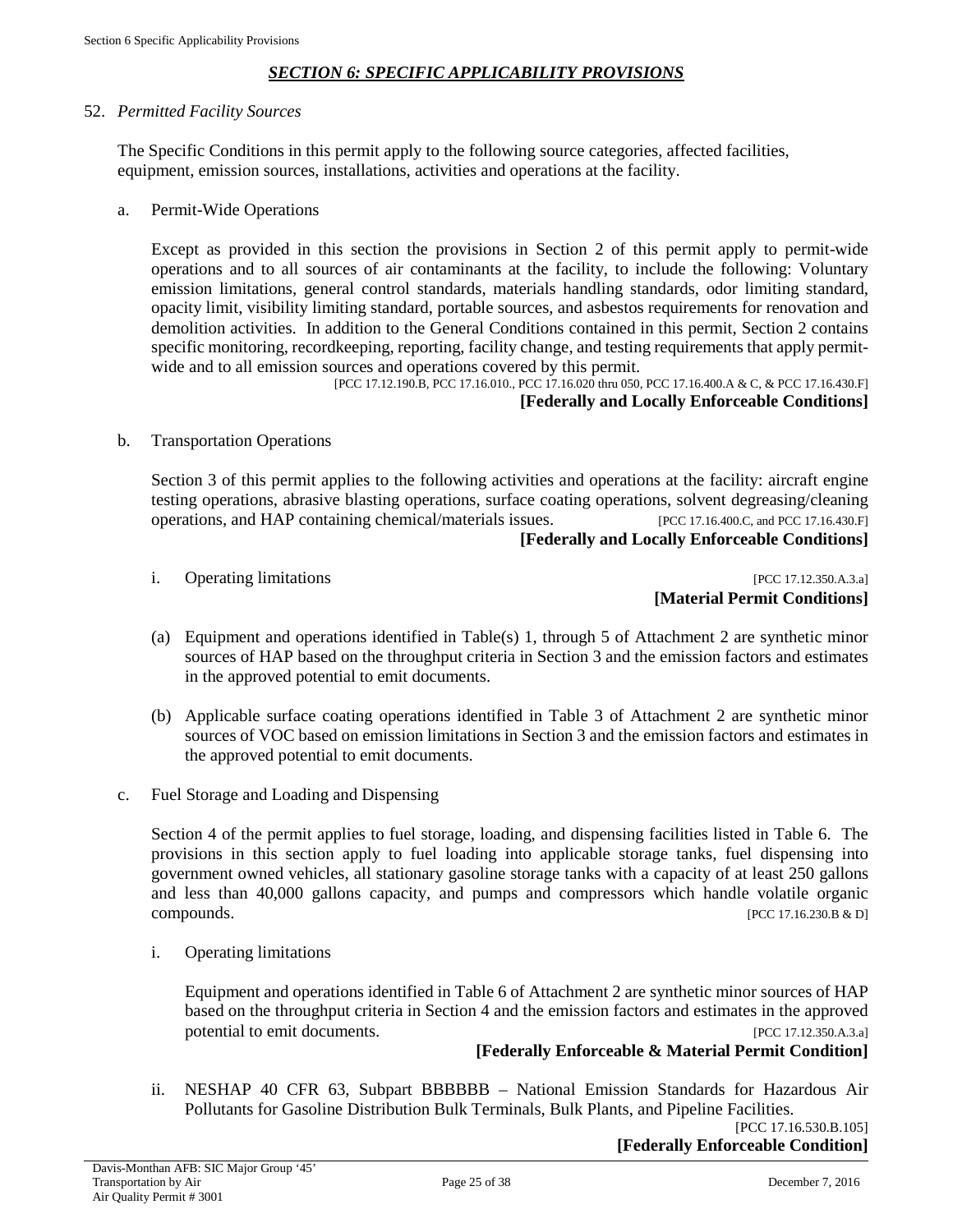- (a) The emission sources to which this subsection applies are each area source bulk gasoline terminal, pipeline breakout station, pipeline pumping station, and bulk gasoline plant identified in 40 CFR 63.11081(a)(1) through (4) [40 CFR 63.11081(a)]
- (b) The emission sources to which this subsection applies are gasoline storage tanks, gasoline loading racks, vapor collection-equipped gasoline cargo tanks, and equipment components in vapor or liquid gasoline service that meet the criteria in Tables 1 through 3 of 40 CFR Part 63, Subpart BBBBBB. [40 CFR 63.11082(a)]
- (c) Storage tanks that are used to load gasoline into a cargo tank for the on-site redistribution of gasoline to another storage tank are subject to 40 CFR Part 63, Subpart BBBBBB.

[40 CFR 63.11082(a)]

- (d) An affected source is a new affected source if you commenced construction on the affected source after November 9, 2006, and you meet the applicability criteria in 40 CFR 63.11081 at the time you commenced operation. An affected source is reconstructed if you meet the criteria for reconstruction as defined in 40 CFR 63.2. An affected source is an existing affected source if it is not new or reconstructed. If you start up your affected source before January 10, 2008, you must comply with the standards in NESHAP 40 CFR 63, Subpart BBBBBB no later than January 10, 2008. If you start up your affected source after January 10, 2008, you must comply with the standards in this subpart upon startup of your affected source. If you have an existing affected source, you must comply with the standards in condition 57.e.ii no later than January 10, 2011. [40 CFR 63.11082]
- d. Emissions from New and Existing Nonpoint Sources

Section 5 of this permit contains standards including reasonable precautions that apply to sources of fugitive dust or particulate matter which due to a lack of an identifiable emission point or plume are classified as nonpoint sources. These sources include but are not limited to motor vehicle operations on vacant lots and open areas, vacant lots and open areas susceptible to wind erosion; roads and streets; particulate material handling operations; dust producing material storage piles; and roadway and site cleaning machinery.

[PCC 17.16.055, PCC 17.16.070, PCC 17.16.080, PCC 17.16.090, PCC 17.16.100, PCC 17.16.110, PCC 17.16.470] **[Locally Enforceable Conditions]**

53. Local (New and Existing) Stationary Source Performance Standards

Local performance standards apply to the following facilities or operations: surface coating operations, solvent degreasing/cleaning units, and other operations engaged in the employment of organic solvents; petroleum liquid storage tanks of at least 250 gallons, each pump or compressor which handles VOC; and each unclassified source.

[PCC 17.12.185.A.2, PCC 17.16.165, PCC 17.16.230, PCC 17.16.340, PCC 17.16.400.C, & PCC 17.16.430] **[Locally Enforceable Conditions]**

#### 54. Exempt Sources

a. Agricultural Equipment

The Specific Conditions contained in this air quality permit shall not apply to agricultural equipment used in normal farm operations, unless their operation without a permit would result in a violation of the Act. [PCC 17.12.140.C.3]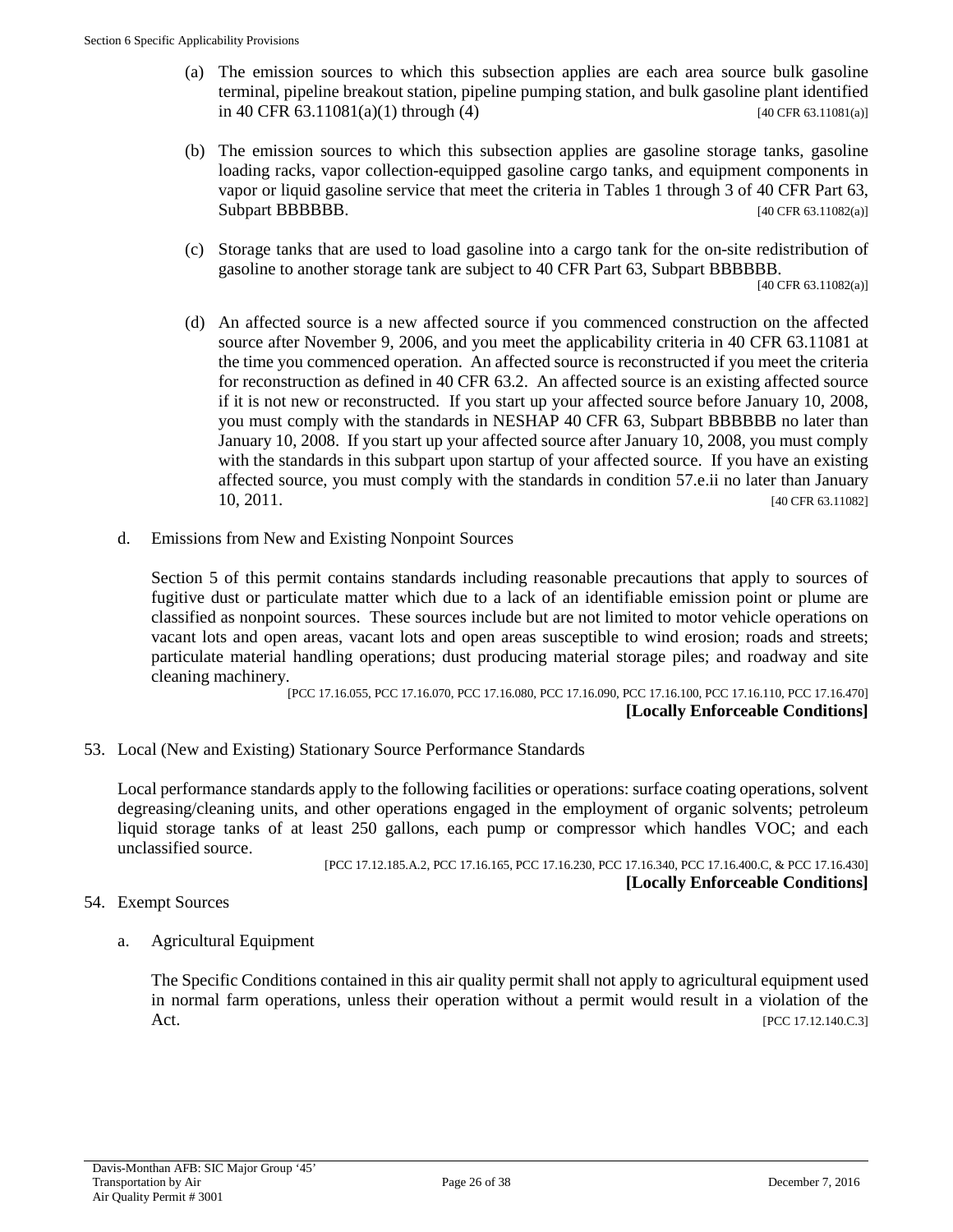[References are to Title 17 of the Pima County Code [PCC] unless otherwise noted]

- <span id="page-26-0"></span>1. *Compliance with Permit Conditions* [PCC 17.12.185.A.7.a & b]
	- a. The Permittee shall comply with all conditions of this permit including all applicable requirements of Arizona air quality statutes and the air quality rules. Any permit noncompliance constitutes a violation of the Arizona Revised Statutes and is grounds for enforcement action; for permit termination, revocation and reissuance, or revision; or for denial of a permit renewal application. In addition, noncompliance with any federally enforceable requirement constitutes a violation of the Clean Air Act.
	- b. It shall not be a defense for a Permittee in an enforcement action that it would have been necessary to halt or reduce the permitted activity in order to maintain compliance with the conditions of this permit.
- 2. *Excess Emissions, Emergency Reporting* [PCC 17.12.185.A.5 & PCC 17.12.040]

The Permittee shall report to the Control Officer any emissions in excess of the limits established by this permit. The report shall be in 2 parts as specified below:

- a. Notification by telephone or facsimile within 24 hours of the time the Permittee first learned of the occurrence of excess emission that includes all available information from 17.12.040.B. The number to report excess emissions is **520-724-7400.** The facsimile number is **520-838-7432.**
- b. Detailed written notification by submission of an excess emissions report within 72 hours of the notification under I.B.1 above. **Send to PDEQ 33 N. Stone Avenue, Suite 700, Tucson, Arizona 85701.**
- 3. *Property Rights* [PCC 17.12.185.A.7.d]

The permit does not convey any property rights of any sort, or any exclusive privilege to the permit holder.

The Permittee shall pay fees to the Control Officer pursuant to PCC 17.12.520.

5. *Permit Revision, Reopening, Revocation and Reissuance, or Termination for Cause* [PCC 17.12.185.A.7.c]

The permit may be revised, reopened, revoked and reissued, or terminated for cause pursuant to PCC 17.12.270. The filing of a request by the Permittee for a permit revision, revocation and reissuance, or termination; or of a notification of planned changes or anticipated noncompliance does not stay any permit condition.

- 6. *Duty to Provide Information* [PCC 17.12.165.G & PCC 17.12.185.A.7.e]
	- a. The Permittee shall furnish to the Control Officer, within a reasonable time, any information that the Control Officer may request in writing to determine whether cause exists for revising, revoking and reissuing, or terminating the permit or to determine compliance with the permit. Upon request, the Permittee shall also furnish to the Control Officer copies of records required to be kept by the permit. For information claimed to be confidential, the Permittee shall furnish a copy of such records to the Control Officer along with a claim of confidentiality.
	- b. If the Permittee has failed to submit any relevant facts or if the Permittee has submitted incorrect information in the permit application, the Permittee shall, upon becoming aware of such failure or incorrect submittal, promptly submit such supplementary facts or corrected information.
- 7. *Severability Clause* [PCC 17.12.185.A.6]

The provisions of this permit are severable. If any provision of this permit is held invalid, the remainder of this permit shall not be affected thereby.

4. *Fee Payment* [PCC 17.12.185.A.9 & PCC 17.12.520]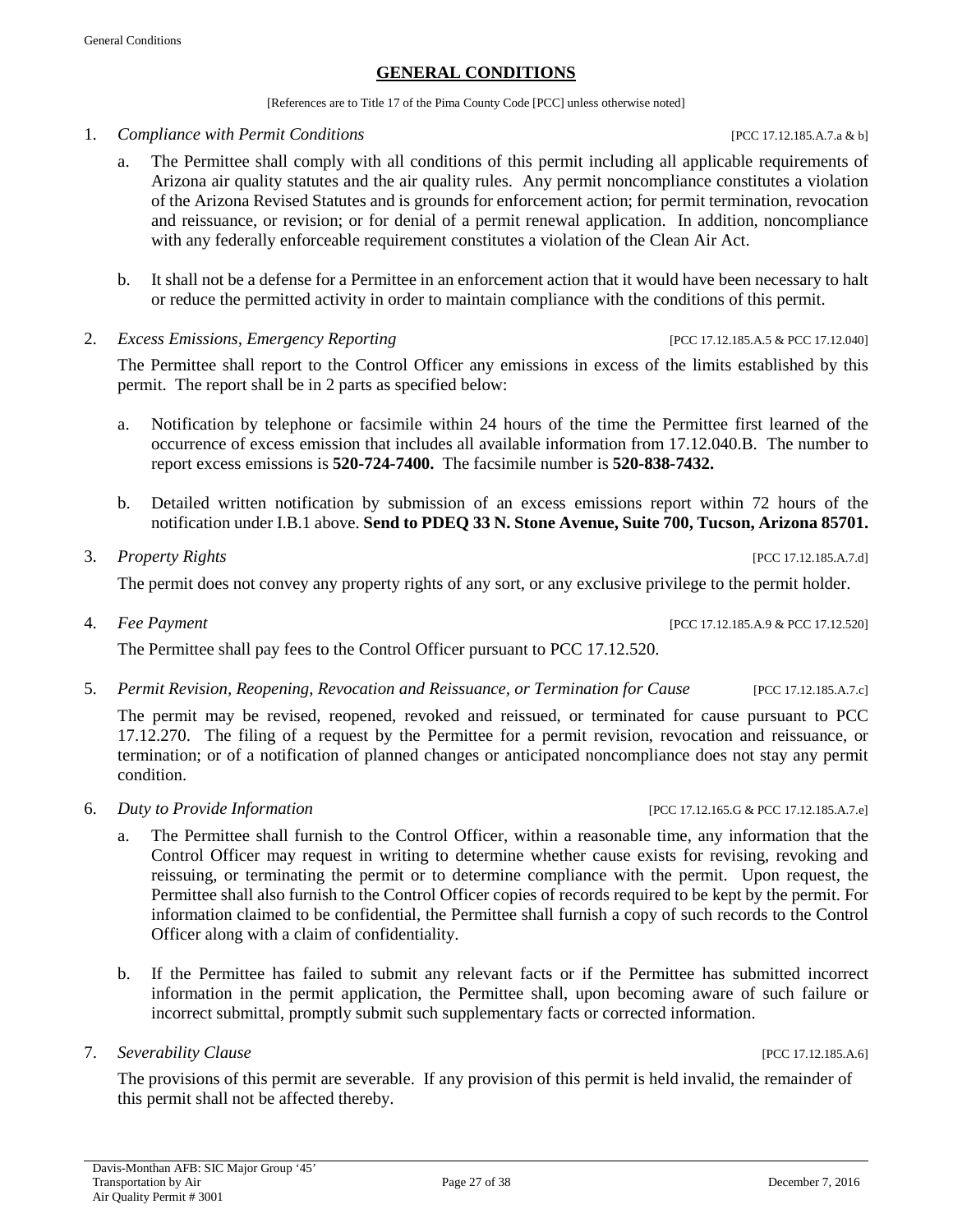#### *ATTACHMENT 1: APPLICABLE REGULATIONS*

#### <span id="page-27-0"></span>**40 CFR, Part 60 Standards of Performance for New Stationary Sources**

| Subpart A  | <b>General Provisions</b> |
|------------|---------------------------|
| Appendix A | <b>Test Methods</b>       |

#### **40 CFR, Part 63 National E missions Standards for Hazardous Air Pollutants for Source Categories**

| Subpart A | <b>General Provisions</b>                                                                 |
|-----------|-------------------------------------------------------------------------------------------|
|           | Subpart BBBBBB Gasoline Distribution Bulk Terminals, Bulk Plants, and Pipeline Facilities |

#### **Pima County Code Title 17, Chapter 17.12 – Permits and Permit Revisions**

#### **Article I – General Provisions**

| 17.12.010 | <b>Statutory Authority</b>                            |
|-----------|-------------------------------------------------------|
| 17.12.020 | Planning, Constructing, or Operating Without a Permit |
| 17.12.040 | Reporting requirements                                |
| 17.12.045 | Test methods and procedures                           |
| 17.12.050 | Performance tests                                     |
| 17.12.080 | Permit Display or Posting                             |

#### **Article II – Individual Source Permits**

| 17.12.165 | Permit application processing procedures for Class II and Class III permits                |
|-----------|--------------------------------------------------------------------------------------------|
| 17.12.185 | Permit contents for Class II and Class III permits                                         |
| 17.12.190 | Permits containing synthetic emission limitations and standards                            |
| 17.12.235 | Facility Changes that require a permit revision                                            |
| 17.12.240 | Procedures for certain changes that do not require a permit revision Class II or Class III |
| 17.12.255 | <b>Minor Permit Revision</b>                                                               |
| 17.12.260 | <b>Significant Permit Revision</b>                                                         |
| 17.12.270 | Permit Reopenings – Revocation and reissuance – Termination                                |
| 17.12.350 | Material permit condition                                                                  |

#### **Article VI – Individual Source Permits**

17.12.520 Fees related to Class II and Class III permits

#### **Pima County Code Title 17, Chapter 17.16 – Emission Limiting Standards**

#### **Article I – General Provisions**

| 17.16.010 |  |  |  | Local rules and standards; Applicability of more than one standard |
|-----------|--|--|--|--------------------------------------------------------------------|
|           |  |  |  |                                                                    |

- 17.16.020 Noncompliance with applicable standards
- 17.16.030 Odor limiting standards

#### **Article II – Visible Emission Standards**

| 17.16.040 | Standards and applicability (includes NESHAP) |
|-----------|-----------------------------------------------|
| 17.16.050 | Visibility limiting standard                  |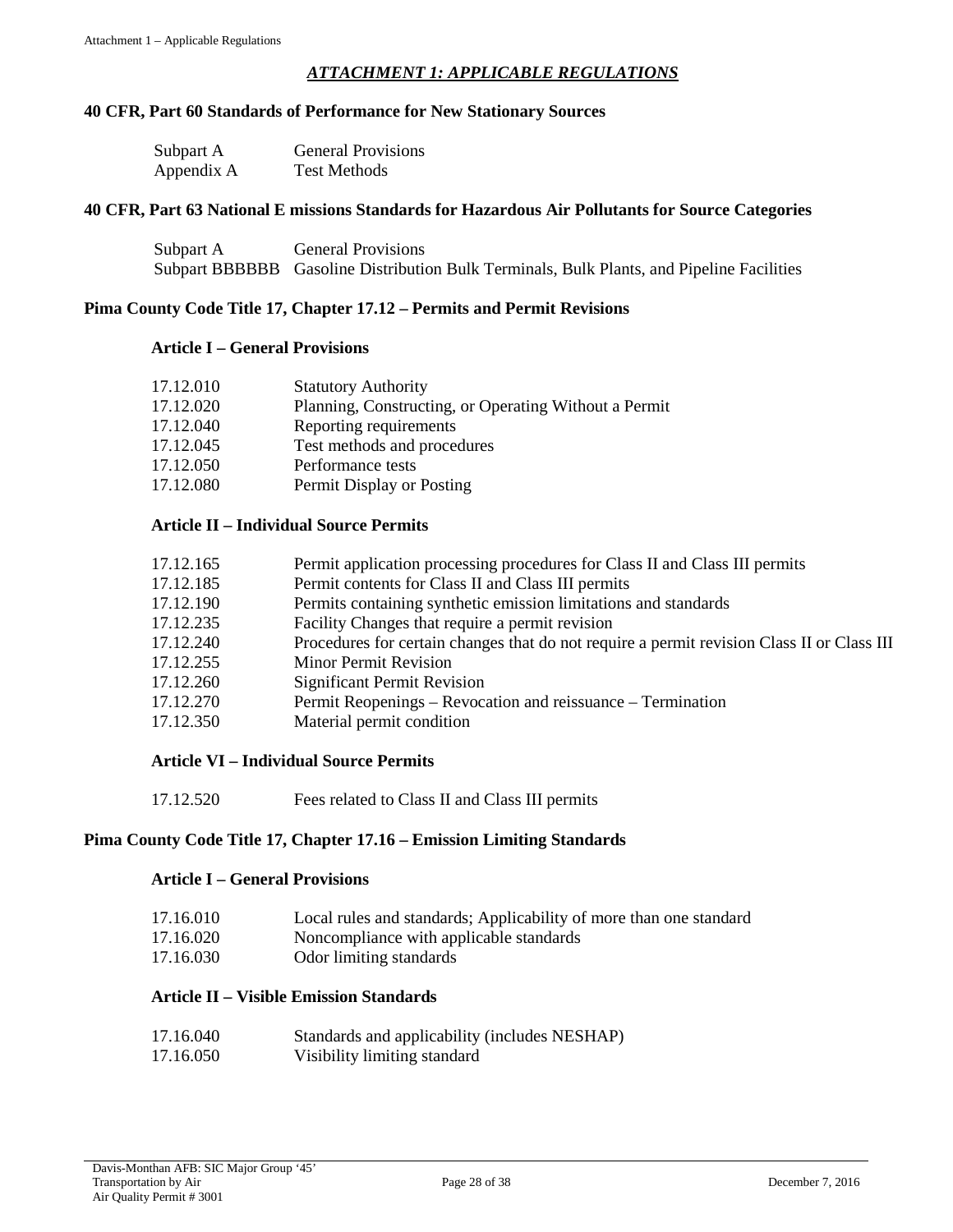#### **Article III – Emissions from Existing and New Nonpoint Sources**

| 17.16.055 | General                                                       |
|-----------|---------------------------------------------------------------|
| 17.16.070 | Fugitive dust emissions standards for motor vehicle operation |
| 17.16.080 | Vacant lots and open spaces                                   |
| 17.16.090 | Roads and Streets                                             |
| 17.16.100 | Particulate materials                                         |
| 17.16.110 | <b>Storage Piles</b>                                          |

#### **Article IV – New and Existing Stationary Source Performance Standards**

| 17.16.130 | Applicability                                                     |
|-----------|-------------------------------------------------------------------|
| 17.16.230 | Standards of performance for storage vessels of petroleum liquids |
| 17.16.400 | Organic solvents and other organic materials                      |
| 17.16.430 | Standards of performance for unclassified sources                 |
|           |                                                                   |

#### **Article V – Emissions from New and Existing Portable Sources**

| 17.16.470 |  | Roadway and site cleaning machinery |
|-----------|--|-------------------------------------|
|-----------|--|-------------------------------------|

#### **Pima County Code Title 17, Chapter 17.20 – Emissions Source Testing and Monitoring**

| 17.20.010 | Source sampling, monitoring and testing |
|-----------|-----------------------------------------|
| 17.20.040 | Concealment of emissions                |

#### **Pima County Code Title 17, Chapter 17.24 – Emission Source Recordkeeping and Reporting**

| 17.24.020 | Record keeping for compliance determination |
|-----------|---------------------------------------------|
| 17.24.050 | Reporting as permit requirement             |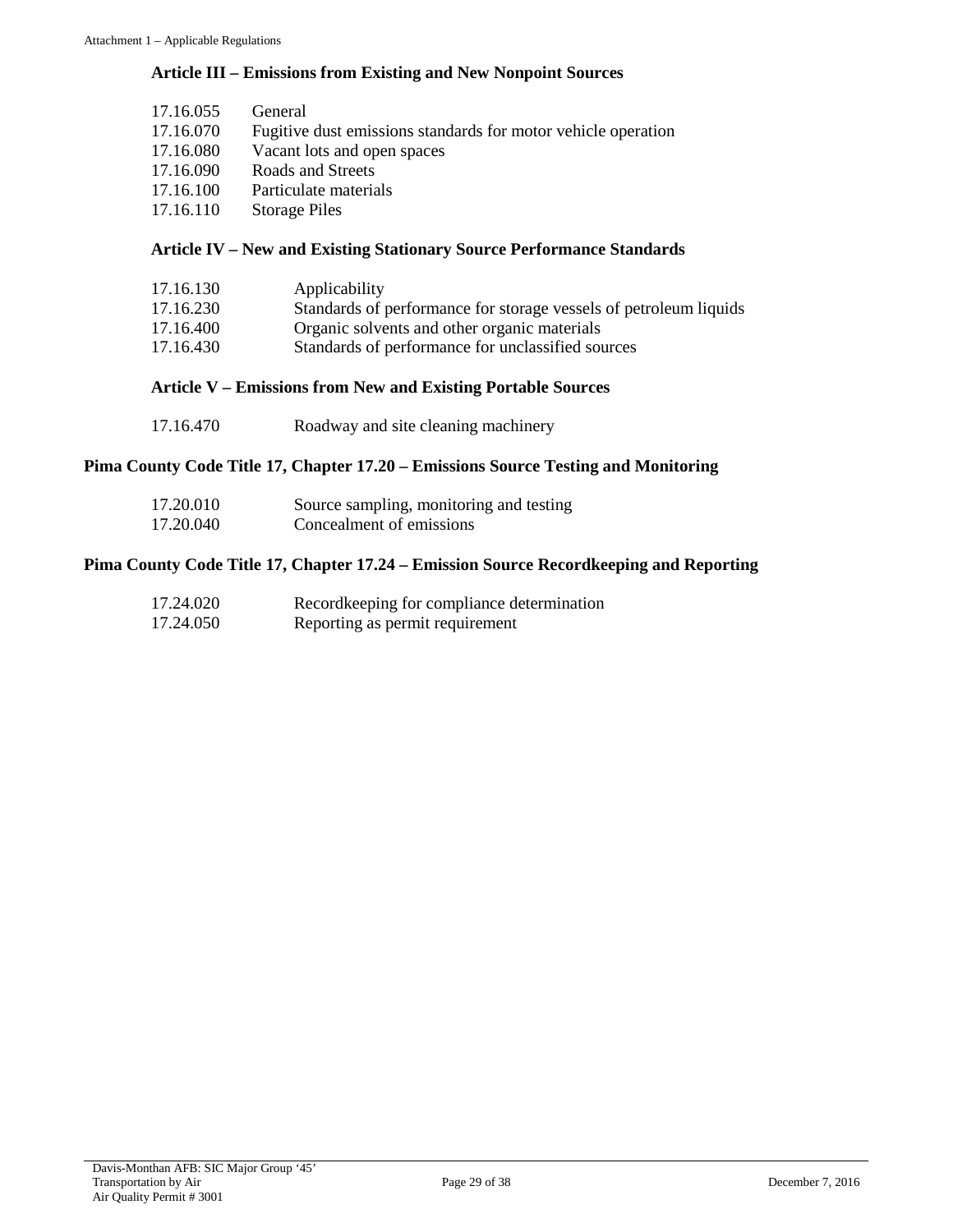#### *ATTACHMENT 2: EQUIPMENT LIST*

Equipment for which emissions are allowed by this permit are as follows:

Note: EPN description numbers refer to location or building number.

#### **Table 1 – Aircraft Engine Testing Operations (Test Cells) (Ref. Permit Section 3)**

<span id="page-29-0"></span>

| <b>Equipment/Source</b><br><b>ID</b> Number | EPN <sup>1</sup> /<br><b>Description</b>     | Aircraft<br><b>Engine Type</b> | <b>Allowable</b><br><b>Models</b><br><b>Tested</b> | <b>Maximum</b><br><b>Allowable</b><br>Tests /<br><b>Fuel Combusted</b> | <b>Fuels</b><br><b>Allowed</b> | Date<br>of<br><b>MFR</b> | Date<br><b>Installed</b> |
|---------------------------------------------|----------------------------------------------|--------------------------------|----------------------------------------------------|------------------------------------------------------------------------|--------------------------------|--------------------------|--------------------------|
| 01                                          | JET 224-01<br>355 <sup>th</sup> FW Test Cell | $A-10A$                        | TF34-GE-100                                        | 800 tests; and<br>$<$ 46,500 Gallons                                   | Jet A, $JP-5$<br>or $JP-8$     |                          |                          |
| 02                                          | JET 224-02<br>355 <sup>th</sup> FW Test Cell | $A-10A$                        | TF34-GE-100                                        | 800 tests; and<br>$<$ 46,500 Gallons                                   | Jet A, $JP-5$<br>or $JP-8$     |                          |                          |
| 03                                          | <b>JET 225-01</b>                            | $C-130$                        | T56-A-9                                            | 800 tests; and<br>$< 62,500$ Gallons                                   | Jet A, $JP-5$<br>or JP- $8$    |                          |                          |

#### **Table 2 – Abrasive Blasting Operations (Ref Permit Section 3)**

| Equipment/Source<br><b>ID</b> Number | EPN <sup>1</sup> /Description                                           | <b>Make</b>        | Model /<br><b>Serial Number</b> | <b>Media Usage Limit</b> | <b>Allowable</b><br><b>Media</b><br><b>Type</b>                      | <b>Date</b><br><sub>of</sub><br><b>MFR</b> | Date<br><b>Installed</b> |
|--------------------------------------|-------------------------------------------------------------------------|--------------------|---------------------------------|--------------------------|----------------------------------------------------------------------|--------------------------------------------|--------------------------|
| 04                                   | ABCL 5254-01<br>Enclosed Drive-In<br><b>Blasting Booth</b>              | Pauli &<br>Griffin | PRAM 151220 /<br>0069           | 26,280 lb./year          | Sand;<br>Glass Bead;<br>Plastic Bead;<br>or<br>Nut Shells            |                                            |                          |
| 05                                   | Permit - Wide<br>Non-enclosed<br>Abrasive<br><b>Blasting Operations</b> | Various            | Various                         | $13,200$ lb./year        | Sand;<br>Glass Bead;<br>Plastic Bead;<br><sub>or</sub><br>Nut Shells |                                            |                          |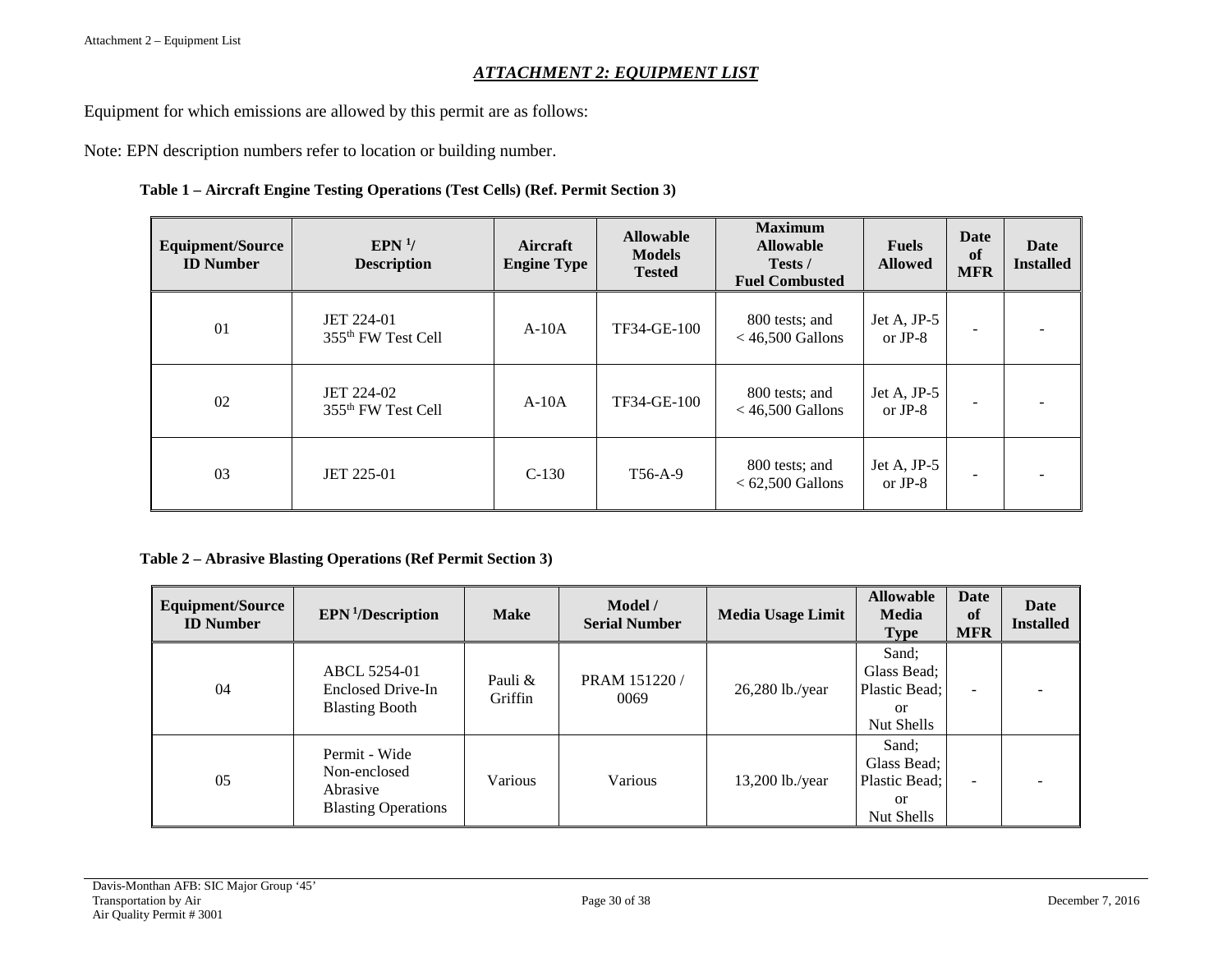| <b>Equipment/Source</b><br><b>ID Number</b> | <b>EPN/Description</b>                                                                       | <b>Make</b>      | <b>Model</b> | <b>Usage Limit</b> | <b>Allowable</b><br>Emissions <sup>1</sup>       | <b>Media</b>                   | Date of<br><b>MFR</b> | Date<br><b>Installed</b> |
|---------------------------------------------|----------------------------------------------------------------------------------------------|------------------|--------------|--------------------|--------------------------------------------------|--------------------------------|-----------------------|--------------------------|
| 06                                          | SURF 5255-01<br><b>Enclosed Surface</b><br>Coating Operation Solutions<br>Paint Hangar       | Global<br>Finish | -            | N/A                | $60$ tpy<br><b>VOC</b><br>ID 06 & 07<br>Combined | Surface Coatings &<br>Solvents |                       |                          |
| 07                                          | <b>SURF 5258-01</b><br><b>Enclosed Surface</b><br>Coating Operation Solutions<br>Paint Booth | Global<br>Finish | -            | N/A                | $60$ tpy<br><b>VOC</b><br>ID 06 & 07<br>Combined | Surface Coatings &<br>Solvents |                       |                          |

**Table 3 – Enclosed Surface Coating Operations (Ref. Permit Section 3)**

<sup>1</sup> Voluntary VOC emissions limited to 60 tons of VOC/year (See conditions 30.a and 35.a, b, & c). If otherwise unknown or not required to document VOC content of each component used, assume a maximum VOC content of 70% (by weight) with a maximum density of 10 lb/gal forsurface coatings (or 7 lb/gal); and a maximum VOC content of 100% (by weight), with a maximum density of 10 lb/gal for solvents (or 10 lb/gal); with solvent use estimated at 50% of the coating volume on a per gallon basis; or an emission rate of 8.0 lbs of VOC emitted per combined gallon used (surface coating + solvents).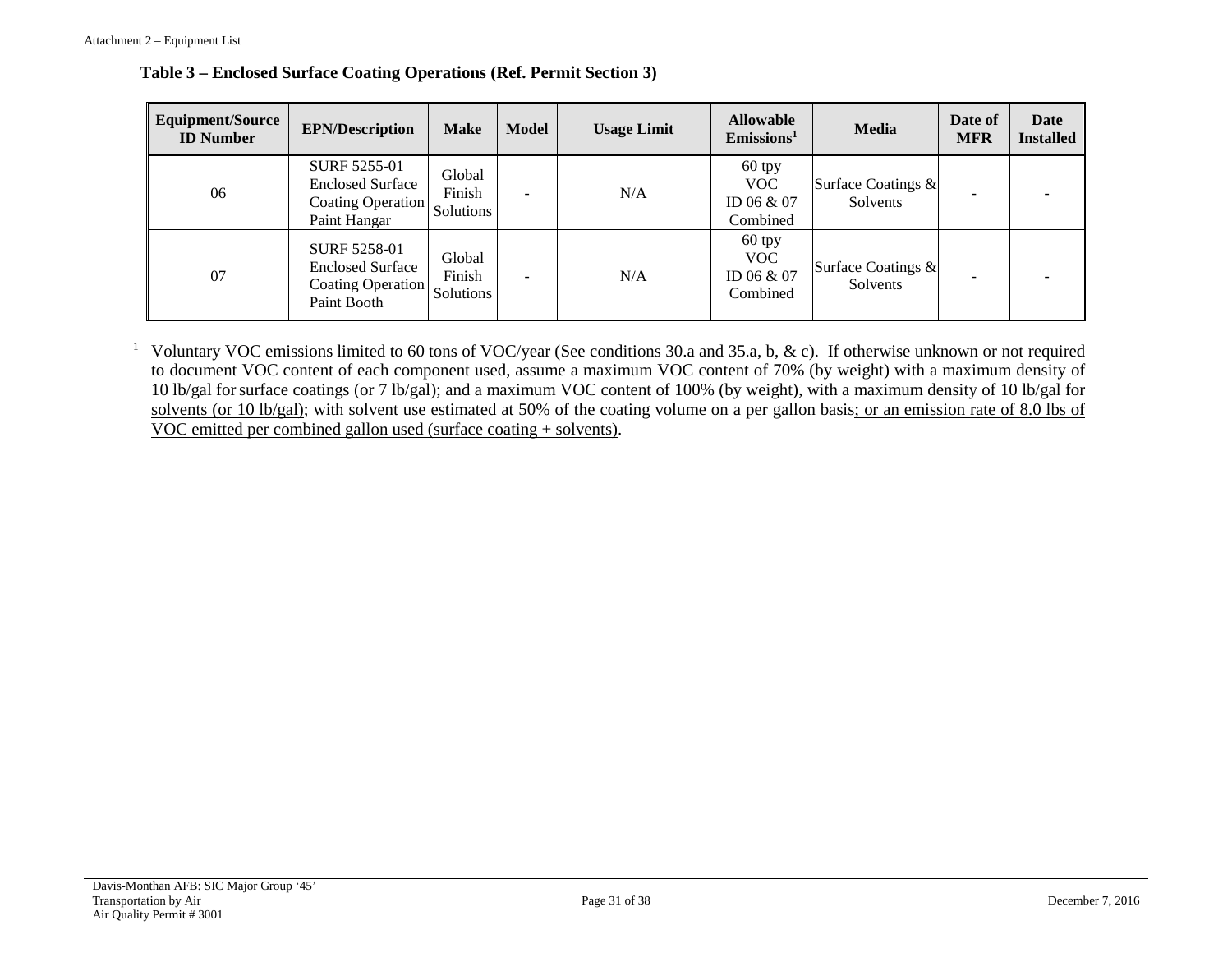### **Table 4 – Solvent Degreasing/Cleaning Operations (Ref. Permit Section 3)**

| <b>Equipment/Source</b><br><b>ID Number</b> | <b>EPN/Description</b>                                                  | <b>Make</b>                         | <b>Model / Capacity</b>     | <b>Solvent Media</b>                 | Date of<br><b>MFR</b> | <b>Date</b><br><b>Installed</b> |
|---------------------------------------------|-------------------------------------------------------------------------|-------------------------------------|-----------------------------|--------------------------------------|-----------------------|---------------------------------|
| 8                                           | <b>DEGR 1447-01</b><br>Degreasing Unit<br>355 EMS/MXMTR<br>Wheel & Tire | <b>Inland Technology</b>            | IT-95 $/$<br>165 Gal.       | Breakthrough<br>FB245                |                       |                                 |
| 9                                           | DEGR 4707-01<br>Degreasing Unit<br>355 EMS/TRANS                        | Ozzy Juice                          |                             | Ozzy Juice                           | 2015                  | 2015                            |
| 10                                          | DEGR 4712-01<br>Degreasing Unit<br>355 EMS/MXMG AGE                     | <b>Inland Technology</b>            | IT-80 $/$<br>80 Gal.        | Breakthrough<br>FB245                |                       |                                 |
| 11                                          | <b>DEGR 4885-01</b><br>Degreasing Unit<br>355 EMS/MXMG AGE              |                                     |                             | SafetyKleen-<br>PRF680 Type II       |                       |                                 |
| 12                                          | <b>DEGR 5045-01</b><br>Degreasing Unit<br>355 CMS/MXMCP                 | Safety Kleen                        | AL8/<br>80 Gal.             | Safety Kleen MIL-<br>PRF-680 Type II |                       |                                 |
| 13                                          | <b>DEGR 5045-02</b><br>Degreasing Unit<br>355 CMS/MXMCP                 | Hotsy                               | S7230-1                     |                                      |                       |                                 |
| 14                                          | <b>DEGR 5245-01</b><br>Degreasing Unit<br>355 CMS/MXMPd                 |                                     | 6 Gal.                      | PD-680 Type III                      |                       |                                 |
| 15                                          | DEGR 5245-02<br>Degreasing Unit<br>355 CMS/MXMPd                        | Automated<br>Cleaning<br>Technology | <b>ACT 1PRRD</b><br>30 Gal. | PD-680 Type III                      |                       |                                 |
| 16                                          | <b>DEGR 5245-03</b><br>Degreasing Unit<br>355 CMS/MXMPA                 | Automated<br>Cleaning<br>Technology | <b>ACT1PRRD</b><br>30 Gal.  | <b>Bearing Cleaner</b>               |                       |                                 |
| 17                                          | DEGR 5245-04<br>Degreasing Unit<br>355 CMS/MXMP                         | <b>Better Engineering</b>           | F5000LXP-SS                 | <b>NAT 50</b>                        |                       |                                 |
| 18                                          | <b>DEGR 5245-05</b><br>Degreasing Unit<br>355 CMS/MXMP                  | Automated<br>Cleaning<br>Technology | ACT 4122006.                | Citrakleen                           |                       |                                 |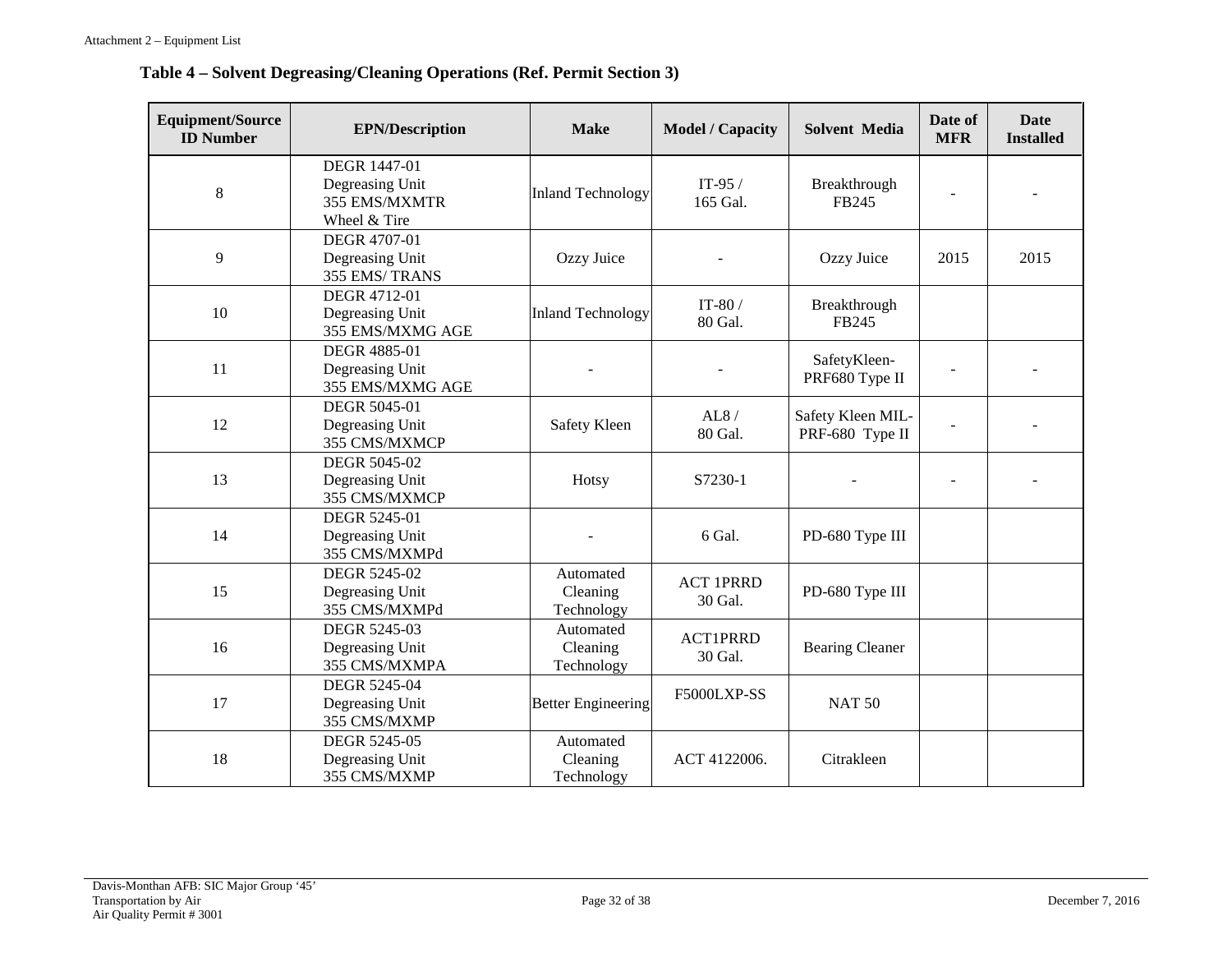|  | Table 5 – Miscellaneous Chemical/Materials Usage (Ref. Permit Section 3) |  |
|--|--------------------------------------------------------------------------|--|
|--|--------------------------------------------------------------------------|--|

| <b>Equipment/Source</b><br><b>ID</b> Number | <b>EPN/Description</b>                                          | <b>Make</b> | <b>Model</b> | Capacity | Allowable <sup>1</sup><br><b>Emissions</b> | Media                   | Date of<br><b>MFR</b> | Date<br><b>Installed</b> |
|---------------------------------------------|-----------------------------------------------------------------|-------------|--------------|----------|--------------------------------------------|-------------------------|-----------------------|--------------------------|
| 19                                          | <b>MISC 355FW-01</b><br>Chemical/Materials<br>Permit-Wide Total |             |              |          | 8.72 tpy HAPs                              | All applicable<br>media |                       | -                        |

1 Estimated from Voluntary HAP limitation and PTE document. Permit Wide limitation of 13.0 T.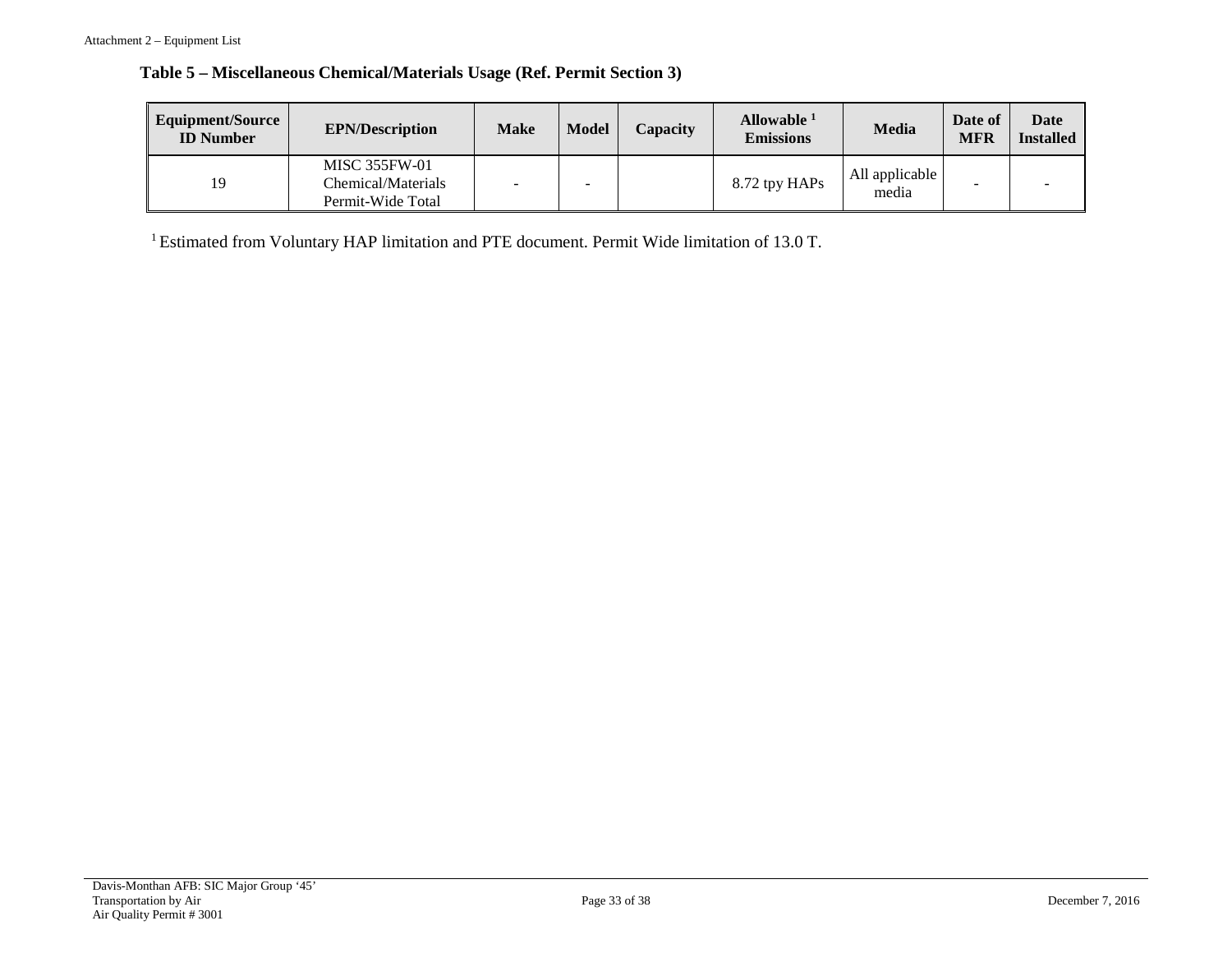| Equipment /<br><b>Source ID Number</b> | EPN/Description <sup>1</sup>                                    | <b>MFR</b>               | <b>Model</b>             | <b>Serial Number/</b><br><b>Unique ID</b> | <b>Maximum</b><br><b>Rated Capacity</b>    | <b>Fuel</b><br><b>Type</b> | <b>Allowable Fuel</b><br><b>Throughput</b>               | Date of<br><b>MFR</b> | <b>Date</b><br><b>Installe</b><br>$\mathbf d$ |
|----------------------------------------|-----------------------------------------------------------------|--------------------------|--------------------------|-------------------------------------------|--------------------------------------------|----------------------------|----------------------------------------------------------|-----------------------|-----------------------------------------------|
| 20                                     | POL.<br>FLD 4841,117-01,<br><b>FLGHT-HYD</b>                    |                          | $\overline{a}$           | AST 10166 (EFR)                           | 2, 814,000 Gal.<br><b>Storage Capacity</b> | Jet-A, JP-5,<br>or $JP-8$  | 150,000,000<br>Gal./yr<br>Combined /w<br>ID 20, 21, & 22 |                       |                                               |
| 21                                     | POL<br>FLD 4841, 117-01,<br><b>FLGHT-HYD</b>                    |                          | $\overline{\phantom{a}}$ | AST 10167 (EFR)                           | 2, 814,000 Gal.<br><b>Storage Capacity</b> | Jet-A, JP-5,<br>or $JP-8$  | 150,000,000<br>Gal./yr<br>Combined /w<br>ID 20, 21, & 22 |                       |                                               |
| 22                                     | <b>POL</b><br>FLD 4841, 117-01,<br><b>FLGHT-HYD</b>             |                          |                          | <b>AST 10168 (EFR)</b>                    | 2,814,000 Gal.<br><b>Storage Capacity</b>  | Jet A, JP-5<br>or $JP-8$   | 150,000,000<br>Gal./yr<br>Combined /w<br>ID 20, 21, & 22 |                       |                                               |
| 23                                     | 355 LRS POL<br>FLD 4841-01                                      |                          |                          | AST 4841-01 VFR                           | 491,549 Gal.<br><b>Storage Capacity</b>    | Jet A, JP-5,<br>or JP-8    | 150,000,000<br>Gal./yr<br>Combined w/<br>ID 23 & 24      | 2015/2014             | 2015                                          |
| 24                                     | 355 LRS POL<br>FLD 4841-02                                      |                          |                          | AST 4841-02 VFR                           | 491,526 Gal.<br><b>Storage Capacity</b>    | Jet A, JP-5,<br>or JP-8    | 150,000,000<br>Gal./yr<br>Combined w/<br>ID 23 & 24      | 2015/2014             | 2015                                          |
| 25                                     | FLD 117-02<br>Off-Base Trucks                                   |                          |                          | N/A                                       | N/A                                        | Jet A, JP-5,<br>or JP- $8$ | 40,000,000<br>Gal/yr.                                    |                       |                                               |
| 26                                     | POL A2 Pumphouse<br>FLD 202-01                                  |                          |                          | <b>UST 202-01</b>                         | 50,000 Gal.<br><b>Storage Capacity</b>     | Diesel                     | 2,000,000<br>Gal/yr.                                     |                       |                                               |
| 27                                     | POL A2 Pumphouse<br><b>Bulk Gasoline Plant</b><br>FLD 202-02    |                          |                          | <b>UST 202-02</b>                         | 39,500 Gal.<br><b>Storage Capacity</b>     | Gasoline                   | 1,000,000 Gal/yr<br>Combined w/<br>ID 27 & 28            |                       |                                               |
| 28                                     | POL A2 Pumphouse<br><b>Bulk Gasoline Plant</b><br>$FLD202 - 03$ |                          |                          | <b>UST 202-03</b>                         | 39, 500 Gal<br><b>Storage Capacity</b>     | Gasoline                   | 1,000,000 Gal/yr<br>Combined /w<br>ID 27 & 28            |                       |                                               |
| 29                                     | FLDSP 4712-02<br>355 <sup>th</sup> EMS A-10 AGE                 |                          |                          | <b>UST 4712-02</b>                        | 5000 Gal.<br><b>Storage Capacity</b>       | Jet-A, JP-5,<br>or JP- $8$ | 2,000,000 Gal.<br>Combined /w<br>ID 29 & 30              |                       |                                               |
| 30                                     | FLDSP 4712-03<br>355 <sup>th</sup> EMS A-10 AGE                 |                          |                          | UST 4712-03                               | 5000 Gal.<br><b>Storage Capacity</b>       | Jet-A, JP-5<br>or JP- $8$  | 2,000,000 Gal<br>Combined /w<br>ID 29 & 30               |                       |                                               |
| 31                                     | FLDSP 4885-02<br>355th EMS C-130<br><b>AGE</b>                  | Modern<br>Welding<br>Co. |                          | 30391                                     | 12,000 Gal.<br><b>Storage Capacity</b>     | Jet-A, JP-<br>5; or JP-8   | 1,000,000 Gal                                            | 1/2013                |                                               |

<sup>1</sup> FLD – Fuel Loading Operation, FLDSP – Fuel Dispensing Facility; EPN – Emission Point Number (Numbers normally correspond to building numbers)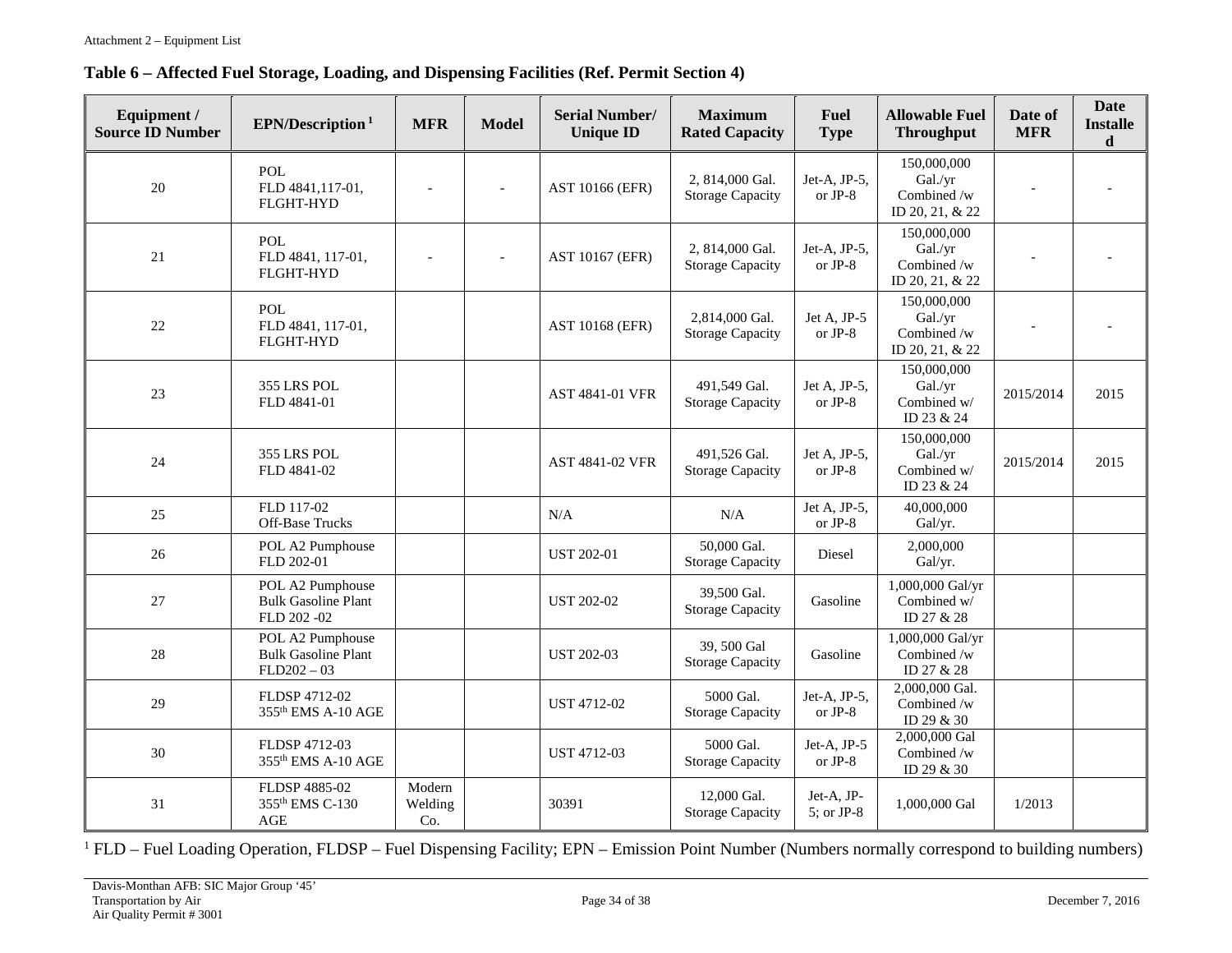#### *ATTACHMENT 3: INSIGNIFICANT ACTIVITIES*

The following equipment or operations have been determined by the control officer, because of their size or production rate, to be de minimus emission sources and insignificant or trivial activities in accordance with PCC 17.04.340.A.(114)

<span id="page-34-0"></span>

| <b>Description</b>                                                                                                                                                                                                                                                                                                                                                                                                                                                                                                                                                             | <b>Maximum Rated</b><br>Capacity | <b>Fuels Used</b>            |
|--------------------------------------------------------------------------------------------------------------------------------------------------------------------------------------------------------------------------------------------------------------------------------------------------------------------------------------------------------------------------------------------------------------------------------------------------------------------------------------------------------------------------------------------------------------------------------|----------------------------------|------------------------------|
| Landscaping, building maintenance, or janitorial services.                                                                                                                                                                                                                                                                                                                                                                                                                                                                                                                     |                                  |                              |
| Various Diesel or Gas Turbine Fuel Oil Storage Tanks.                                                                                                                                                                                                                                                                                                                                                                                                                                                                                                                          | $\leq$ 40,000 gallons ea.        | Diesel, Jet-A,<br>JP-5, JP-8 |
| Gasoline Storage tanks, provided they are equipped with a submerged filling device, or acceptable equivalent for the control of<br>hydrocarbon emissions, maintained with all openings in a closed position when not in use, and not otherwise subject to federally<br>applicable requirements for gasoline distribution facilities or gasoline bulk plants in 40 CFR Part 63, Subparts BBBBBB or<br>CCCCCC.                                                                                                                                                                   | $\leq$ 10,000 Gallons            | <b>Gasoline</b>              |
| Batch mixers.                                                                                                                                                                                                                                                                                                                                                                                                                                                                                                                                                                  | $\leq$ 5 cubic feet              |                              |
| Wet sand and gravel production facilities whose permanent in-plant roads are paved and cleaned to control dust. This does not<br>include activities in emissions units which are used to crush or grind any nonmetallic minerals.                                                                                                                                                                                                                                                                                                                                              | $\leq$ 200 tons/hour             |                              |
| Hand-held or manually operated equipment used for buffing, polishing, carving, cutting, drilling, machining, routing, sanding,<br>sawing, surface grinding, or turning of ceramic art work, precision parts, leather, metals, plastics, fiberboard, masonry, carbon,<br>glass or wood.:<br>1) Abrasive blasting downdraft table at Bldg 5254. (EPN ABCL5254-02)<br>2) Woodworking sources at Bldgs. 1750 & 5029. (EPNs WOOD1750-01 and WOOD5029-01)<br>3) Permit-Wide small commercial abrasive blasting cabinets, provided they are equipped with filtration control devices. |                                  |                              |
| <b>Powder Coating Operations</b>                                                                                                                                                                                                                                                                                                                                                                                                                                                                                                                                               |                                  |                              |
| Internal combustion (IC) engine-driven compressors, IC engine-driven electrical generator sets, and IC engine-driven water<br>pumps used only for emergency replacement or standby service.                                                                                                                                                                                                                                                                                                                                                                                    |                                  |                              |
| Note: Portable or temporary IC engines or other non-road engines that operate, or are planned for operation, at a fixed location for more<br>than 12 months are subject to stationary source permitting requirements. Portable or temporary IC located at a facility, may be required to<br>keep records showing when the sources are transferred to or from the facility, or moved to alternate locations at the facility in order to<br>establish that the sources are not stationary IC engines.                                                                            |                                  |                              |
| Lab equipment used exclusively for chemical and physical analyses.                                                                                                                                                                                                                                                                                                                                                                                                                                                                                                             |                                  |                              |
| Trivial activities as provided in PCC 17.04.340.A.237 a through xx.                                                                                                                                                                                                                                                                                                                                                                                                                                                                                                            |                                  |                              |
| The following additional activities: 1) Welding for general maintenance and upkeep activities, provided these activities are<br>not conducted as part of a manufacturing process, are not related to the source's primary business activity, and do not<br>otherwise trigger a permit revision; 2) Fuel Cell Maintenance; 3) Portable A10-APU test stand; 4) Tanks storing liquids<br>considered to have a low vapor pressure (antifreeze or hydraulic type oils, et. al); 5) Oil Water Separators; 6) Portable<br>fuel storage tanks                                          |                                  |                              |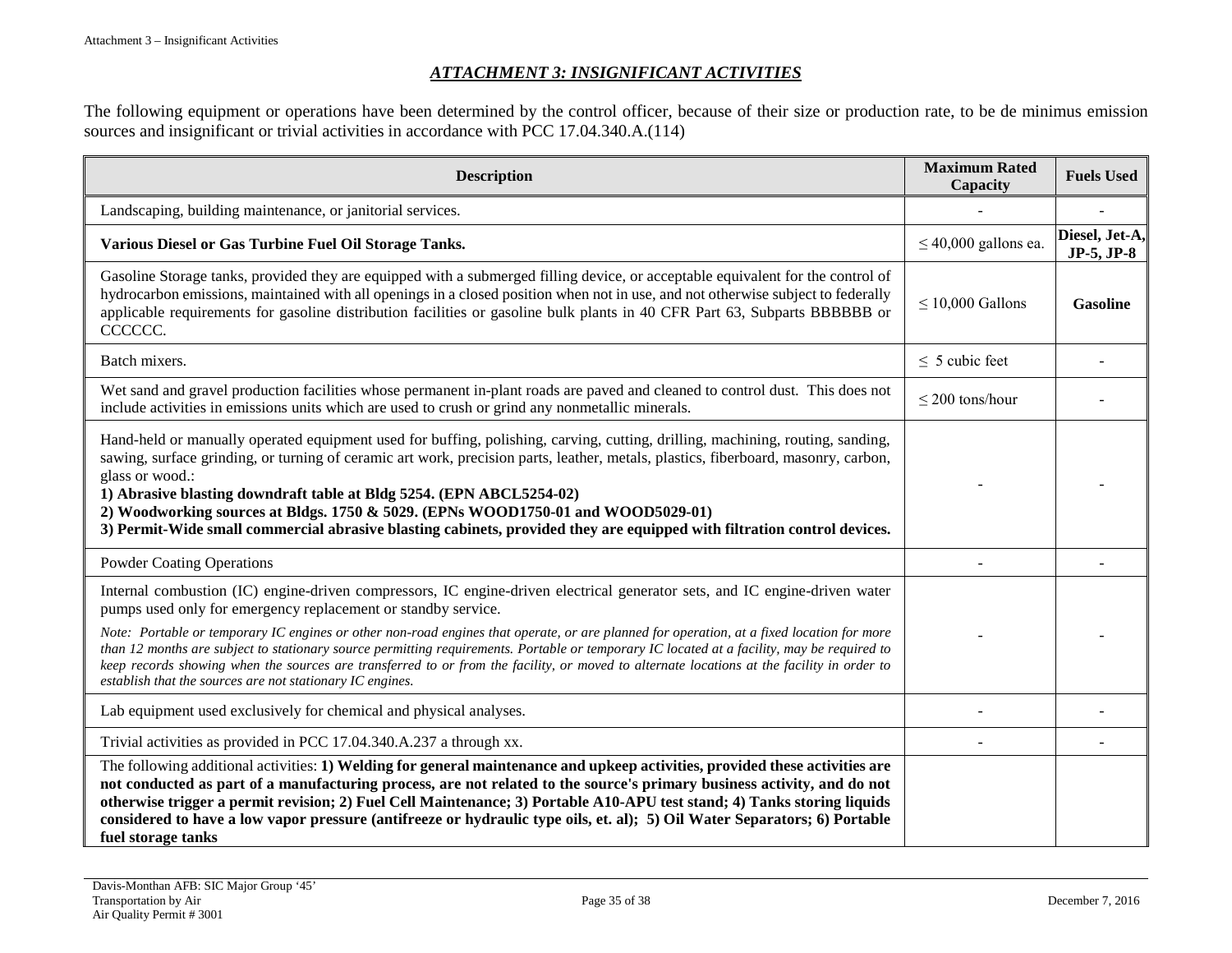#### *ATTACHMENT 4: EMISSIONS DISCHARGE OPACITY LIMITING STANDARDS*

<span id="page-35-0"></span>

|                                                   | <b>Instantaneous Opacity Measurements</b> | <b>Maximum</b>                          |                                   |                                        |
|---------------------------------------------------|-------------------------------------------|-----------------------------------------|-----------------------------------|----------------------------------------|
| <b>Type of Source</b>                             | <b>Required No.</b><br>(For a Set)        | <b>Excluded No.</b><br>(Highest Values) | N. to Use For<br><b>Averaging</b> | <b>Allowable Average</b><br>Opacity, % |
| Asbestos-<br>Containing<br>Operation <sup>1</sup> | 25                                        | $\theta$                                | 25                                | $\boldsymbol{0}$                       |
| <b>Cold Diesel</b><br>Engines <sup>2</sup>        | 25                                        | $\overline{0}$                          | 25                                | 60                                     |
| <b>Loaded Diesel</b><br>Engines <sup>3</sup>      | 26                                        | $\mathbf{1}$                            | 25                                | 60                                     |
| Incinerators                                      | 27                                        | $\overline{2}$                          | 25                                | 20                                     |
| <b>Portland Cement</b><br>Plants <sup>4</sup>     | 25                                        | $\overline{0}$                          | 25                                | 20                                     |
| Other Sources <sup>5</sup>                        | 25                                        | $\theta$                                | 25                                | 20                                     |

### **PCC 17.16.040**

<sup>1</sup> An asbestos mill, manufacturing or fabrication operation which uses asbestos as a raw material, or spraying operation which sprays materials containing more than 1% asbestos by weight.

- <sup>2</sup> Applicable to the first 10 consecutive minutes after starting up a diesel engine.
- <sup>3</sup> Applicable to a diesel engine being accelerated under load.
- <sup>4</sup> Applicable to kiln, clinker cooler, and other process equipment.
- <sup>5</sup> Any source not otherwise specifically covered within this table, unless otherwise specifically covered in this permit.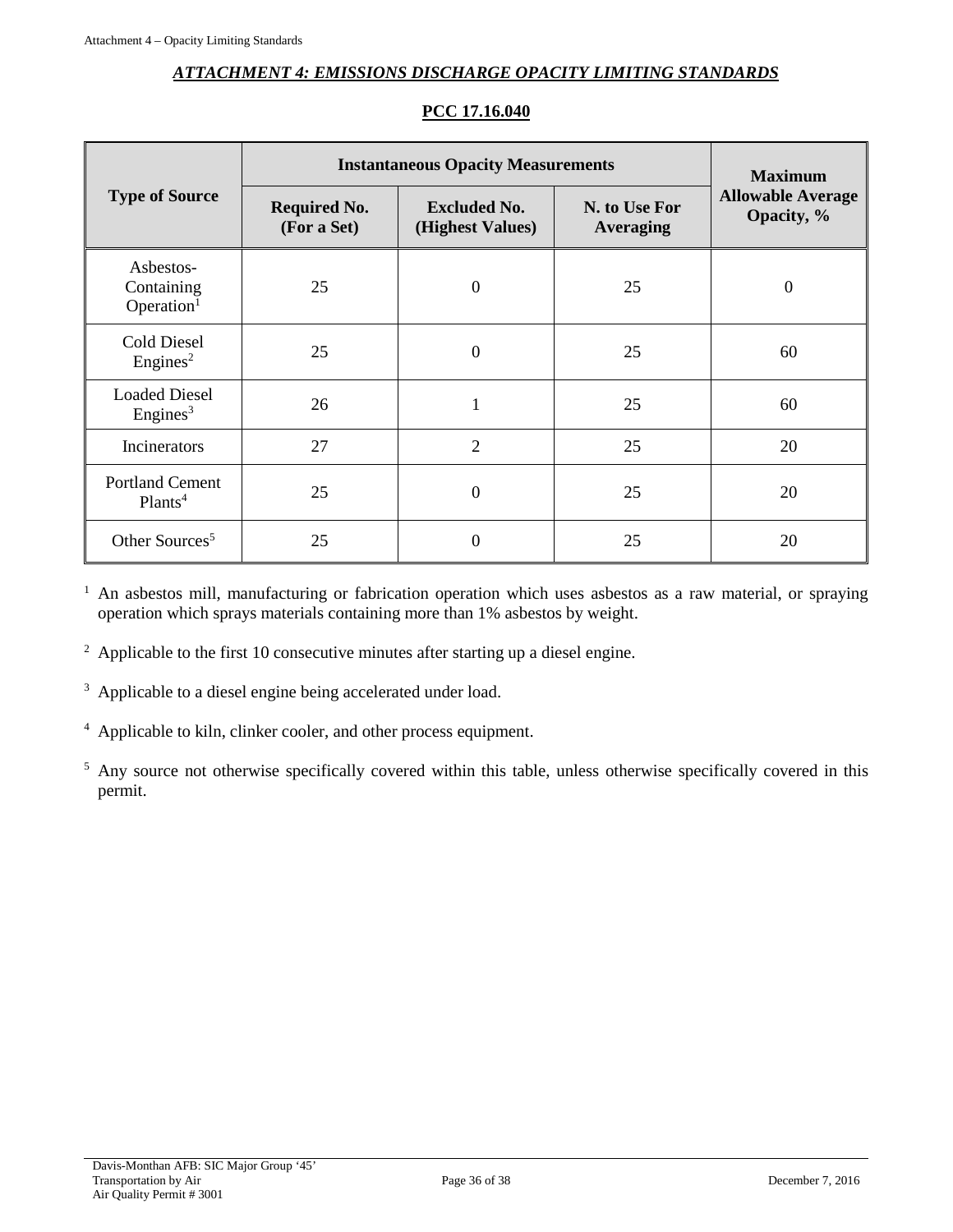### *ATTACHMENT 5: SAMPLE PORTABLE SOURCE LOCATION LOG*

<span id="page-36-0"></span>

|                                    | Company Equipment ID. No:                   |
|------------------------------------|---------------------------------------------|
| Portable Source Description/Model: | <b>Fuel Burning Equipment</b><br>Yes<br>No. |
|                                    | Model or Size :                             |

Date of Manufacture: \_\_\_\_\_\_\_\_\_\_\_\_\_\_\_\_\_\_\_\_\_\_\_\_\_\_

| <b>Site Location</b> | <b>Initial Date at</b><br>Location | Date Moved to<br><b>Storage Area</b> |
|----------------------|------------------------------------|--------------------------------------|
|                      |                                    |                                      |
|                      | <b>Operating Hours:</b>            | <b>Operating Hours:</b>              |
|                      |                                    |                                      |
|                      | <b>Operating Hours:</b>            | <b>Operating Hours:</b>              |
|                      |                                    |                                      |
|                      | <b>Operating Hours:</b>            | <b>Operating Hours:</b>              |
|                      |                                    |                                      |
|                      | <b>Operating Hours:</b>            | <b>Operating Hours:</b>              |
|                      |                                    |                                      |
|                      | <b>Operating Hours:</b>            | <b>Operating Hours:</b>              |
|                      |                                    |                                      |
|                      | <b>Operating Hours:</b>            | <b>Operating Hours:</b>              |
|                      |                                    |                                      |
|                      | <b>Operating Hours:</b>            | <b>Operating Hours:</b>              |
|                      |                                    |                                      |
|                      | <b>Operating Hours:</b>            | <b>Operating Hours:</b>              |
|                      |                                    |                                      |
|                      | <b>Operating Hours:</b>            | <b>Operating Hours:</b>              |

\* If applicable, please indicate the process rate in lbs/hr, hp, or MMbtu/hour